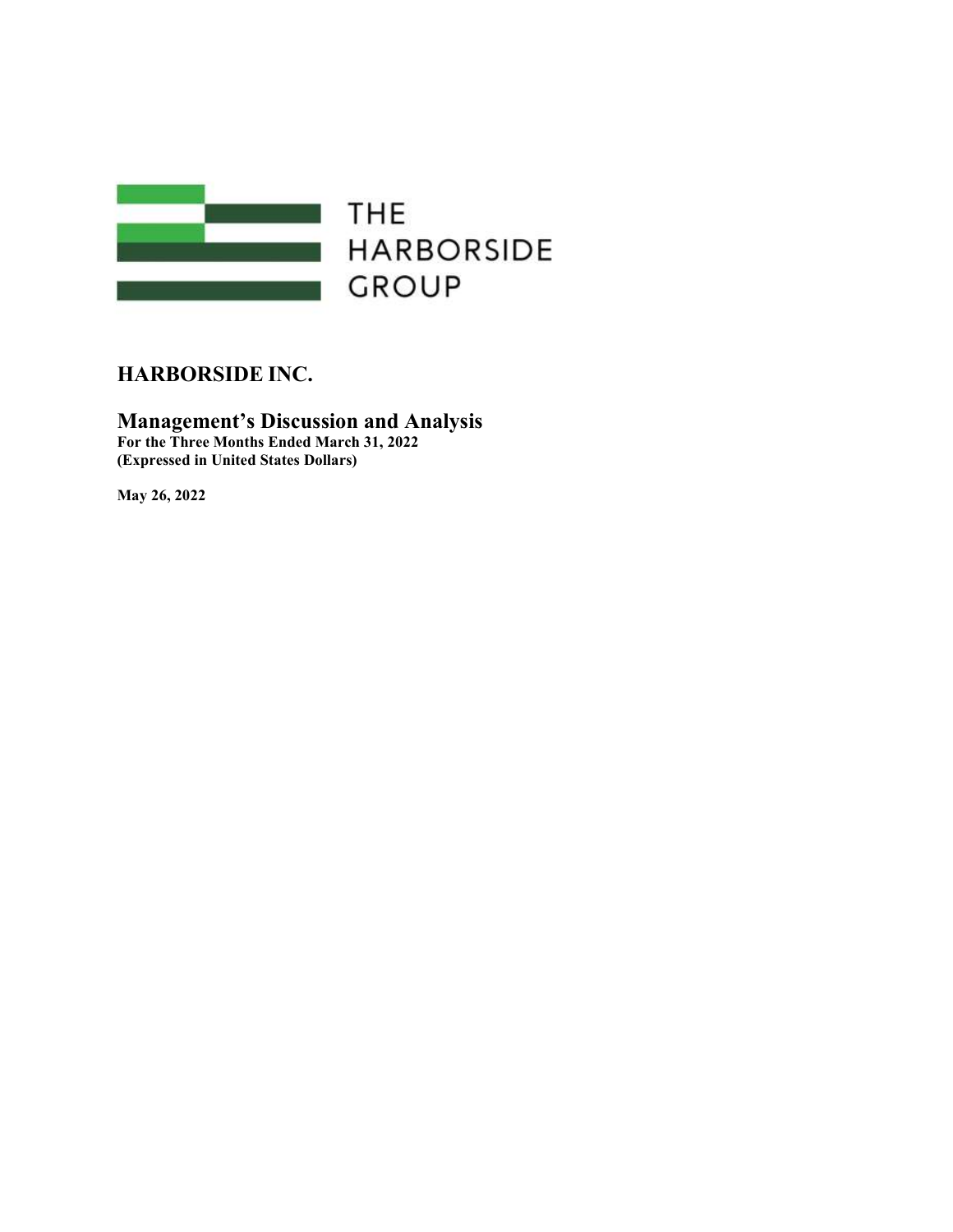# HARBORSIDE INC.

Management's Discussion and Analysis For the Three Months Ended March 31, 2022

This Management's Discussion and Analysis ("MD&A") of the financial condition and results of operations of Harborside Inc. ("Harborside" or the "Company") is for the three months ended March 31, 2022 ("Q1 2022"). It is supplemental to, and should be read in conjunction with, the unaudited condensed interim consolidated financial statements of Harborside for the three months ended March 31, 2022 (the "Q1 2022 Financial Statements"). The 2022 Financial Statements and the financial information contained in this MD&A have been prepared in accordance with International Financial Reporting Standards ("IFRS") as issued by the International Accounting Standards Board ("IASB") and the IFRS Interpretations Committee ("IFRIC"). In the opinion of management, all adjustments considered necessary for a fair presentation have been included. In preparing this MD&A, management has taken into account information available up to May 26, 2022. Unless otherwise indicated, all figures presented in this MD&A are expressed in United States Dollars ("\$" or "USD"). All references to "C\$" or "CAD" pertain to Canadian Dollars. Unless the context otherwise requires, references in this MD&A to the "Company", "Harborside", "we", "us" or "our" refers to Harborside Inc. and its subsidiaries.

This MD&A has been prepared with reference to the MD&A disclosure requirements of National Instrument 51-102 – Continuous Disclosure Obligations of the Canadian Securities Administrators ("CSA") and Staff Notice 51-352 (Revised) – Issuers with US Marijuana Related Activities (the "Staff Notice").

## Cautionary Note Regarding Forward-Looking Statements

This MD&A contains "forward-looking information" and "forward-looking statements" within the meaning of applicable Canadian securities laws and United States securities laws ("forward-looking statements"). All statements, other than statements of historical fact, made by the Company that address activities, events or developments that the Company expects or anticipates will or may occur in the future are forward-looking statements. Forward-looking statements are often identified by words such as "may", "would", "could", "should", "will", "intend", "plan", "seek", anticipate", "believe", "estimate", "expect" or similar words and expressions. Examples of forward-looking statements include, among others, statements relating to information set out in this MD&A under the headings "Outlook and Growth Strategy", "Projected Revenue Guidance", "COVID-19 Strategy", "Working Capital and Liquidity Outlook", and "Subsequent Events" and statements and information regarding: the effects of the novel coronavirus ("COVID-19") on the Company's operations and financial condition; future financial position and results of operations, strategies, plans, objectives, goals and targets; future developments in the markets where the Company participates or is seeking to participate; the timing of and closing of an additional 50.1% interest in FGW (as defined herein) through conversion of the FGW Note (as defined herein); the timing of and closing of the acquisition of an additional 29.9% interest in FGW; the potential divestiture of the Terpene Station Dispensary (as defined herein) in Eugene, Oregon; potential future legalization of adult-use and/or medical cannabis under United States federal law; expectations of market size and growth in the United States ("U.S.") and the states in which the Company operates; expectations regarding the Company's position in the California cannabis sector following the Loudpack Acquisition (as defined herein); expectations of improved efficiencies, financial flexibility, future product offerings and integration opportunities; comparisons of the Company to other cannabis issuers in California; the ability of the board of directors of the Company (the "Board") to oversee the Company's business strategy following completion of the Loudpack Acquisition and safeguard the interests of all shareholders and preserve and enhance shareholder value; expectations regarding the evolution of the regulatory landscape for cannabis and cannabis derivative products; the competitive conditions of the cannabis industry and the competitive and business strategies of the Company following completion of the Loudpack Acquisition; expectations that increased scale and vertical integration will drive margin expansion; and, expectations for other economic, business, regulatory and/or competitive factors related to the Company or the cannabis industry generally and other events or conditions that may occur in the future. Forward-looking statements are neither historical facts nor assurances of future performance. Instead, they are based on management's current beliefs, expectations or assumptions regarding the future of the business, future plans and strategies, operational results and other future conditions of the Company. Although the Company believes that the expectations, estimates, and projections reflected in such forward-looking statements are reasonable, such forward-looking statements involve known and unknown risks, uncertainties and other factors which may cause actual results, performance, or achievements to differ materially from those suggested by the forward-looking statements. Accordingly, actual results could differ materially from those expressed or implied in the forward-looking statements. On this basis, readers are cautioned not to place undue reliance on such forward-looking statements.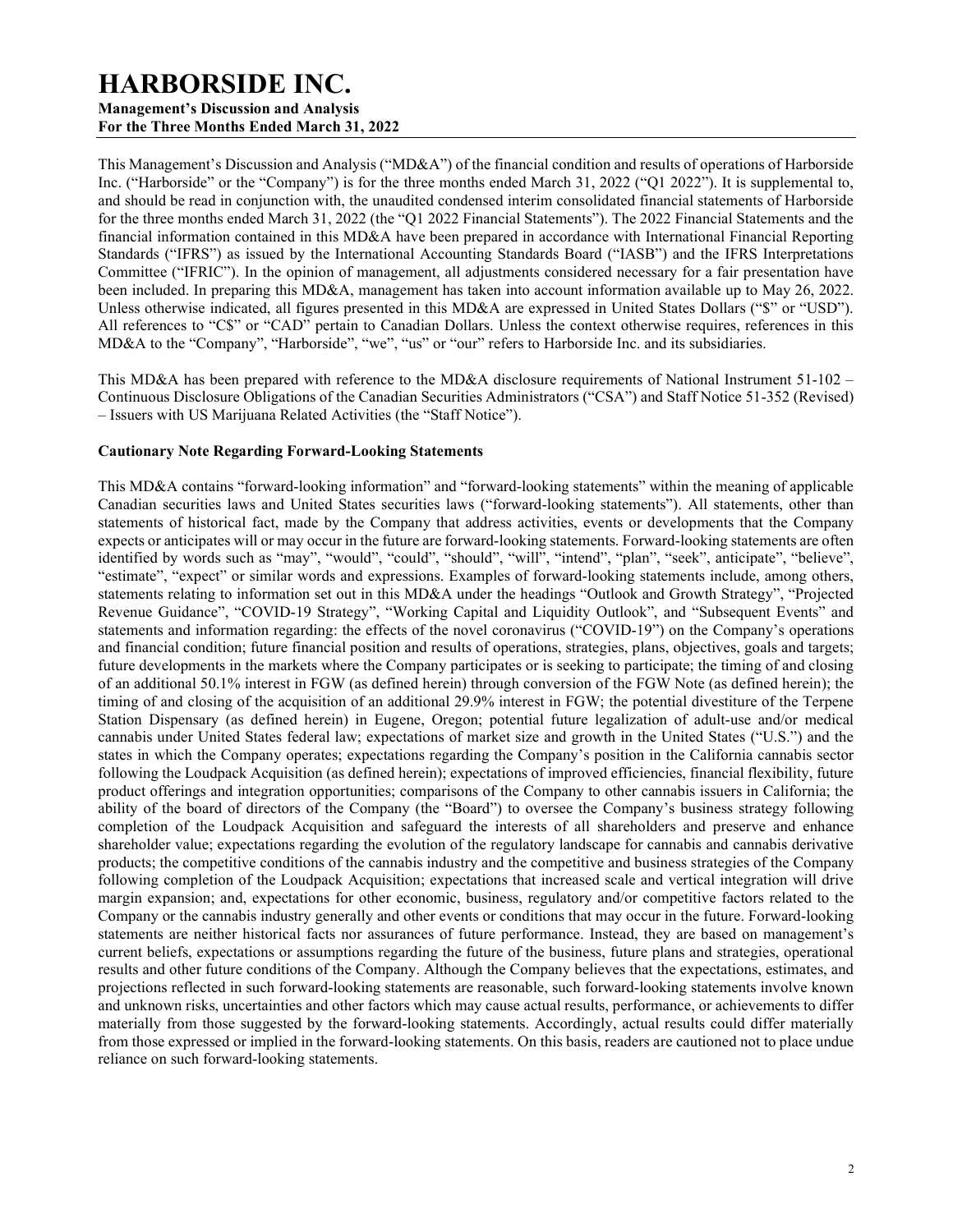Factors which could cause actual results to differ materially from those indicated in forward-looking statements include, but are not limited to: the expectations and assumptions on which the Company's strategies are based; the impact of the COVID-19 pandemic on the Company's strategies and operations; the unfavorable tax treatment of cannabis businesses and the disallowance of certain tax deductions to the Company; litigation risks; the consolidation and expansion of the Company's retail footprint within California or in other geographic locations; the scale and improvement of the Company's cannabis cultivation, production and/or manufacturing capabilities; expansion of the Company's wholesale and businessto-business sales of its cannabis products; launching of new branded products; the success in establishing the Company's position as one of California's premier vertically integrated cannabis companies; the Company's ability to manage the disruptions and volatility in the global capital markets due to COVID-19; and the Company's ability to meet its working capital needs and financial covenants, including the cost and potential impact of complying with existing and proposed laws and regulations; as well as those other risks and uncertainties referenced in this MD&A under the heading "Risk Factors".

The discussion of risk factors in this MD&A has been updated to include discussion of risks related to the current pandemic caused by the continued spread of COVID-19. The nature and scope of the pandemic and its impact are constantly evolving and it is difficult for management to identify all risks, or quantify those identified, or to assess their impact on particular financial measures and operating results at the current time. Nevertheless, the discussion under "Risk Factors" identifies areas of negative potential impact that may be caused by the pandemic.

Readers are cautioned that the lists of risks, uncertainties and other factors contained herein are not exhaustive. The forward-looking statements contained in this MD&A are made as of the date hereof and are presented for the purpose of assisting investors and others in understanding Harborside's financial position and results of operations, as well as its objectives and strategic priorities, and may not be appropriate for other purposes. The Company undertakes no obligation to publicly update or revise any forward-looking statements or any other documents filed with Canadian securities regulatory authorities, whether as a result of new information, future events or otherwise, except in accordance with applicable securities laws. The forward-looking statements are expressly qualified by this cautionary statement.

This MD&A contains future-oriented financial information and financial outlook information (collectively, "FOFI") about the Company's prospective results of operations, production and production efficiency, commercialization, revenue and cash on hand, all of which are subject to the same assumptions, risk factors, limitations, and qualifications as set forth in the above paragraph. FOFI contained in this MD&A was approved by management as of the date of this MD&A and was provided for the purpose of providing further information about the Company's future business operations. The Company disclaims any intention or obligation to update or revise any FOFI contained in this MD&A, whether as a result of new information, future events or otherwise, unless required pursuant to applicable law. Readers are cautioned that the FOFI contained in this MD&A should not be used for purposes other than for which it is disclosed herein.

#### Use of Non-IFRS Financial Measures

This MD&A contains references to "Adjusted EBITDA", "Adjusted Gross Profit" and "Adjusted Gross Margin", which are non-IFRS financial measures. These non-IFRS financial measures are not recognized under IFRS and, accordingly, users are cautioned that these measures should not be construed as alternatives to net income determined in accordance with IFRS. The non-IFRS measures presented may not be comparable to similar measures presented by other issuers.

Adjusted EBITDA is a measure of the Company's overall financial performance and is used as an alternative to earnings or income in some circumstances. Adjusted EBITDA is essentially net income (loss) with interest, taxes, depreciation and amortization, non-cash adjustments and other unusual or non-recurring items added back. Adjusted EBITDA can be used to analyze and compare profitability among companies and industries, as it eliminates the effects of financing and capital expenditures. Adjusted EBITDA is often used in valuation ratios and can be compared to enterprise value and revenue. The term Adjusted EBITDA does not have any standardized meaning according to IFRS and therefore may not be comparable to similar measures presented by other companies.

Adjusted Gross Profit and Adjusted Gross Margin exclude the changes in fair value less costs to sell ("FVLCS") of the Company's biological assets. Management believes these measures provide useful information as they represent the gross profit based on the Company's cost to produce inventories sold while removing fair value measurements which are tied to changing inventory components and levels, as required by IFRS.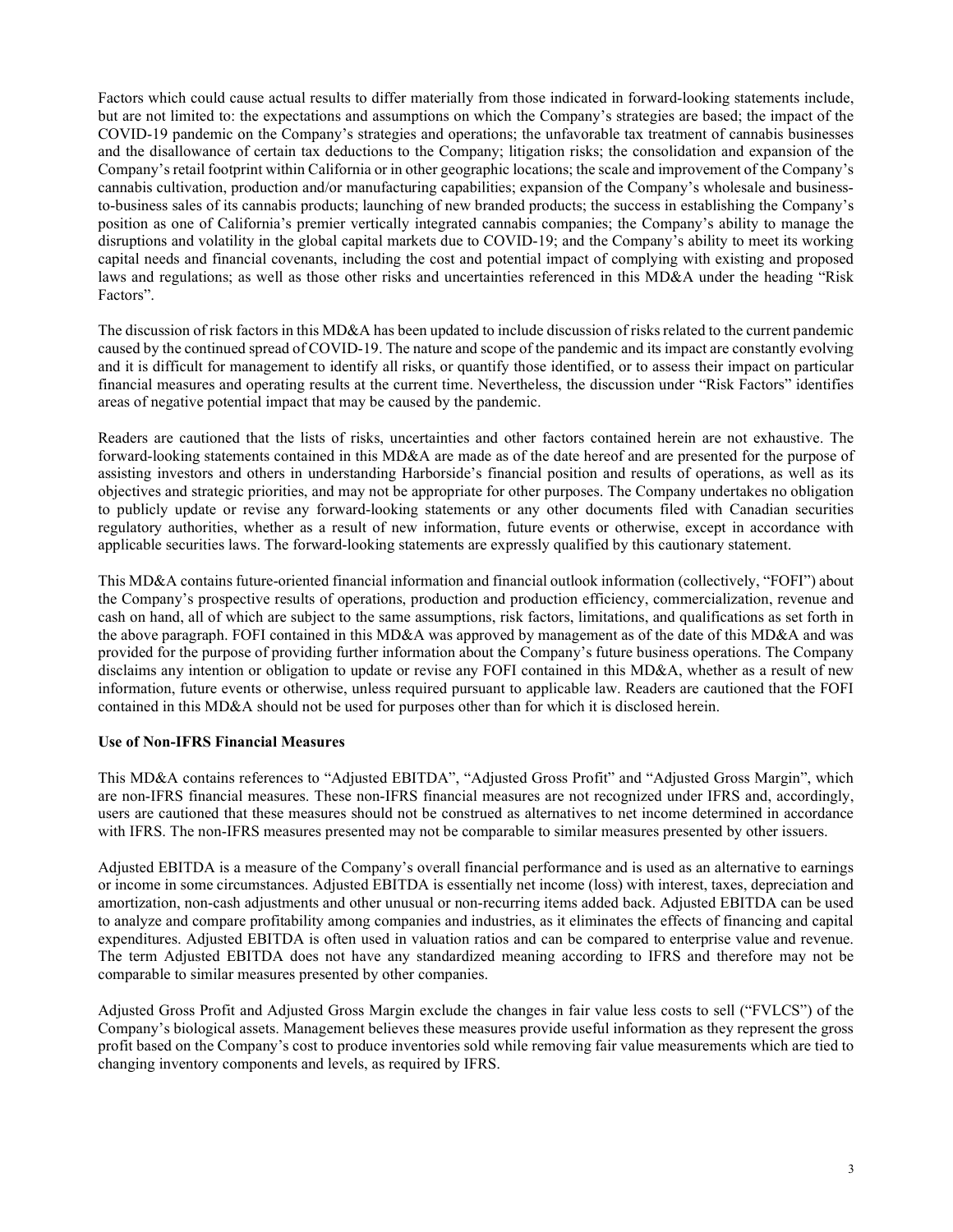There are no comparable IFRS financial measures presented in the Q1 2022 Financial Statements. Reconciliations of the supplemental non-IFRS financial measures are presented in this MD&A. The Company provides the non-IFRS financial measures as supplemental information and in addition to the financial measures that are calculated and presented in accordance with IFRS. These supplemental non-IFRS financial measures are presented because management believes such measures provide information which is useful to shareholders and investors in understanding its performance and which may assist in the evaluation of the Company's business relative to that of its peers. However, such measures should not be considered superior to, as a substitute for or as an alternative to, and should only be considered in conjunction with, the most comparable IFRS financial measures.

## Additional Information

Additional information relating to Harborside can be found on the Company's SEDAR profile at www.sedar.com, or its website at www.investharborside.com.

## Overview of the Company

Harborside, through its affiliated entities, is a fully licensed, vertically integrated omni-channel cannabis company, with its business consisting of three primary segments: (i) retail sales, including direct to consumer and delivery, (ii) cannabis processing, extraction and product manufacturing including "white label" production of cannabis packaged goods for other cannabis companies, and (iii) wholesale sales, including the sale of bulk cannabis flower and trim into the wholesale market. The Company operates in and/or has ownership interests in California and Oregon, pursuant to state and local laws and regulations, and is focused on building and maintaining its position as one of California's premier vertically integrated cannabis companies.

The Company's high quality integrated seed-to-sale operations are focused on building winning brands which are supported by its omni-channel ecosystem. The Company owns or controls a number of different cannabis brands, including: "Sublime", "Fuzzies", "Urbn Leaf", "Loudpack", "King Pen", "King Roll", "Dimebag" "Harborside", "Harborside Farms", "KEY" and "Terpene Station". In addition, the Company exclusively licenses the "Smokiez" brand in California. The operational footprint of the Company spans cultivation, extraction, manufacturing, branding, distribution, retail and delivery. The Company's integrated supply chain and omni-channel platform allows for greater product margins due to the creation of cannabis packaged goods using Company produced source materials from its cultivation and manufacturing operations, which are then sold into the wholesale market to other retailers and distributors throughout the state of California, as well as directly to the consumer through Company owned or controlled retail and delivery operations.

The Company's subordinate voting shares ("SVS") are listed on the Canadian Securities Exchange (the "CSE") under the trading symbol "HBOR" and on the OTCQX Best Market under the trading symbol "HBORF". The Company's registered office is located at 181 Bay Street, Suite 1800, Toronto, Ontario, M5J 2T9, Canada. The Company's head office is located at 1295 W Morena Blvd, San Diego California, 92110.

#### Retail Dispensaries

Harborside's retail dispensaries serve both adult-use and medical cannabis customers. The Company's retail presence was initially established in 2006, and today includes the following:

- Four owned and operated Harborside branded retail dispensaries located in Oakland, San Jose, San Leandro and Desert Hot Springs, California;
- Eight owned and operated Urbn Leaf branded retail dispensaries located in San Diego, San Ysidro, Grover Beach, Seaside, La Mesa, Grossmont, San Jose and Vista, California;
- One owned and operated dispensary located in Eugene, Oregon that operates under the Terpene Station brand;
- 21% interest in FGW Haight, Inc. ("FGW"), a company with the conditional use approval necessary to operate a retail cannabis dispensary in the Haight Ashbury area of San Francisco. FGW received the necessary approvals and opened the Haight Ashbury San Francisco retail dispensary under the Harborside brand in April 2022; and,
- Direct to consumer retail delivery services which (a) cover the greater San Francisco Bay Area of California from its Harborside branded retail stores in Oakland and San Jose; (b) cover the Grover Beach and San Ysidro areas from its Urbn Leaf branded stores in each of these areas; and (c) include a partnership with a third party for delivery services in the greater San Diego area. The Company's direct to consumer offerings include an integrated e-commerce platform offering in-store pickup, curbside pick-up, express delivery and scheduled delivery, allowing the Company to extend its reach beyond physical retail locations and expand interactions with customers.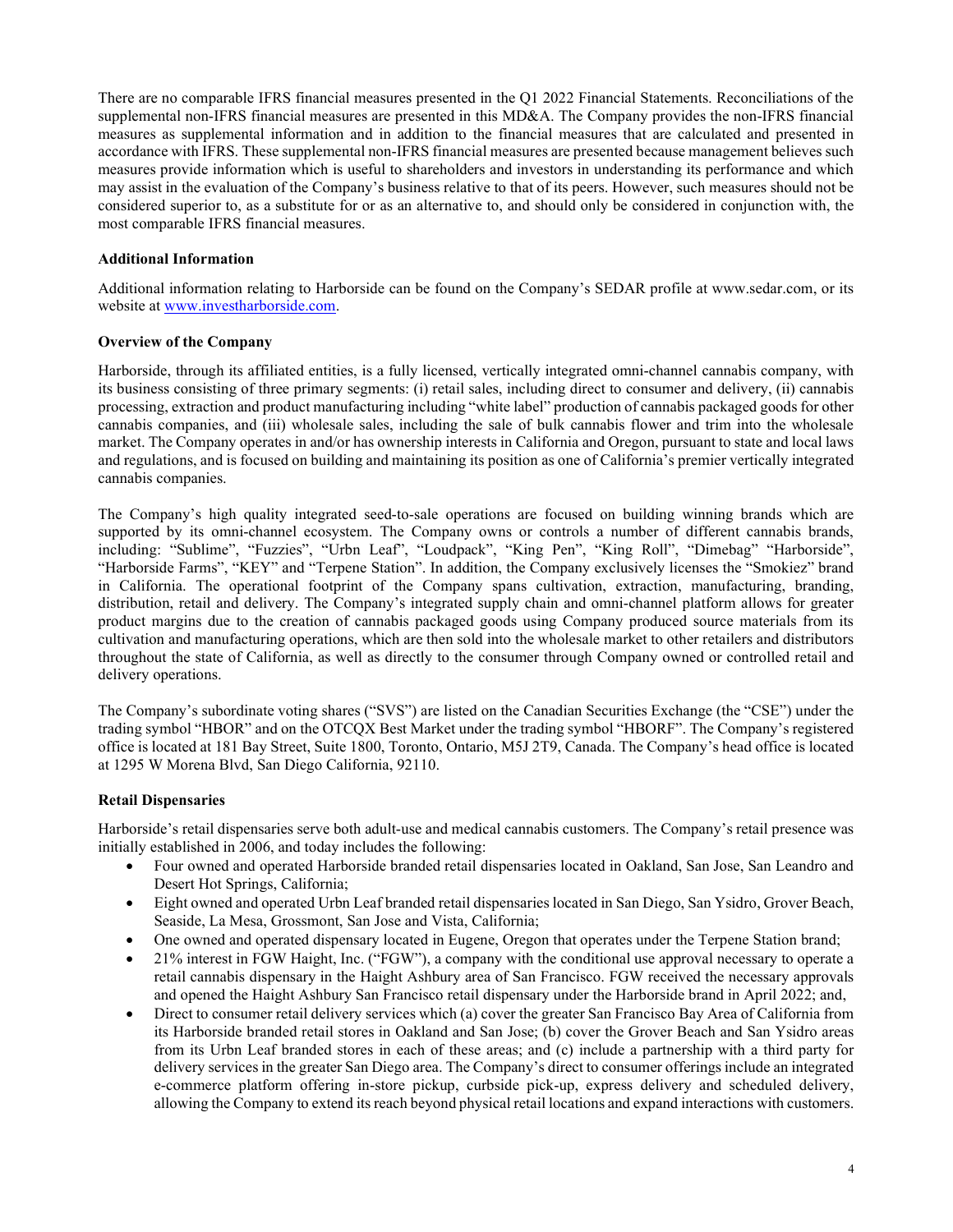The dispensary located in Desert Hot Springs includes one of a handful of permitted cannabis drive-thru order and pick up services in southern California and provides easy access to cannabis in the Coachella Valley.

## Cultivation, Wholesale and Distribution

Harborside operates a cultivation and production facility in Salinas, California (the "Salinas Production Campus"), which covers an area of approximately 47 acres, of which approximately 11 acres is devoted to five light deprivation greenhouses containing approximately 200,000 total square feet ("sq. ft.") of licensed cannabis cultivation. The cultivation operation includes approximately 155,000 sq. ft. of canopy space allocated to flowering plants and 45,000 sq. ft. of canopy allocated to nursery space. The greenhouses utilize advanced lighting, HVAC and fertigation controls, and one greenhouse additionally features Dutch Venlo technologies, providing approximately one acre of growing space in a facility that is equipped with solid glass roof paneling, a customizable automated LED lighting system, radiant heated floors, computerized environmental controls and automated fertigation systems. The Salinas Production Campus also includes approximately 20,000 sq. ft. of building space allocated to processing, product distribution, warehousing, storage and offices. On June 30, 2021, the Company announced that it had completed certain upgrades to the Salinas Production Campus, including, among other things, the installation of blackout curtains, supplemental LED grow lights, and the incorporation of a state-of-the-art environmental control system. The Company is expecting these upgrades to result in increased yield and output at the Salinas Production Campus. All cannabis flower grown at the Salinas Production Campus is cultivated using sustainable practices and the facility adheres to California's rigorous horticulture and harvesting standards. The Salinas Production Campus also processes and distributes branded cannabis products in various consumer formats under the Harborside Farms and KEY brands. These products are sold at the Company's Harborside-branded retail dispensaries along with other retail dispensaries, delivery services and distributors (collectively, "Retailers") throughout California.

Through the acquisition of Sublimation Inc. ("Sublime") in July 2021, the Company has distribution hubs in both San Jose and Los Angeles, California. The Company is leveraging the existing statewide Sublime product distribution network to expand its portfolio of branded products, thereby gaining synergies and economies of scale.

On April 4, 2022, the Company completed the acquisition of 100% of the issued and outstanding equity interest of LPF JV Corporation ("Loudpack") (see "Subsequent Events" for details). In addition to its statewide wholesale distribution capabilities, Loudpack owns and operates a facility in Greenfield, California (the "Greenfield Campus") which includes approximately 30,000 sq. ft. of light deprivation greenhouse cultivation and approximately 55,000 sq. ft. of manufacturing and processing along with distribution, storage and office space. The Greenfield Campus is capable of manufacturing and processing all of the products Loudpack offers. Loudpack has permits to develop approximately 60,000 sq. ft. of additional cultivation, manufacturing, processing, distribution and dispensary space at the Greenfield Campus and owns undeveloped land within one mile of the Greenfield Campus where it is locally permitted to develop approximately 400,000 sq. ft. of cultivation, manufacturing, processing and distribution space.

The Greenfield Campus is one of the largest cannabis manufacturing facilities in California, from which Loudpack produces and distributes five cannabis brands, including: (i) Loudpack branded cannabis, pre-roll products and concentrates, (ii) Smokiez branded edibles, (iii) King Roll cannabis and pre-roll products, (iv) Dimebag branded cannabis and pre-roll products, and (v) King Pen branded cannabis batteries and vape products. The Company expects to gain significant synergies and economies of scale from the Loudpack Acquisition.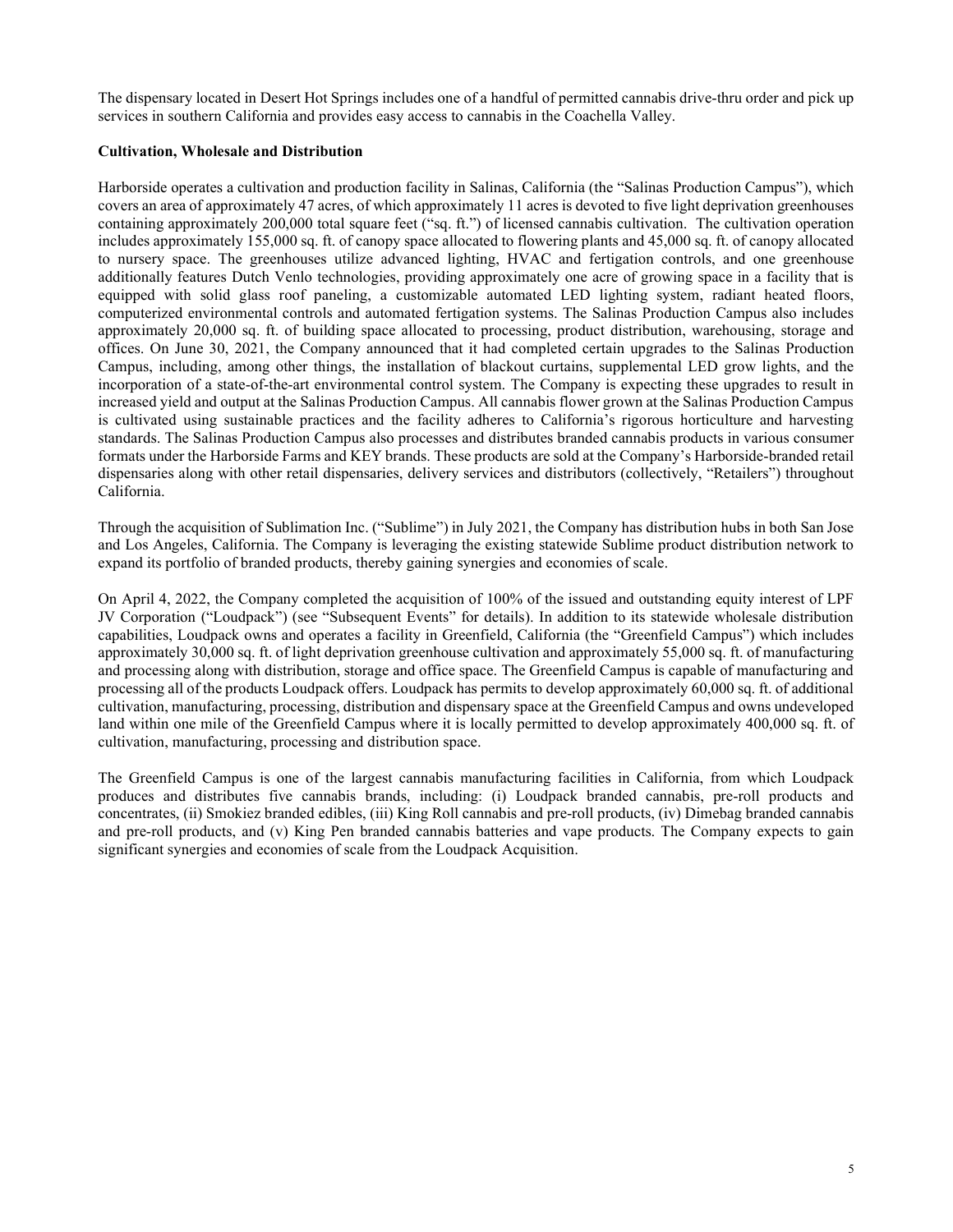# Corporate Organization

The Q1 2022 Financial Statements have been prepared on a consolidated basis and incorporate the accounts of the Company and its subsidiaries, as follows:

|                                                   |                     |                             | <b>Percentage Owned</b><br>(%) | <b>Percentage Owned</b><br>(%) |
|---------------------------------------------------|---------------------|-----------------------------|--------------------------------|--------------------------------|
| Name                                              | <b>Jurisdiction</b> | <b>Purpose</b>              | March 31, 2022                 | December 31, 2021              |
| Harborside Inc.                                   | Ontario, Canada     | Parent                      | 100                            | 100                            |
| 658 East San Ysidro Blvd LLC                      | California, U.S.    | Real Estate Holding Company | 100                            | $\overline{a}$                 |
| 680 Broadway Master, LLC                          | California, U.S.    | <b>Operating Company</b>    | 50                             |                                |
| 909 West Vista Way LLC                            | California, U.S.    | Real Estate Holding Company | 100                            |                                |
| Accucanna Holdings Inc.                           | California, U.S.    | <b>Holding Company</b>      | 100                            | 100                            |
| Accucanna LLC                                     | California, U.S.    | <b>Operating Company</b>    | 100                            | 100                            |
| Accucanna RE, LLC                                 | California, U.S.    | <b>Operating Company</b>    | 100                            | 100                            |
| Banana LLC                                        | California, U.S.    | <b>Operating Company</b>    | 75                             |                                |
| Belling Distribution, Inc.                        | California, U.S.    | <b>Operating Company</b>    | 100                            | ٠                              |
| Calgen Trading Inc.                               | California, U.S.    | <b>Operating Company</b>    | 100                            | $\overline{a}$                 |
| Encinal Productions RE, LLC                       | California, U.S.    | <b>Operating Company</b>    | 100                            | 100                            |
| FFC1, LLC                                         | California, U.S.    | <b>Holding Company</b>      | 100                            | 100                            |
| FGW Haight Inc.                                   | California, U.S.    | <b>Operating Company</b>    | 21                             | 21                             |
| FLRish Farms Cultivation 2, LLC                   | California, U.S.    | <b>Operating Company</b>    | 100                            | 100                            |
| FLRish Farms Management & Security Services, LLC  | California, U.S.    | Management Company          | 100                            | 100                            |
| FLRish, Inc.                                      | California, U.S.    | Management Company          | 100                            | 100                            |
| FLRish IP, LLC                                    | California, U.S.    | Holding Company             | 100                            | 100                            |
| FLRish Retail, LLC                                | California, U.S.    | <b>Holding Company</b>      | 100                            | 100                            |
| FLRish Retail Management & Security Services, LLC | California, U.S.    | Management Company          | 100                            | 100                            |
| Haight Acquisition Corporation                    | Delaware, U.S.      | Holding Company             | 100                            | 100                            |
| JLM Investment Group, LLC                         | California, U.S.    | <b>Holding Company</b>      | 67                             | ä,                             |
| Lafayette Street Property Management LLC          | California, U.S.    | <b>Operating Company</b>    | 90                             | $\blacksquare$                 |
| LGC Holdings USA, Inc.                            | Nevada, U.S.        | <b>Holding Company</b>      | 100                            | 100                            |
| LGC LOR DIS 1, LLC                                | Oregon, U.S.        | <b>Operating Company</b>    | 100                            | 100                            |
| LGC LOR DIS 2, LLC                                | Oregon, U.S.        | <b>Operating Company</b>    | 100                            | 100                            |
| Lineage GCL California, LLC                       | California, U.S.    | <b>Holding Company</b>      | 100                            | 100                            |
| Lineage GCL Oregon Corporation                    | Oregon, U.S.        | Holding Company             | 100                            | 100                            |
| Oakland Machining Supply SLB LLC                  | California, U.S.    | <b>Holding Company</b>      | 100                            | 100                            |
| Patients Mutual Assistance Collective Corporation | California, U.S.    | <b>Operating Company</b>    | 100                            | 100                            |
| San Jose Wellness Solutions Corp.                 | California, U.S.    | <b>Operating Company</b>    | 100                            | 100                            |
| San Leandro Wellness Solutions Inc.               | California, U.S.    | <b>Operating Company</b>    | 100                            | 100                            |
| SaVaCa, LLC                                       | California, U.S.    | Holding Company             | 100                            | 100                            |
| Savature Inc.                                     | California, U.S.    | <b>Operating Company</b>    | 100                            | 100                            |
| SBC Management LLC                                | California, U.S.    | Management Company          | 100                            |                                |
| Sublime Machining Inc.                            | California, U.S.    | <b>Operating Company</b>    | 100                            | 100                            |
| Sublimation Inc.                                  | Delaware, U.S.      | Holding Company             | 100                            | 100                            |
| ULBP Inc.                                         | California, U.S.    | <b>Operating Company</b>    | 100                            |                                |
| <b>ULRB LLC</b>                                   | California, U.S.    | <b>Operating Company</b>    | 80                             |                                |
| UL Benicia LLC                                    | California, U.S.    | <b>Operating Company</b>    | 80                             |                                |
| UL Chula Two LLC                                  | California, U.S.    | <b>Operating Company</b>    | 51                             |                                |
| UL Holdings Inc.                                  | California, U.S.    | <b>Holding Company</b>      | 100                            |                                |
| UL Kenamar LLC                                    | California, U.S.    | <b>Operating Company</b>    | 100                            |                                |
| UL La Mesa LLC                                    | California, U.S.    | <b>Operating Company</b>    | 60                             |                                |
| UL Management LLC                                 | California, U.S.    | Management Company          | 100                            |                                |
| UL San Jose LLC                                   | California, U.S.    | Operating Company           | 100                            |                                |
| UL Visalia LLC                                    | California, U.S.    | <b>Operating Company</b>    | 80                             | ÷,                             |
| Unite Capital Corp.                               | Ontario, Canada     | <b>Holding Company</b>      | 100                            | 100                            |
| Uprooted, Inc.                                    | California, U.S.    | <b>Operating Company</b>    | 100                            |                                |
| Uprooted LM LLC                                   | California, U.S.    | <b>Operating Company</b>    | 100                            | $\frac{1}{2}$                  |
|                                                   |                     |                             |                                |                                |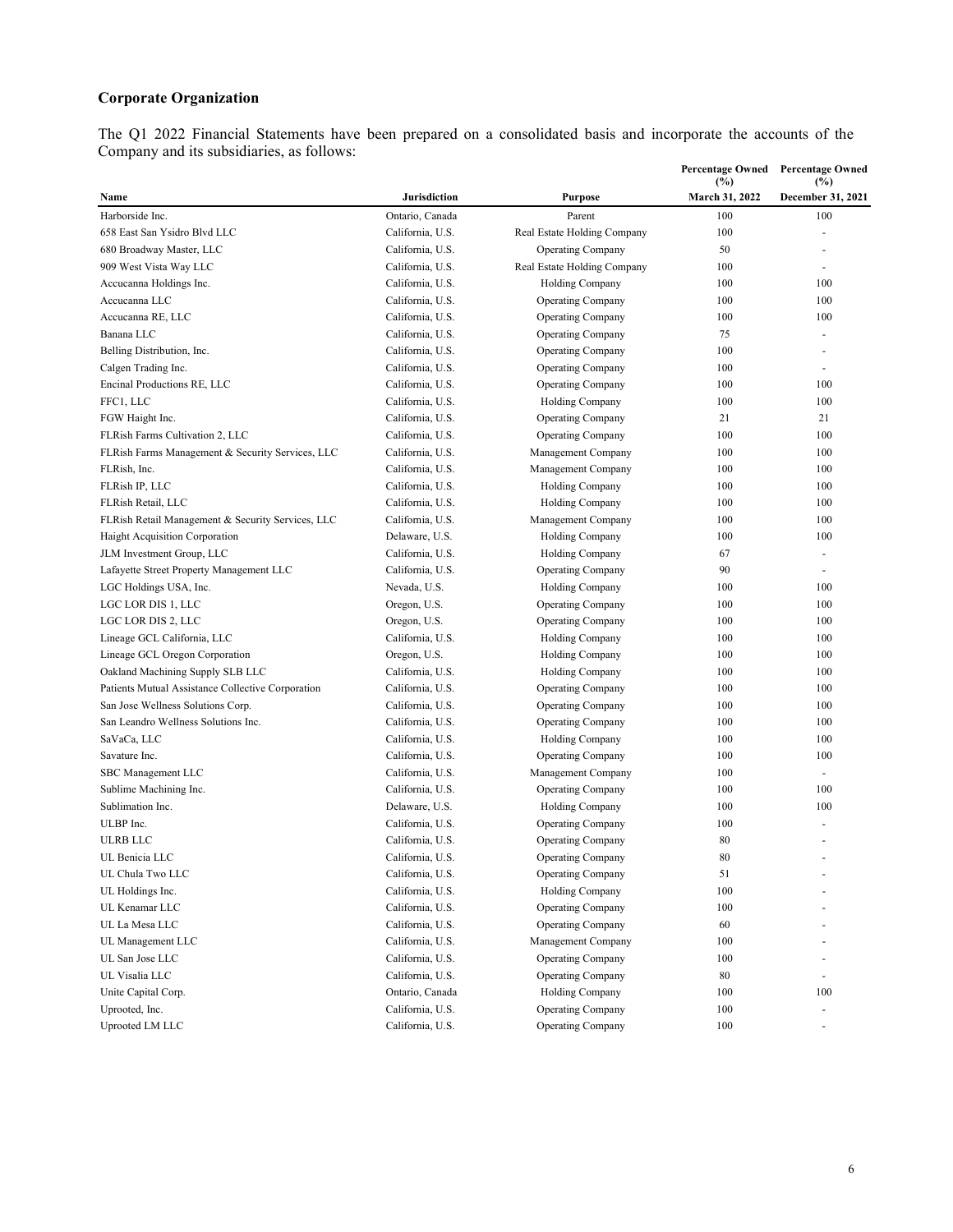## Outlook and Growth Strategy<sup>1</sup>

As the regulated California market continues to develop, management sees strong potential growth in well-known retail platforms, as well as branded packaged goods that are trusted by consumers and focused on specific consumer demographics. The Company's portfolio of brands is positioned for growth in the area of consumer branded products, including those which are expected to be sold at wholesale to other Retailers throughout California.

## Strategies

The business objectives that the Company intends to accomplish in the upcoming 12-month period are as follows:

- Achieve cost savings and optimize efficiencies resulting from recent acquisitions, including improving margins on branded products produced in-house;
- expand its vertical integration efforts and overall retail footprint throughout California by acquiring other California focused companies and brands;
- continue to increase the sell-through of in-house brands across its owned retail store footprint;
- improve its cannabis cultivation efficiencies and yields;
- continue to streamline its manufacturing/processing capabilities;
- expand the wholesale distribution of its owned branded products to other California retailers;
- shift more of its cultivation output from bulk cannabis products to branded flower and products;
- increase profitability of branded cannabis product offerings, including non-flower cannabis products; and
- create (or acquire) new California centric brands.

Through a review of Harborside's existing retail dispensaries, management is exploring the potential divestiture of the Terpene Station Dispensary in Eugene, Oregon as part of the Company's continued efforts to focus on the California market. As of the date of this MD&A, the Company has not entered into any agreements, binding or non-binding, to divest the Terpene Station Dispensary. Further, the Company has not established a definitive timeline to complete such divestiture, and no decisions related to the divestiture have been reached at this time. There can be no assurance any transactions might be pursued by the Company as a result of its intention to potentially divest the Terpene Station Dispensary. The Company does not intend to comment further with respect to the divestiture unless and until it determines that additional disclosure is appropriate in accordance with the requirements of applicable securities laws.

The Company is considering whether to relocate its dispensary in San Leandro as part of its plan to obtain a long-term lease in a location that will provide better visibility to customers while lowering operating costs. The Company has secured a lease extension at its current location. The Company does not intend to comment further with respect to the relocation unless and until it determines that additional disclosure is appropriate in accordance with the requirements of applicable securities laws.

#### Assumptions and expectations

The Company's strategies are based on several primary market assumptions and expectations, including:

- ongoing cannabis legalization efforts across the U.S. will contribute to the industry's growth momentum, and California will continue to represent the single largest state market;
- legalized adult-use and medical cannabis consumption will continue to increase as branded and manufactured products become increasingly popular and cannabis use becomes more widely acceptable and prevalent;
- the cultivation and sale of non-branded bulk cannabis is likely to become increasingly commoditized;
- trusted brands and diversified manufactured products, offering value propositions to a range of consumer demographics, will win market share;
- California will provide an efficient base to service an interstate commerce market when available;
- integration will create efficiencies for the Company, reduce costs and improve profits by improving business operations in today's regulatory environment; and,
- Lean, efficient, scalable, profitable operations will position the Company for additional investment and increases in shareholder value.

<sup>1</sup> This section contains forward-looking statements and is based on a number of risks and assumptions, including those described under "Assumptions and Expectations". See "Cautionary Note Regarding Forward-Looking Statements".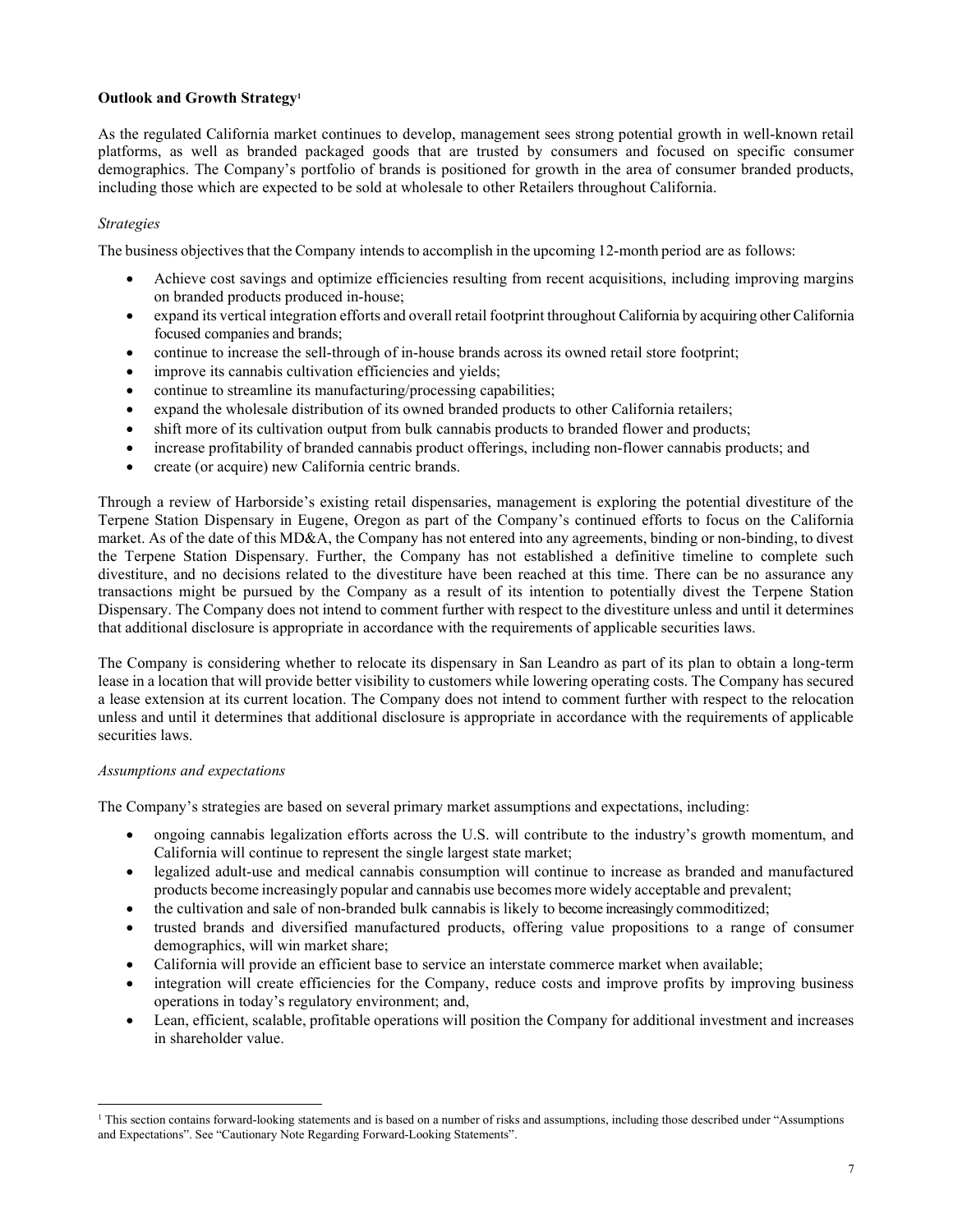In management's view, due to a patchwork of differing laws and the inability to ship products across state lines, it has historically been inefficient to scale a cannabis business across multiple states. Given the geographic and economic size of the California cannabis market compared to the market in other U.S. states and the difficulty of operating in multiple states, Harborside intends to consolidate and increase its market share in the state of California.

While the Company has invested significantly to scale its cultivation operations, management believes that unbranded wholesale cannabis flower prices are being negatively impacted by continued competition from the illicit market and commoditization as production capacity increases across California. As such, scale alone will not be sufficient to mitigate this risk and developing trusted branded products will be necessary to retain customer loyalty, grow market share, and protect operating margins as the wholesale price of unbranded flower decreases. For this reason, the Company will consider investment opportunities to enhance its branded product offerings.

In addition, Harborside recognizes that consumer purchasing habits are gradually trending in favor of manufactured products over flower and expects this trend to continue as new product categories are created and existing manufactured products are improved. Given this trend for manufactured and branded products, the Company will prioritize development of manufactured products under its own brands, offered for sale through its own retail operations as well as through other Retailers in the state of California.

#### Strategic acquisitions

Harborside continues to pursue growth opportunities to expand its presence in the California cannabis market. The Company intends to make announcements on potential acquisitions if any material definitive agreements are reached with interested parties.

## COVID-19

The novel strain of coronavirus commonly referred to as "COVID-19" was identified in December 2019, and has since spread globally, including to every state in the United States. The outbreak of COVID-19 has severely impacted global economic activity and caused significant volatility and negative pressure in financial markets. The global impact of the outbreak has been rapidly evolving and many countries including Canada and the United States, have reacted by instituting quarantines, mandating business and school closures and restricting travel. As a result, the COVID-19 pandemic is negatively impacting many industries directly or indirectly, including the regulated cannabis industry. The Company has taken responsible measures with respect to the COVID-19 pandemic to maximize the safety of employees working at its facilities and continues to closely monitor the impacts of COVID-19, with a focus on the health and safety of both its employees and customers and business continuity. Because the state of California designated the cannabis industry as essential in its governing COVID policies, the industry avoided the significant adverse impact that cannabis businesses incurred in other states. However, given the uncertainties associated with the COVID-19 pandemic, including those related to the distribution and acceptance of the vaccines and their effectiveness with respect to new variants of the virus, disruptions to the global and local economies due to related stay-at-home orders, quarantine policies and restrictions on travel, trade and business operations and a reduction in discretionary consumer spending, the Company is unable to estimate the future impact of the COVID-19 pandemic on the business, financial conditions, results of operations, and/or cash flows.

## Recent Developments

#### Term Loan

On February 10, 2022, the Company closed the first tranche of its debt financing (the "Term Loan") with Pelorus Fund REIT, LLC ("Pelorus"). Pelorus funded a total of \$45.4 million pursuant to the first tranche of the Term Loan, funded through three separate loans to the Company, Loudpack and UL Holdings, Inc. ("Urbn Leaf"). The Company received approximately \$15.5 million, Loudpack received approximately \$16.4 million, and Urbn Leaf received approximately \$13.5 million of the aggregate amount funded under the first tranche. From its share of the proceeds of the Term Loan, the Company repaid the \$12.0 million which was previously outstanding under its senior secured revolving credit facility (the "Facility"). The second tranche of the Term Loan of \$31.9 million was disbursed to the Company on April 8, 2022, following the close of the Company's acquisitions of Loudpack and Urbn Leaf. The Term Loan contains a nominal interest rate of 10.25% and is secured by certain real estate assets, cannabis licenses and other assets of the Company, Urbn Leaf and Loudpack. The Term Loan is subject to debt service ratio requirements, interest reserves, certain cross-corporate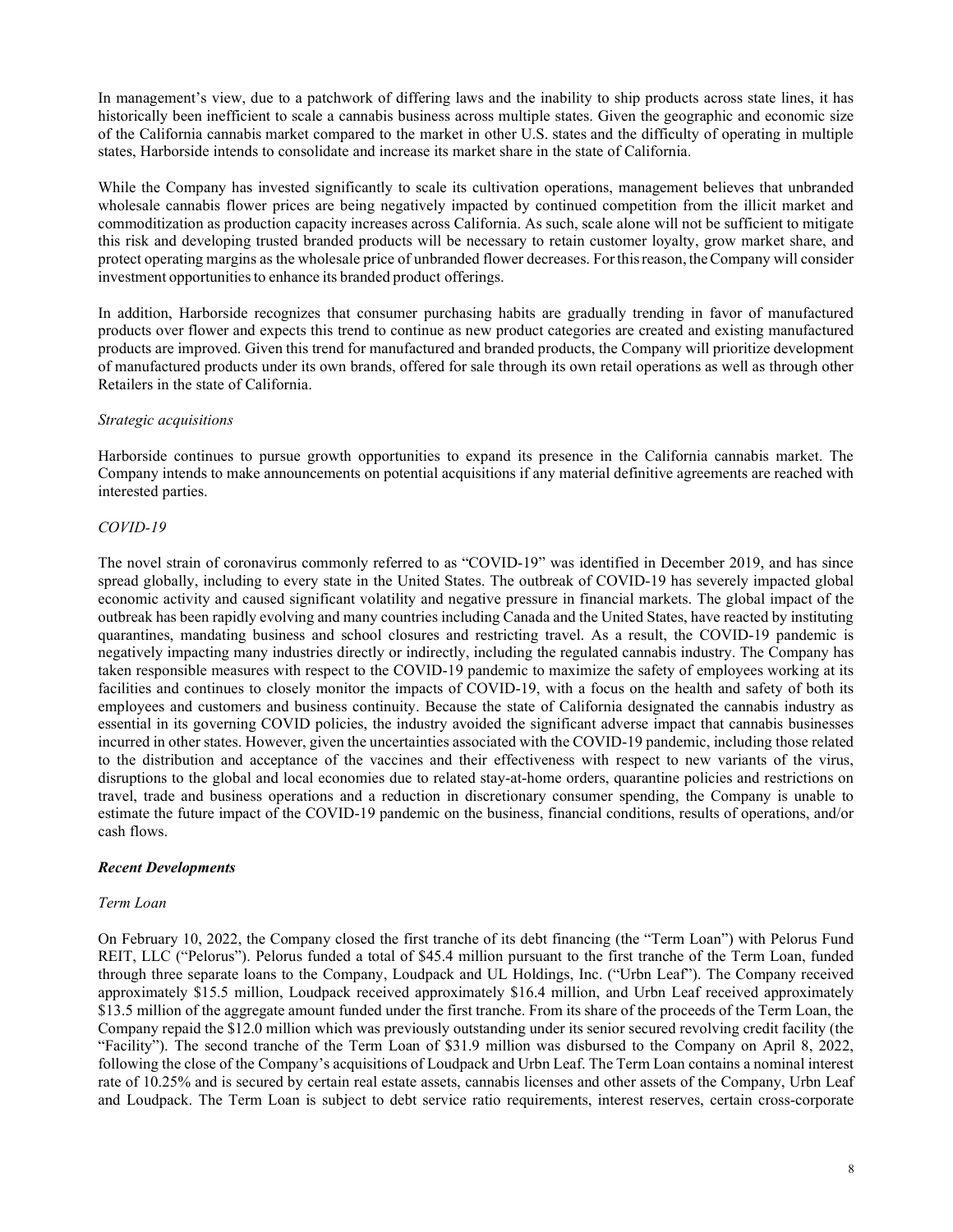guarantees and defaults, subordination agreements and intercreditor agreements, along with a general corporate guaranty from the Company.

## Repayment and Termination of the Facility

In conjunction with receiving the funds from the first tranche of the Term Loan, the Company repaid and terminated the Facility on February 10, 2022.

## Subsequent FGW Agreement

On February 15, 2022, the Company announced it had entered into a definitive share purchase agreement (the "Subsequent FGW Agreement"), whereby a further 29.9% interest in FGW (the "Subsequent Shares") would be acquired, subject to certain material closing conditions, including approvals from regulatory authorities. The acquisition of the Subsequent Shares will increase the Company's interest in FGW to 80% (subject to the receipt of certain regulatory approvals and conversion of a convertible note issued to the Company (the "FGW Note") to bring its current interest up to 50.1% prior to the acquisition of the Subsequent Shares). The Company also retains the right of first refusal to purchase, in its discretion, in whole or in part and in one or more closings, the remaining 20% of FGW, subject to regulatory approvals. Pursuant to the Subsequent FGW Agreement, the Company will pay an aggregate purchase price of \$1,300,650 for the Subsequent Shares. The purchase price of the Subsequent Shares will be satisfied in multiple voting shares of the Company ("MVS") priced at the greater of: (i) the 30-day volume weighted average price of the SVS on the CSE ending on the day prior to closing of the purchase of the Subsequent Shares multiplied by 100; (ii) C\$150 per MVS; or (iii) such other price as may be approved by the CSE. Prior to the closing of the acquisition of the Subsequent Shares, the Subsequent FGW Agreement will be amended to reflect the occurrence of the Mandatory Conversion and the Consolidation, as applicable, and in particular the issuance of SVS instead of MVS as consideration for the Subsequent Shares. All MVS are subject to the Mandatory Conversion (see below).

## Urbn Leaf Acquisition

On March 1, 2022, pursuant to the terms of the definitive agreement announced on November 29, 2021, the Company completed the acquisition of Urbn Leaf (the "Urbn Leaf Acquisition"). Pursuant to the terms of the Urbn Leaf Acquisition, Harborside acquired 100% of the equity interests of Urbn Leaf through the issuance of 60,000,000 SVS, and the restructuring and assumption of debt.

In connection with the Urbn Leaf Acquisition, the Company announced the resignation of Matthew Hawkins as interim Chief Executive Officer and the appointment of Edward Schmults as Chief Executive Officer of the Company. Mr. Schmults also joined the Board, filling a vacancy created by the resignation of Alexander Norman. Will Senn was also appointed Chief Corporate Development Officer of the Company.

In connection with their appointments, the Company granted Mr. Schmults and Mr. Senn, in the aggregate: (i) options to purchase 5,758,797 SVS; and (ii) restricted share units representing the right to receive up to 912,599 SVS, subject to the satisfaction of certain vesting conditions. Each such option is exercisable into one SVS at an exercise price of C\$0.70 per SVS for a period of five years following the date of grant.

## LUX Settlement Agreement

On March 24, 2022, the Company entered into a \$1,250,000 settlement agreement with Altai Partnership, LLC ("Altai") in relation to the acquisition by the Company of Lucrum Enterprises Inc. (the "LUX Acquisition") d/b/a LUX Cannabis Dispensary ("LUX") (refer to Note 9 of the audited consolidated financial statements for the year ended December 31, 2021). Management has determined there was uncertainty related to the collectability of the settlement payments and therefore will recognize any gains from recovery as installment payments are received. In April 2022, the Company received the first installment payment of \$500,000.

#### Mandatory Conversion of MVS to SVS

On March 31, 2022, the Company completed the mandatory conversion of all of its issued and outstanding MVS to SVS (the "Mandatory Conversion"). The Mandatory Conversion has resulted in each holder of MVS being entitled to 100 SVS for each MVS previously held. In addition, all warrants previously exercisable into MVS (the "MVS Warrants"), are now exercisable into SVS. In particular, each holder of MVS Warrants will now receive, upon exercise of the MVS Warrants,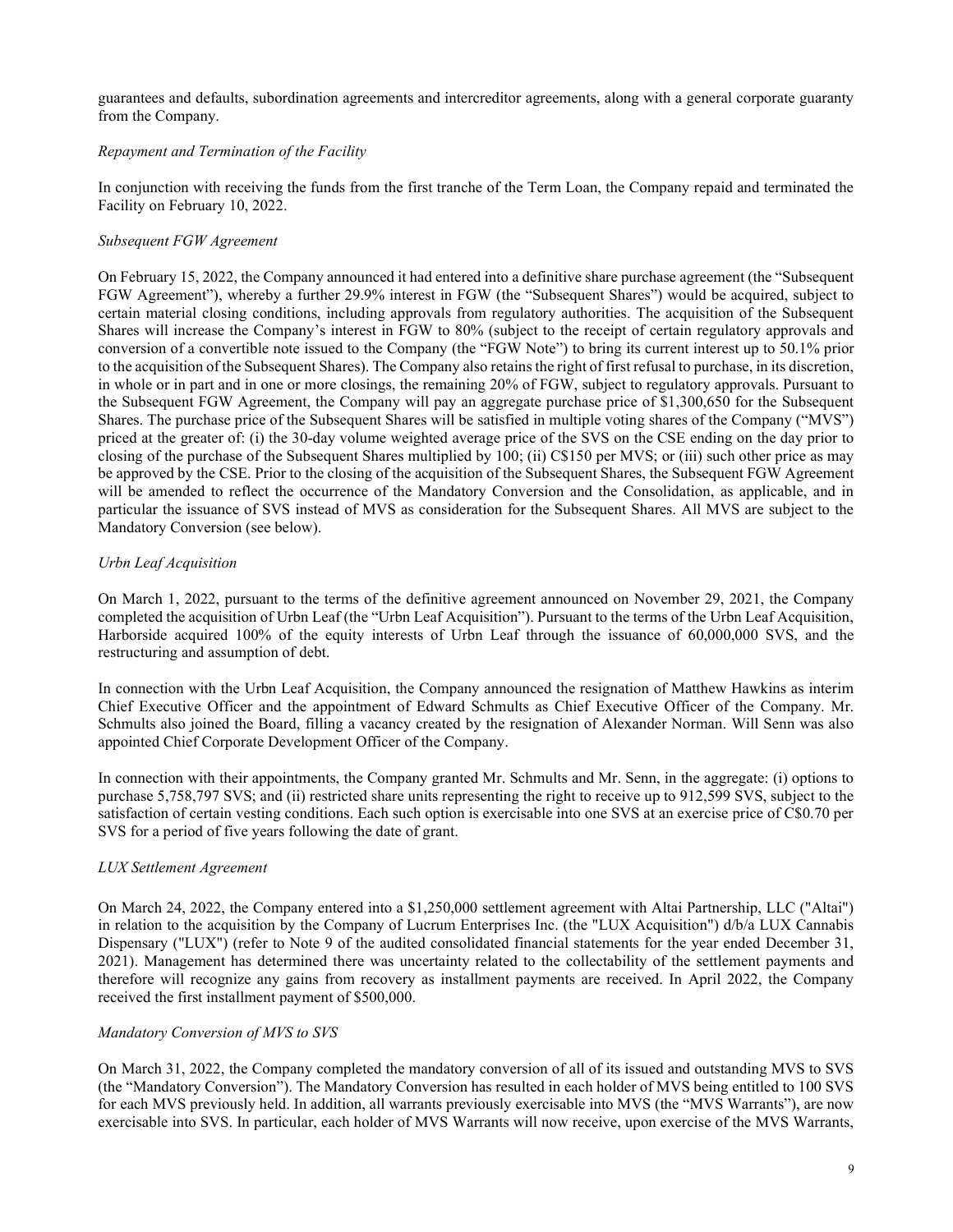one hundred (100) SVS per MVS Warrant at an exercise price of C\$369 per MVS Warrant (not taking into account the Consolidation).

## Components of the Results of Operations

## Revenue

The Company has the following revenue channels:

- Retail operations: The Company's retail operations include both adult-use and medical cannabis sales. Sales include direct to consumer in store retail, pick up and delivery. The Company currently operates 14 retail dispensaries, four delivery hubs and a delivery partnership with a third party for delivery services. Approximately 67.1% of the Company's revenue for the three months ended March 31, 2022 was derived from Company owned and operated retail dispensaries.
- Manufacturing operations: The Company's manufacturing operations include cannabis processing, extraction and product manufacturing, including "white label" production of cannabis packaged goods for other cannabis companies. Approximately 23.4% of the Company's revenue for the three months ended March 31, 2022 was derived from manufacturing operations.
- Wholesale operations: The Company's wholesale operations include the sale of bulk cannabis flower and trim into the wholesale market. Approximately 9.5% of the Company's revenue for the three months ended March 31, 2022 was derived from wholesale operations. With the completion of the Loudpack Acquisition, the Company intends to shift more flower produced at the Salinas Production Campus into its own branded products and white label manufactured products. The Company believes that a more fully integrated supply chain will allow for greater product margins due to a greater capture of the price to consumer as well as lower input and production costs. the following revenue channels:<br>
trations: The Company's retail operations include both stdul-use and medical cumanbis sales. Sales<br>
retained to consumer in store retail, pick up and delivery. The Company currently operat

|                            |              | <b>Three Months Ended</b> |        |
|----------------------------|--------------|---------------------------|--------|
|                            |              | March 31,                 |        |
| <i>S</i> in thousands      |              | 2022                      | 2021   |
| Retail revenue, net        | <sup>S</sup> | 11.594                    | 10.036 |
| Manufacturing revenue, net |              | 4,035                     |        |
| Wholesale revenue, net     |              | 1.638                     | 2,405  |
| Total net revenue          |              | 17.267                    | 12.441 |

The Company does not experience significant seasonality in its revenue and other important financial performance metrics.

## Gross Profit

Gross profit is calculated as revenue less cost of goods sold ("COGS"). COGS includes the direct costs attributable to the cultivation, production, manufacturing and purchase of the products sold. These costs include the direct cost of labor, seeds, growing material, raw materials and packaging, as well as other indirect costs such as utilities and supplies used in the growing process, post-harvests costs, indirect labor for individuals involved in the growing, quality control and inventory processes as well as certain costs related to its facilities. Additionally, certain other operating expenses, such as inventory management systems, uniforms, information technology and license renewal fees, are also allocated to COGS.

In addition to market fluctuations, cannabis costs are affected by various state regulations that limit the sourcing and procurement of cannabis products. The change in regulatory environments may create fluctuations in gross profit over comparative periods. Additionally, biological assets consist of plants in various stages of growth prior to harvest and are measured at FVLCS. Changes in assumptions used to measure biological assets at FVLCS may create fluctuations in gross profit over comparative periods.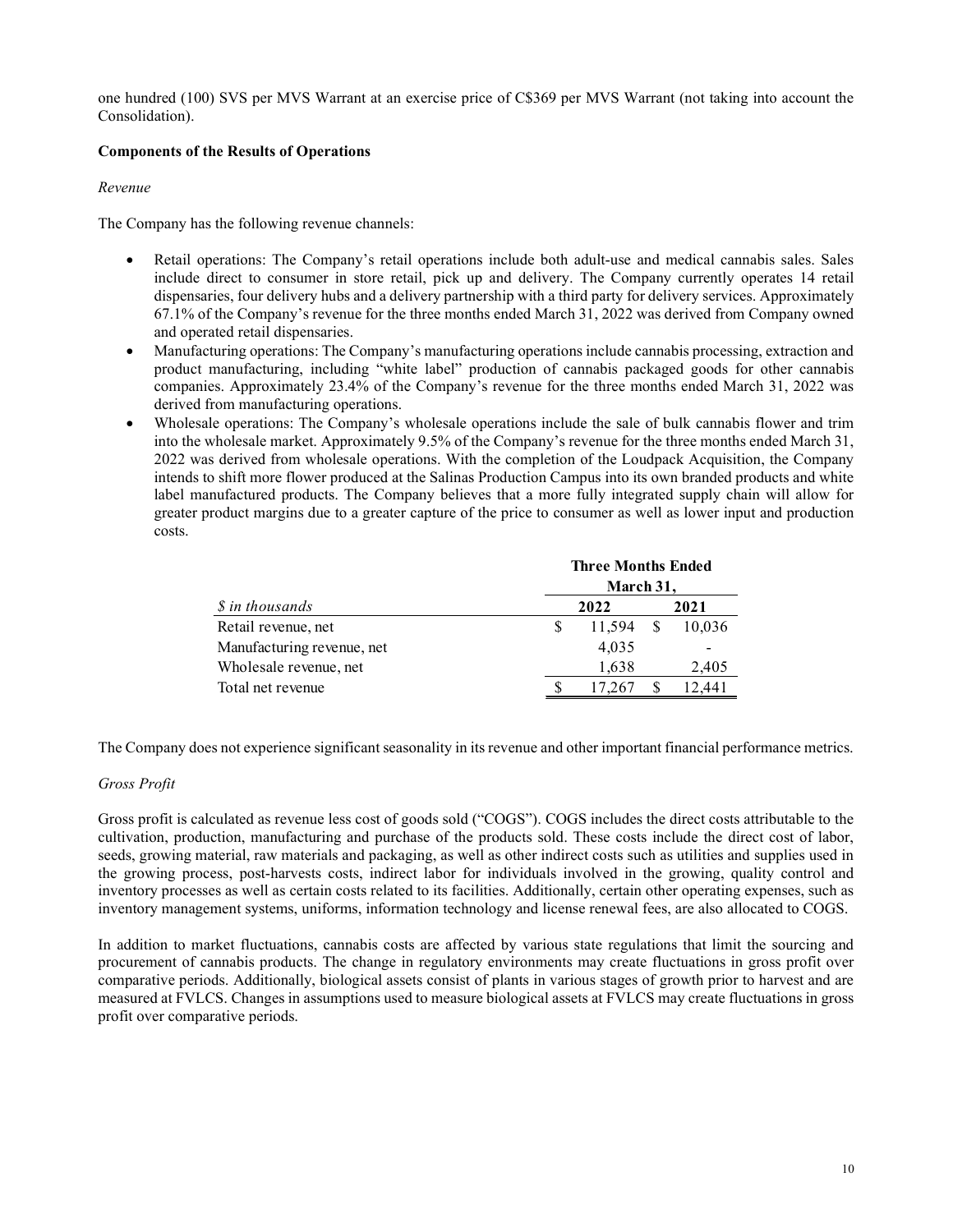## Operating expenses

Operating expenses primarily include general and administrative expenses (as described below), professional fees, M&A and transactional expenses, share-based compensation, allowance for expected credit loss and depreciation and amortization.

For the three months ended March 31, 2022 and 2021, operating expenses were comprised of the following:

| xpenses                                                                                                                                                                                                                 |                           |  |
|-------------------------------------------------------------------------------------------------------------------------------------------------------------------------------------------------------------------------|---------------------------|--|
|                                                                                                                                                                                                                         |                           |  |
| xpenses primarily include general and administrative expenses (as described below), professional fees, M&A<br>ctional expenses, share-based compensation, allowance for expected credit loss and depreciation and<br>n. |                           |  |
|                                                                                                                                                                                                                         |                           |  |
| e months ended March 31, 2022 and 2021, operating expenses were comprised of the following:                                                                                                                             |                           |  |
|                                                                                                                                                                                                                         | <b>Three Months Ended</b> |  |
| \$ in thousands                                                                                                                                                                                                         | 2022<br>2021              |  |
| General and administrative                                                                                                                                                                                              | \$7,482<br>\$4,324        |  |
| Professional fees                                                                                                                                                                                                       | 1,270<br>3,185            |  |
| M&A and transactional expenses                                                                                                                                                                                          | 2,702                     |  |
| Share-based compensation                                                                                                                                                                                                | 1,244<br>(1)              |  |
| Allowance for expected credit losses                                                                                                                                                                                    | 77<br>130                 |  |
| Depreciation and amortization                                                                                                                                                                                           | 1,210<br>214              |  |
| Total operating expenses                                                                                                                                                                                                | \$14,038<br>7,799<br>S    |  |

#### General and administrative expenses ("G&A")

G&A expenses consist mainly of salary and benefits, taxes and licenses, sales and marketing, banking and processing fees, advertising and promotion, travel and entertainment and office and general expenses including technology, insurance and rent and facility expenses.

As a percentage of sales, Management expects G&A costs to decrease as the Company integrates recent acquisitions and the business continues to grow. Management expects to continue to gain additional synergies, increase operational efficiencies and improve gross margins as it absorbs and more fully integrates recent acquisitions.

For the three months ended March 31, 2022 and 2021, G&A was comprised of the following:

| ansactional expenses                                                                                                                                                                                                                                                                                                                            |          |           | 2,702                     |                       |
|-------------------------------------------------------------------------------------------------------------------------------------------------------------------------------------------------------------------------------------------------------------------------------------------------------------------------------------------------|----------|-----------|---------------------------|-----------------------|
| d compensation                                                                                                                                                                                                                                                                                                                                  |          |           | 1,244                     | (1)                   |
| for expected credit losses                                                                                                                                                                                                                                                                                                                      |          |           | 130                       | 77                    |
| n and amortization                                                                                                                                                                                                                                                                                                                              |          |           | 1,210                     | 214                   |
| ting expenses                                                                                                                                                                                                                                                                                                                                   |          |           | \$14,038                  | 7,799<br><sup>S</sup> |
| tive expenses (" $G&A"$ )                                                                                                                                                                                                                                                                                                                       |          |           |                           |                       |
| mainly of salary and benefits, taxes and licenses, sales and marketing, banking and processing fees,<br>on, travel and entertainment and office and general expenses including technology, insurance and<br>es.                                                                                                                                 |          |           |                           |                       |
| s, Management expects G&A costs to decrease as the Company integrates recent acquisitions and<br>to grow. Management expects to continue to gain additional synergies, increase operational<br>e gross margins as it absorbs and more fully integrates recent acquisitions.<br>ded March 31, 2022 and 2021, G&A was comprised of the following: |          |           |                           |                       |
|                                                                                                                                                                                                                                                                                                                                                 |          |           | <b>Three Months Ended</b> |                       |
|                                                                                                                                                                                                                                                                                                                                                 |          | March 31, |                           |                       |
| \$ in thousands                                                                                                                                                                                                                                                                                                                                 | 2022     |           | 2021                      |                       |
| Advertising and promotion                                                                                                                                                                                                                                                                                                                       | 259<br>S | S         | 157                       |                       |
| Banking and processing fees                                                                                                                                                                                                                                                                                                                     | 534      |           | 231                       |                       |
| Other general administrative                                                                                                                                                                                                                                                                                                                    |          | 22        | 12                        |                       |
| Office and general expenses                                                                                                                                                                                                                                                                                                                     | 2,335    |           | 1,016                     |                       |
| Salaries and benefits                                                                                                                                                                                                                                                                                                                           | 3,396    |           | 2,741                     |                       |
| Sales and marketing                                                                                                                                                                                                                                                                                                                             | 541      |           | -                         |                       |
| Taxes and licenses                                                                                                                                                                                                                                                                                                                              | 240      |           | 134                       |                       |
| Travel and entertainment                                                                                                                                                                                                                                                                                                                        | 155      |           | 33                        |                       |
| Total general and administrative expenses                                                                                                                                                                                                                                                                                                       | \$7,482  | \$        | 4,324                     |                       |

#### Other income (expense)

Other income (expense) consists mainly of reoccurring expenses such as interest income (expense), other income and gains (losses) on derivative instruments, foreign currency, and derivative liabilities on warrants. Also included are expenses such as gains (losses) on extinguishment of debt and provisions.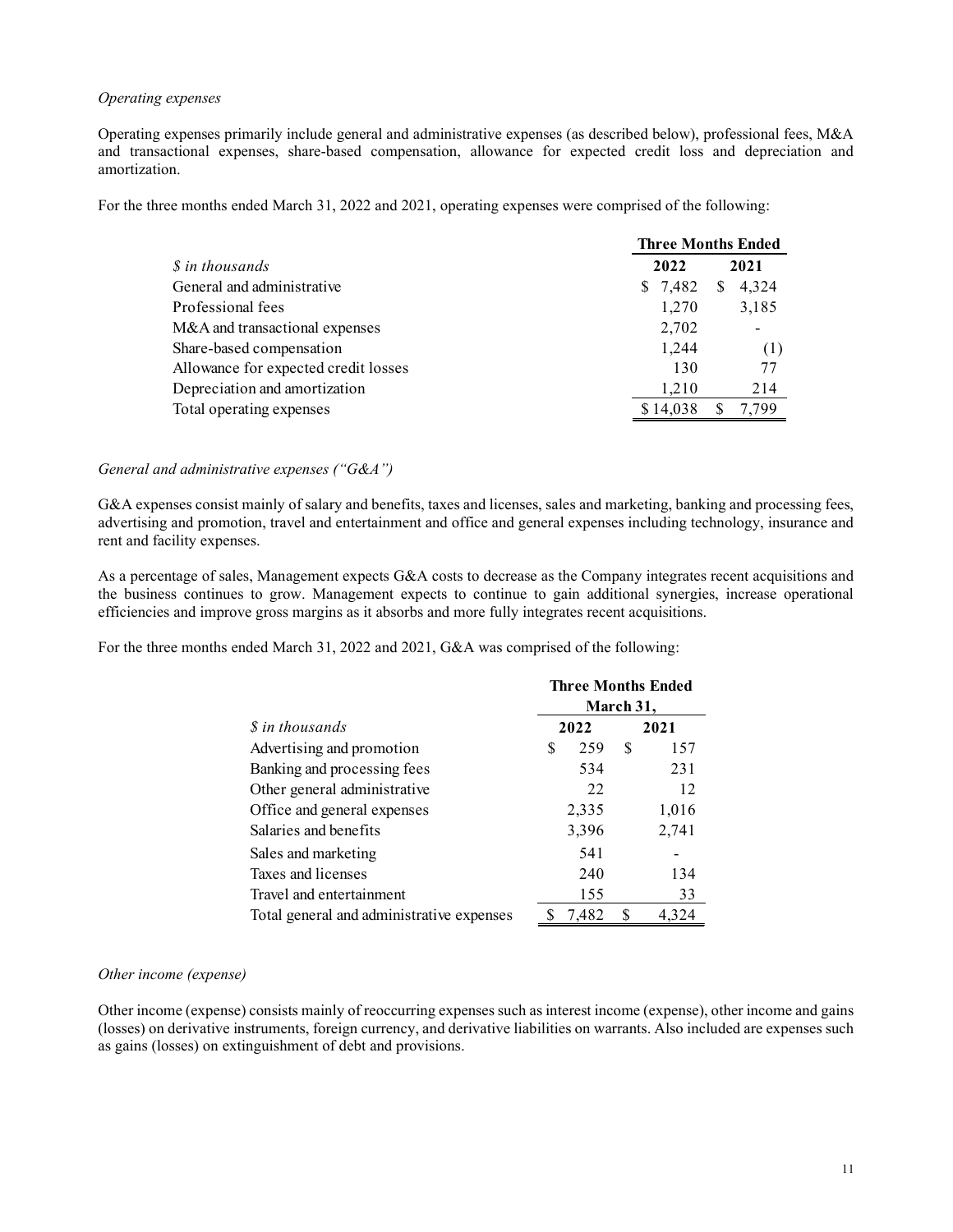For the three months ended March 31, 2022 and 2021, other income (expense) consisted of the following:

|                                                                                                                                                                     | <b>Three Months Ended</b> |  |
|---------------------------------------------------------------------------------------------------------------------------------------------------------------------|---------------------------|--|
|                                                                                                                                                                     | March 31,<br>2022<br>2021 |  |
|                                                                                                                                                                     | $(1,364)$ \$<br>(916)     |  |
| ded March 31, 2022 and 2021, other income (expense) consisted of the following:<br>\$ in thousands<br>Interest income (expense), net<br>Other income (expense), net | (925)<br>323              |  |
| Fair value gain in other current assets and derivative liabilities                                                                                                  | 678<br>2,013              |  |
| Foreign exchange loss<br>Total other income (expense)                                                                                                               | (50)<br>(45)<br>1,375     |  |

#### Income Taxes

The Company is treated as a United States corporation for United States federal income tax purposes under §7874 of the U.S. Tax Code and is subject to the United States federal income tax on its worldwide income. However, for Canadian tax purposes, the Company is expected, regardless of any application of §7874 of the U.S. Tax Code, to be treated as a Canadian resident company (as defined in the Income Tax Act Canada) for Canadian income tax purposes. As a result, the Company will be subject to taxation both in Canada and the United States. Notwithstanding the foregoing, it is Management's expectation that the Company's activities will be conducted in such a manner that income from operations will not be subjected to double taxation. As the Company operates in the cannabis industry, the Company is subject to the limits of IRC §280E under which the Company is only allowed to deduct expenses directly related to the cost of production. This results in permanent differences between ordinary and necessary business expenses deemed non-allowable under IRC §280E and a higher effective tax rate than most industries. The Company is treated as a United States corporation for United States federal income tax purposes under 87874 of the U.S. Tax Code and is subject to the United States federal income to on its wordevide income. However, States corporation for United States Iederal income tax purposes under  $8 \times 8 \times 64$  of the<br>
Sinted States federal income tax on its worldwide income. However, for Canadian tax<br>
I, regardless of any application of  $\frac{5787$ d States corporation for United States federal income tax purposes under §7874 of the<br>
United States federal income tax on its worldwide income. However, for Canadian tax<br>
d, regardless of any application of §7874 of the

#### Selected Financial Information

### Selected Quarterly Financial Results

|                                                                                                                                                                                                                                                    |                          |                        |                          |                |                          | Canadian resident company (as defined in the Income Tax Act Canada) for Canadian income tax purposes. As a result, the | purposes, the Company is expected, regardless of any application of $\frac{1}{2}$ /8/4 of the U.S. Tax Code, to be treated as a |                          |                  |
|----------------------------------------------------------------------------------------------------------------------------------------------------------------------------------------------------------------------------------------------------|--------------------------|------------------------|--------------------------|----------------|--------------------------|------------------------------------------------------------------------------------------------------------------------|---------------------------------------------------------------------------------------------------------------------------------|--------------------------|------------------|
|                                                                                                                                                                                                                                                    |                          |                        |                          |                |                          |                                                                                                                        |                                                                                                                                 |                          |                  |
| Company will be subject to taxation both in Canada and the United States. Notwithstanding the foregoing, it is                                                                                                                                     |                          |                        |                          |                |                          |                                                                                                                        |                                                                                                                                 |                          |                  |
| Management's expectation that the Company's activities will be conducted in such a manner that income from operations                                                                                                                              |                          |                        |                          |                |                          |                                                                                                                        |                                                                                                                                 |                          |                  |
| will not be subjected to double taxation. As the Company operates in the cannabis industry, the Company is subject to the                                                                                                                          |                          |                        |                          |                |                          |                                                                                                                        |                                                                                                                                 |                          |                  |
| limits of IRC §280E under which the Company is only allowed to deduct expenses directly related to the cost of production.                                                                                                                         |                          |                        |                          |                |                          |                                                                                                                        |                                                                                                                                 |                          |                  |
|                                                                                                                                                                                                                                                    |                          |                        |                          |                |                          |                                                                                                                        |                                                                                                                                 |                          |                  |
| This results in permanent differences between ordinary and necessary business expenses deemed non-allowable under IRC                                                                                                                              |                          |                        |                          |                |                          |                                                                                                                        |                                                                                                                                 |                          |                  |
| §280E and a higher effective tax rate than most industries.                                                                                                                                                                                        |                          |                        |                          |                |                          |                                                                                                                        |                                                                                                                                 |                          |                  |
| <b>Selected Financial Information</b>                                                                                                                                                                                                              |                          |                        |                          |                |                          |                                                                                                                        |                                                                                                                                 |                          |                  |
| <b>Selected Quarterly Financial Results</b>                                                                                                                                                                                                        |                          |                        |                          |                |                          |                                                                                                                        |                                                                                                                                 |                          |                  |
|                                                                                                                                                                                                                                                    |                          |                        |                          |                |                          |                                                                                                                        |                                                                                                                                 |                          |                  |
| The following table presenting the Company's quarterly results of operations should be read in conjunction with the Q1                                                                                                                             |                          |                        |                          |                |                          |                                                                                                                        |                                                                                                                                 |                          |                  |
| 2022 Financial Statements and related notes thereto. Operating results for any quarter are not necessarily indicative of                                                                                                                           |                          |                        |                          |                |                          |                                                                                                                        |                                                                                                                                 |                          |                  |
| results for any future quarters, or for a full year. Selected financial information for the eight most recently completed                                                                                                                          |                          |                        |                          |                |                          |                                                                                                                        |                                                                                                                                 |                          |                  |
| quarters as at March 31, 2022 are as follows:                                                                                                                                                                                                      |                          |                        |                          |                |                          |                                                                                                                        |                                                                                                                                 |                          |                  |
|                                                                                                                                                                                                                                                    |                          |                        |                          |                |                          |                                                                                                                        |                                                                                                                                 |                          |                  |
|                                                                                                                                                                                                                                                    |                          |                        |                          |                |                          |                                                                                                                        |                                                                                                                                 |                          |                  |
|                                                                                                                                                                                                                                                    |                          |                        |                          |                |                          |                                                                                                                        |                                                                                                                                 |                          |                  |
|                                                                                                                                                                                                                                                    |                          |                        |                          |                |                          |                                                                                                                        |                                                                                                                                 |                          |                  |
|                                                                                                                                                                                                                                                    | 2022                     |                        | 2021                     |                |                          |                                                                                                                        | 2020                                                                                                                            |                          |                  |
|                                                                                                                                                                                                                                                    | Q1                       | Q <sub>4</sub>         | Q <sub>3</sub>           | Q <sub>2</sub> | <b>O1</b>                | Q <sub>4</sub>                                                                                                         | Q <sub>3</sub>                                                                                                                  | Q <sub>2</sub>           | Q1               |
|                                                                                                                                                                                                                                                    | S.<br>17,267             | $\mathbf{s}$<br>15,060 | S.                       | S.<br>15,354   | S.                       | S.                                                                                                                     | S.<br>18,406                                                                                                                    | S                        | \$.<br>13,669    |
|                                                                                                                                                                                                                                                    | 11,758                   | 10,227                 | 17,446<br>9,014          | 8,354          | 12,441<br>6,614          | 12,596<br>6,311                                                                                                        | 8,858                                                                                                                           | 15,283<br>8,111          | 8,631            |
|                                                                                                                                                                                                                                                    | 5,509                    | 4,833                  | 8,432                    | 7,000          | 5,827                    | 6,285                                                                                                                  | 9,548                                                                                                                           | 7,172                    | 5,038            |
|                                                                                                                                                                                                                                                    | 6,476                    | 2,261                  | 6,783                    | 8,709          | 4,589                    | 6,724                                                                                                                  | 8,614                                                                                                                           | 7,596                    | 6,660            |
|                                                                                                                                                                                                                                                    | $\overline{\phantom{a}}$ | 25,233                 | $\overline{\phantom{a}}$ | $\sim$         | $\overline{\phantom{a}}$ | 3,200                                                                                                                  | $\sim$                                                                                                                          | $\overline{\phantom{a}}$ | $\sim$           |
|                                                                                                                                                                                                                                                    | 14,038                   | 11,400                 | 11,114                   | 9,020          | 7,799                    | 8,961                                                                                                                  | 7,830                                                                                                                           | 7,119                    | 6,183            |
|                                                                                                                                                                                                                                                    | (7, 562)                 | (34, 374)              | (4,331)                  | (309)          | (3,211)                  | (5,440)                                                                                                                | 786                                                                                                                             | 477                      | 477              |
|                                                                                                                                                                                                                                                    | (1,661)                  | 237                    | 8,830                    | 3,637          | 1,375                    | 1,499                                                                                                                  | (1,359)                                                                                                                         | (839)                    | (1, 433)         |
|                                                                                                                                                                                                                                                    | (1, 338)                 | 6,332                  | (1,821)                  | (1,658)        | (1,075)                  | (1, 457)                                                                                                               | (1, 841)                                                                                                                        | (1,386)                  | (1, 431)         |
| \$ in thousands<br>Net revenue<br>Cost of goods sold<br>Gross profit before FVLCS<br>Gross profit<br>Impairment loss<br>Expenses<br>Operating income (loss)<br>Other income (expense)<br>Income tax benefit (expense)<br>Non-controlling interests | (149)                    | (66)                   | (56)                     | (88)           |                          |                                                                                                                        |                                                                                                                                 |                          | $\sim$           |
| Net income (loss) attributable to Harborside Inc.                                                                                                                                                                                                  | (10, 412)                | (27, 739)              | 2,734                    | 1,758          | (2,911)                  | (5,398)                                                                                                                | (2, 414)                                                                                                                        | (1,748)                  | (2, 387)         |
| Net income (loss) per share - basic<br>Net income (loss) per share - diluted                                                                                                                                                                       | (0.10)<br>(0.10)         | (0.38)<br>(0.38)       | 0.03<br>0.03             | 0.03<br>0.03   | (0.06)<br>(0.06)         | (0.14)<br>(0.14)                                                                                                       | (0.06)<br>(0.06)                                                                                                                | (0.03)<br>(0.03)         | (0.05)<br>(0.05) |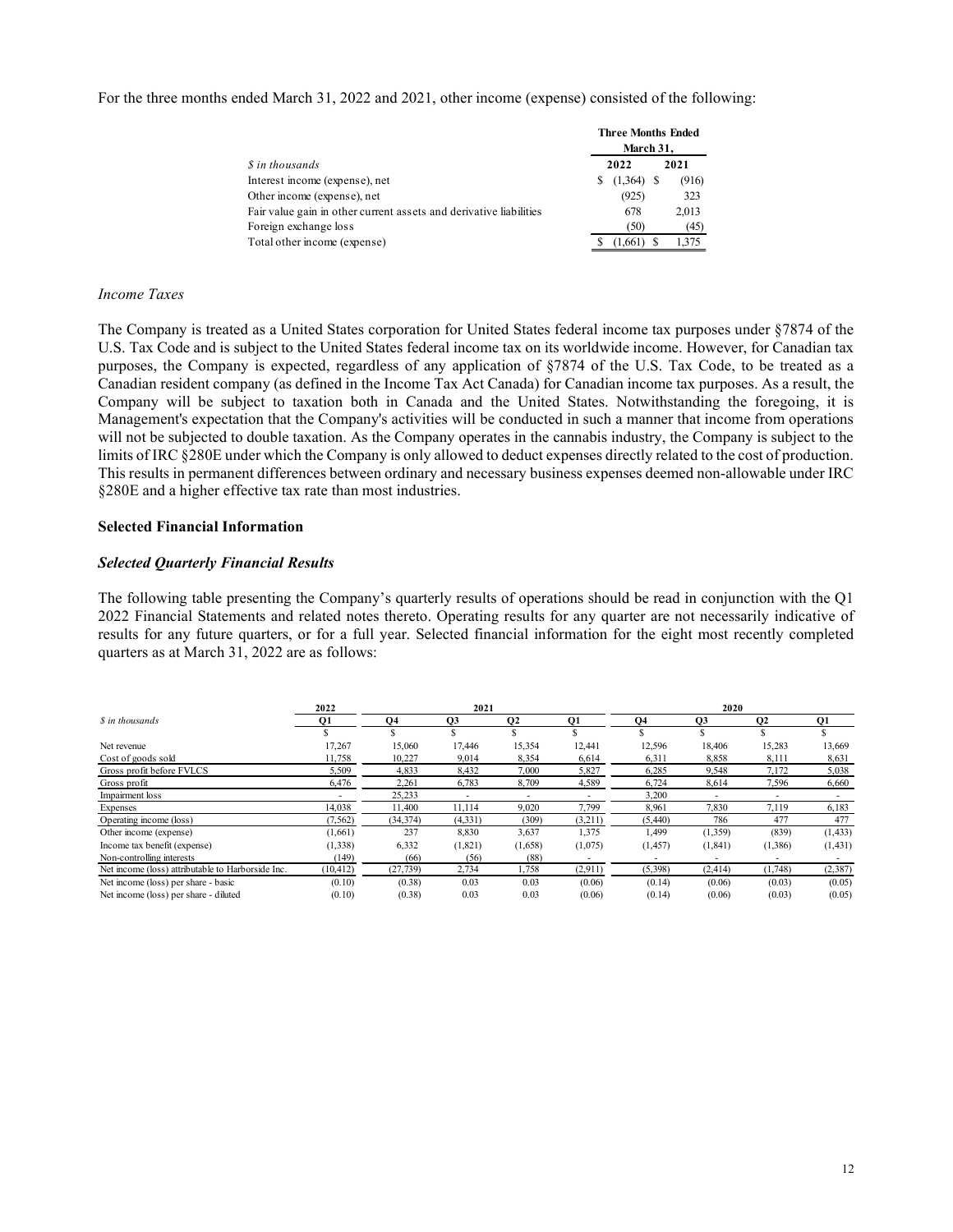## Financial Information for the Three Months ended March 31, 2022

The following table sets forth selected consolidated financial information for the periods indicated that are derived from, and should be read in conjunction with, the Q1 2022 Financial Statements and related notes included thereto.

The selected unaudited condensed interim consolidated financial information set out below may not be indicative of the Company's future performance:

| Three Months ended March 31, 2022                                                            |                                          |                   |  |
|----------------------------------------------------------------------------------------------|------------------------------------------|-------------------|--|
|                                                                                              |                                          |                   |  |
| selected consolidated financial information for the periods indicated that are derived from, |                                          |                   |  |
| ion with, the Q1 2022 Financial Statements and related notes included thereto.               |                                          |                   |  |
|                                                                                              |                                          |                   |  |
| ised interim consolidated financial information set out below may not be indicative of the   |                                          |                   |  |
| $\ddot{\phantom{0}}$                                                                         |                                          |                   |  |
|                                                                                              |                                          |                   |  |
|                                                                                              |                                          |                   |  |
|                                                                                              | Three Months Ended March 31,             |                   |  |
| \$ in thousands                                                                              | 2022                                     | 2021              |  |
| Net revenue                                                                                  | $\mathbb S$<br>17,267 \$                 | 12,441            |  |
| Cost of goods sold                                                                           | 11,758                                   | 6,614             |  |
| Gross profit before biological asset adjustments                                             | 5,509                                    | 5,827             |  |
| Gross margin                                                                                 | 31.9%                                    | 46.8%             |  |
| FVLCS of biological asset transformation                                                     | (1,264)                                  | (717)             |  |
| Realized fair value amounts included in inventory                                            | 2,231                                    | (521)             |  |
| Gross profit                                                                                 | 6,476                                    | 4,589             |  |
| Gross margin                                                                                 | 37.5%                                    | 36.9%             |  |
| Total expenses                                                                               | 14,038                                   | 7,799             |  |
| Total other income (expense), net                                                            | (1,661)                                  | 1,375             |  |
| Income tax expense                                                                           | (1, 338)                                 | (1,075)           |  |
| Non-controlling interests<br>Net income (loss) attributable to Harborside Inc.               | (149)<br><sup>\$</sup><br>$(10, 412)$ \$ | $\sim$<br>(2,911) |  |

#### Revenue

During the three months ended March 31, 2022, the Company generated total net revenue of \$17.3 million compared to \$12.4 million for the three months ended March 31, 2021. Retail, manufacturing and wholesale revenue for the three months ended March 31, 2022 totaled \$11.6 million, \$4.0 million, and \$1.6 million, respectively, compared to retail, manufacturing and wholesale revenue for the three months ended March 31, 2021 of \$10.0 million, \$nil, and \$2.4 million, respectively. The improvement in retail revenue of \$1.6 million was primarily attributable to the additional eight Urbn Leaf branded retail dispensaries acquired on March 1, 2022 as part of the Urbn Leaf Acquisition. The Company continues to experience a decrease in retail store foot traffic consistent with the overall California market as the state continues to experience softening of demand as the pandemic subsides and spending patterns shift.

The Company's manufacturing operation was acquired in July 2021 through the acquisition of Sublime. Accordingly, the results of operations are not necessarily comparable on a year over year basis.

Wholesale revenues decreased \$0.8 million primarily due to compression in the price of flower as the market for unbranded flower continued to commoditize, combined with a greater percentage of flower being used in the production and sale of cannabis products. For the three months ended March 31, 2022, approximately 21% of the Company's flower produced at the Salinas Production Campus was consumed internally for the Company's branded products.

## COGS and Gross profit

During the three months ended March 31, 2022, COGS for the retail, manufacturing and wholesale operations totalled \$5.1 million, \$2.7 million and \$4.0 million, respectively, compared to COGS for the retail, wholesale and manufacturing operations of \$4.5 million, \$nil million and \$2.1 million, respectively, for the three months ended March 31, 2021. Gross profit before biological asset adjustments for the three months ended March 31, 2022 and 2021 was \$5.5 million and \$5.8 million, respectively, for a gross margin of 31.9% and 46.8%, respectively. Quarter over quarter combined gross margins decreased primarily due to wholesale operations as a result of lower prices for bulk goods and an increase in expenses for cultivation labor and utilities compared to the same period in the prior year, the effects of which were partially offset by margin gains from improved pricing and product mix at retail. Cultivation labor and utility expense increases were a result of: (i) a perpetual harvest cycle that was implemented during the third quarter of 2021, which is expected to result in improved yields once fully realized; and (ii) rate increases in electric and gas utilities combined with higher usage for heating and supplemental lighting within the greenhouses. The Company plans to install an onsite renewable energy microgrid that is expected to include 3.4 MW of single axis tracker solar panels and 4.5 MWh of battery storage, tied to advanced system and load management controls at the Company's Salinas Production Campus. The renewable energy microgrid is expected to begin producing power in 2023 and will help mitigate the cost of increasing energy rates.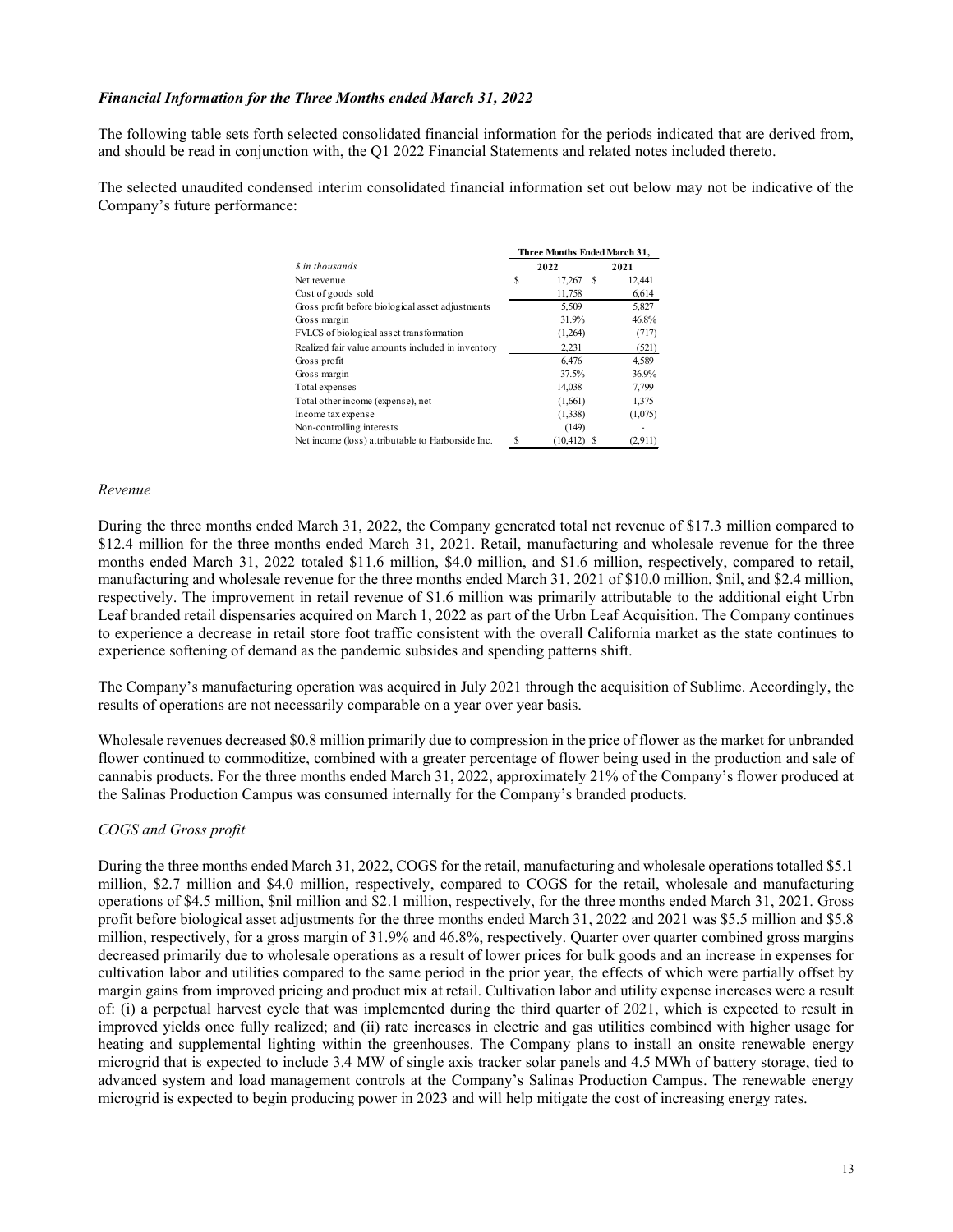During the three months ended March 31, 2022, the Company recorded a decrease in FVLCS of biological asset transformation of \$1.3 million, and a realized fair value gain on amounts included in inventories sold of \$2.2 million, for an overall gross profit of \$6.5 million and gross margin of 37.5%. During the three months ended March 31, 2021, the Company recorded a decrease in FVLCS of biological asset transformation of (\$0.7) million, and a realized fair value loss of (\$0.5) million, for an overall gross profit of \$4.6 million and gross margin of 36.9%.

## Total operating expenses

During the three months ended March 31, 2022 and 2021, the Company incurred total operating expenses of \$14.0 million and \$7.8 million, respectively. The quarter-to-quarter increase in total operating expenses was primarily related to the following items:

- An increase in general and administrative expenses of \$3.2 million, to \$7.5 million compared to \$4.3 million in the three months ended March 31, 2021. The results of operations for the three months ended March 31, 2022 include the operations of Sublime (acquired July 1, 2021), Accucanna (acquired September 2, 2021) and Urbn Leaf (acquired March 1, 2022), as such, the results of operations are not necessarily comparable between those periods. The increase in general and administrative expenses was primarily attributable to (i) a \$1.3 million increase in office and general expenses related primarily to higher corporate insurance premiums for the combined companies and general security and facility expenses for retail dispensaries and the manufacturing facility; (ii) \$0.7 million increase in salaries and benefits from the additional headcount assumed as part of the Urbn Leaf Acquisition; (iii) a \$0.5 million increase in sales and marketing expenses related to supporting wholesale sales of branded goods; and (iv) \$0.3 million increase in banking and processing fees related to amortizing the remainder of warrants in conjunction with the termination of the Facility in February 2022.
- An increase in M&A and transactional expenses of \$2.7 million related to M&A and transactional expenses, compared to \$nil in the three months ended March 31, 2021.
- The increases were offset by a decrease in professional fees of \$1.9 million. The higher professional fees for the three months ended March 31, 2021 was primarily related to consulting expenses for the preparation and filing of the Company's then outstanding public reporting.

## Total other income (expense)

For the three months ended March 31, 2022, other expense was \$1.7 million, comprised primarily of a \$0.7 million fair value gain in other current assets and derivative liabilities related to the fair value of the conversion option on the FGW Note, the Company's investments related to the 15% Senior Secured Convertible Debentures of Loudpack and the Company's derivative liabilities. The increase was offset by \$1.4 million of accrued interest expense related to estimated interest on the uncertain tax liability, notes payable and the Term Loan, along with \$0.9 million in other expense related primarily to accrued tax penalties.

## Operating income (loss)

As the Company continues to scale and integrate its business, it is incurring operating losses. The Company's loss from operations for the three months ended March 31, 2022 and 2021 totaled \$7.6 million and \$3.2 million, respectively. The Company is focused on optimizing its operations, leveraging the assets it acquired through acquisitions and realizing added synergies from expanding the size of its overall business and further vertically integrating its operations to achieve profitability.

#### Provision for income taxes

During the three months ended March 31, 2022 and 2021, the Company recorded a provision for income taxes of \$1.3 million and \$1.1 million, respectively. The increase was a result of the Company's higher gross profits for the current period.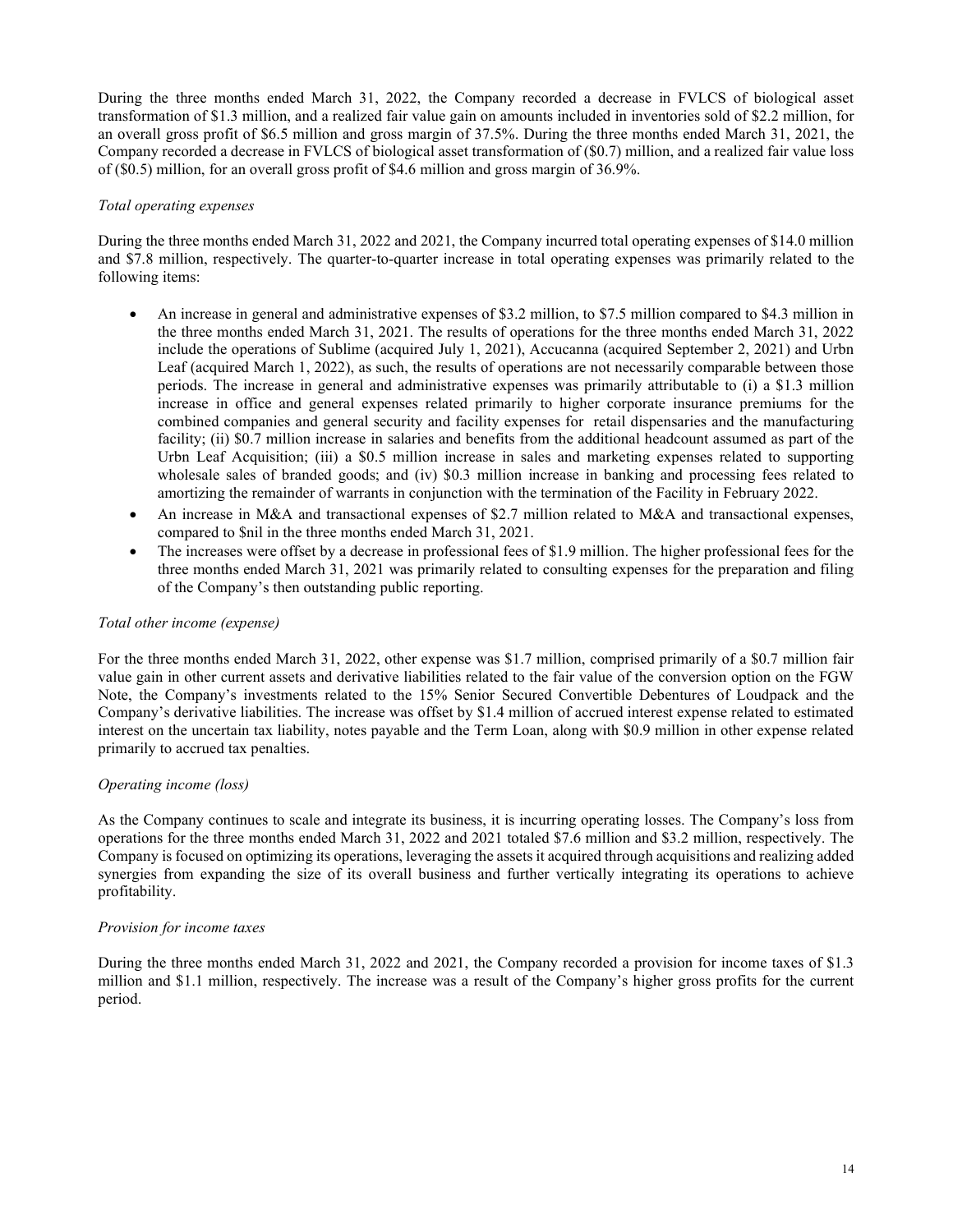## Net income (loss) attributable to Harborside Inc. ("Net income" or "Net loss")

Overall, the net loss for the three months ended March 31, 2022 was \$10.4 million (net loss of \$0.10 per share), compared to a net loss attributable to Harborside of \$2.9 million (net loss of \$0.06 per share) for the comparative period in 2021.

## Reconciliation of Non-IFRS Measures

The following information provides reconciliations of the supplemental non-IFRS financial measures, compared to the most directly comparable financial measures calculated and presented in accordance with IFRS. The Company has provided the non-IFRS financial measures, which are not calculated or presented in accordance with IFRS, as supplemental information.

These supplemental non-IFRS financial measures are presented because management has evaluated the financial results of the Company, both including and excluding adjusted items, and believes that the supplemental non-IFRS financial measures presented provide additional perspective and insight when analyzing operating performance. These supplemental non-IFRS measures should not be considered superior to, a substitute for, or as an alternative to and should be read in conjunction with the IFRS financial measures presented. on (net loss of \$0.10 per share), compared<br>
re) for the comparative period in 2021.<br>
FRS financial measures, compared to the<br>
ce with IFRS. The Company has provided<br>
accordance with IFRS, as supplemental<br>
gement has evalua

## Adjusted Gross Profit & Adjusted Gross Margin

Adjusted Gross Profit and Adjusted Gross Margin exclude the fair value adjustments of biological assets.

|                                                                                         | Three Months Ended March 31, |            |
|-----------------------------------------------------------------------------------------|------------------------------|------------|
|                                                                                         | 2022                         | 2021       |
|                                                                                         |                              |            |
| <b>Net Revenue</b>                                                                      | 17,267,361                   | 12,440,915 |
|                                                                                         |                              |            |
| <b>Gross Profit</b>                                                                     | 6,475,668                    | 4,588,513  |
| Adjusted for:                                                                           |                              |            |
| Net effect of change in fair value less cost to sell of biological asset transformation | 1,264,212                    | 717,230    |
|                                                                                         |                              |            |
| <b>Adjusted Gross Profit</b>                                                            | 7,739,880                    | 5,305,743  |
| <b>Adjusted Gross Margin</b>                                                            | 44.8%                        | 42.6%      |

After adjusting for the net effect of the change in fair value less cost to sell of biological asset transformation, the Adjusted Gross Profit for the three months March 31, 2022 and 2021 was \$7.7 million and \$5.3 million, respectively. The Adjusted Gross Margin for the three months ended March 31, 2022 and 2021 was 44.8% and 42.6%, respectively. The increase in adjusted gross margin was primarily due to margin gains from improved pricing and retail product mix.

## Adjusted EBITDA & Adjusted EBITDA Margin

"Adjusted EBITDA" is a metric used by management which is net income (loss) adjusted for interest, provisions for income taxes, other non-cash items including depreciation and amortization, share-based compensation, the non-cash effects of accounting changes in biological assets, derivative liabilities, and other extraordinary and non-recurring items. "Adjusted EBITDA Margin" is Adjusted EBITDA as a percentage of reported net revenue.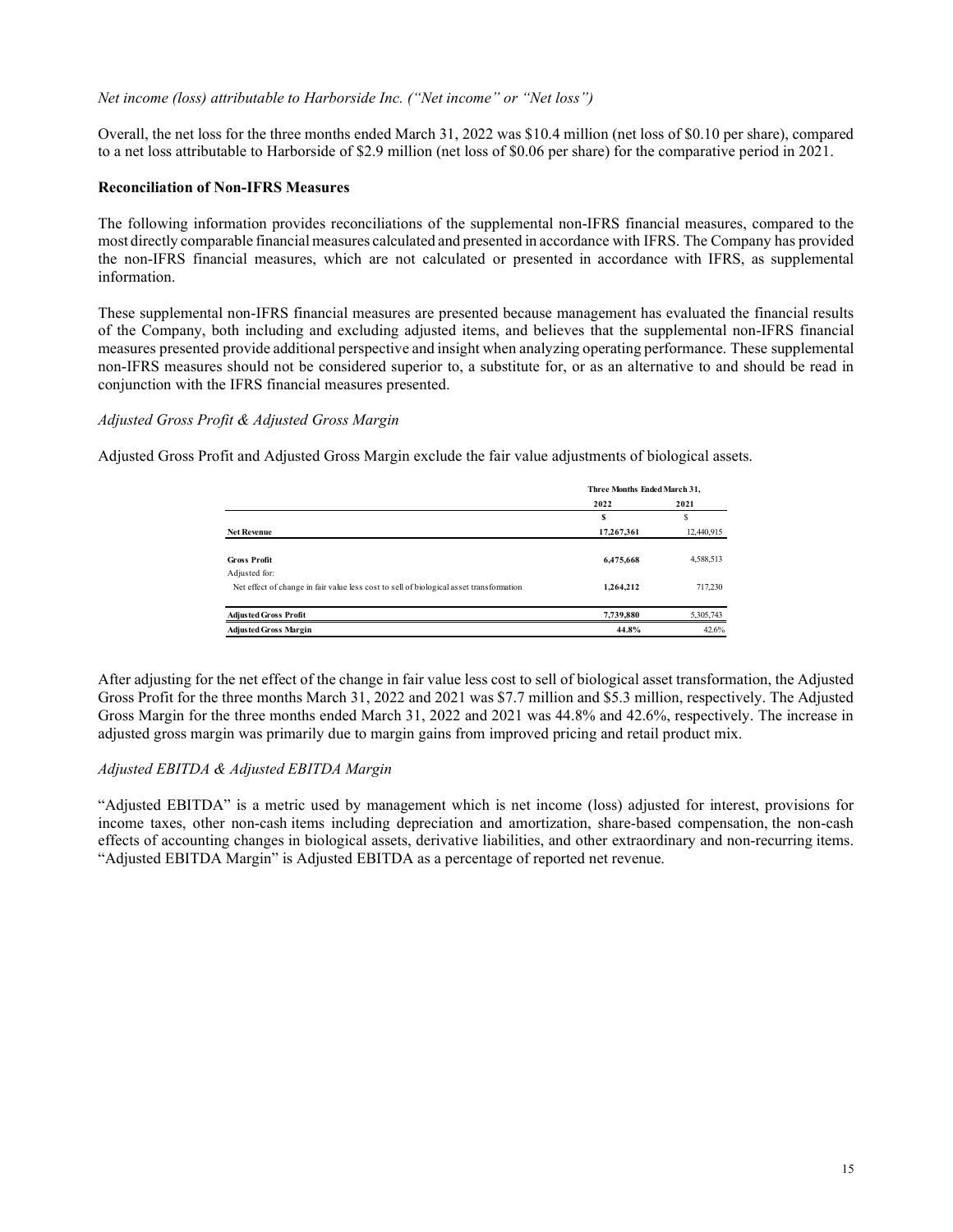As reflected in the following table, after adjusting for depreciation and amortization, interest, provisions for income taxes, other non-cash and extraordinary non-recurring items, share-based compensation, the non-cash effects of accounting changes in biological asset adjustments and derivative liabilities, the Adjusted EBITDA for the three months ended March 31, 2022 and 2021 was (\$3.6) million and \$0.9 million, respectively. During the three months ended March 31, 2022 and 2021, the Adjusted EBITDA Margin was (20.6%) and 7.7%, respectively. zation, interest, provisions for income taxes,<br>
sation, the non-cash effects of accounting<br>
EBITDA for the three months ended March<br>
the three months ended March 31, 2022 and<br>
ree Months Ended March 31,<br>  $2022$ <br>  $2021$ <br>

| following table, after adjusting for depreciation and amortization, interest, provisions for income taxes, |              |                              |             |  |
|------------------------------------------------------------------------------------------------------------|--------------|------------------------------|-------------|--|
| d extraordinary non-recurring items, share-based compensation, the non-cash effects of accounting          |              |                              |             |  |
| cal asset adjustments and derivative liabilities, the Adjusted EBITDA for the three months ended March     |              |                              |             |  |
|                                                                                                            |              |                              |             |  |
| l was (\$3.6) million and \$0.9 million, respectively. During the three months ended March 31, 2022 and    |              |                              |             |  |
| d EBITDA Margin was (20.6%) and 7.7%, respectively.                                                        |              |                              |             |  |
|                                                                                                            |              |                              |             |  |
|                                                                                                            |              | Three Months Ended March 31, |             |  |
|                                                                                                            |              | 2022                         | 2021        |  |
| Net income (loss) attributable to Harborside Inc.                                                          | \$           | $(10, 412, 298)$ \$          | (2,910,749) |  |
| Adjusted for:                                                                                              |              |                              |             |  |
| Biological assets adjustments                                                                              |              | (966, 331)                   | 1,238,145   |  |
| Share-based compensation                                                                                   |              | 1,243,735                    | (1,000)     |  |
| Depreciation and amortization                                                                              |              | 1,209,643                    | 214,108     |  |
| Depreciation included in COGS                                                                              |              | 509,243                      | 513,132     |  |
| Interest expense                                                                                           |              | 1,364,123                    | 915,562     |  |
| Fair value change in other assets and derivative liabilities                                               |              | (678, 348)                   | (2,013,059) |  |
| Foreign exchange loss                                                                                      |              | 49,576                       | 45,199      |  |
| Non-recurring expenses                                                                                     |              | 75,000                       | 1,884,306   |  |
| Non-recurring expenses - M&A and transactional expenses                                                    |              | 2,702,067                    |             |  |
| Income tax benefit (expense)                                                                               |              | 1,338,360                    | 1,075,252   |  |
| <b>Adjusted EBITDA</b>                                                                                     | $\mathbf{s}$ | $(3,565,230)$ \$             | 960,896     |  |
| <b>Adjusted EBITDA Margin</b>                                                                              |              | $-20.6%$                     | 7.7%        |  |

## Summary of Significant Accounting Policies

See Note 2, Summary of Significant Accounting Policies in the Q1 2022 Financial Statements for the Company's disclosures on the significant accounting policies. The significant accounting policies applied in the preparation of the Q1 2022 Financial Statements have been applied consistently to all periods presented in the Company's Q1 2022 Financial Statements.

The Company implemented new accounting policies related to balances due from other entities and revenue recognition for loyalty rewards programs for the acquired operations as described in Note 2 to the Q1 2022 Financial Statements.

#### Adoption of New Accounting Policies

The Company adopted the following standard effective January 1, 2022. These changes were made in accordance with the applicable transitional provisions.

#### IAS 41 Agriculture

As part of its 2018-2020 annual improvements to IFRS standards process, the IASB issued an amendment to IAS 41. The amendment removes the requirement in paragraph 22 of IAS 41 for entities to exclude taxation cash flow when measuring fair value of a biological assets using a present value technique. This will ensure consistency with the requirements in IFRS 13. The amendment is effective for annual periods beginning on or after January 1, 2022.

#### New, Amended, and Future Pronouncements

The Company has implemented all applicable IFRS standards recently issued by the IASB. Pronouncements that are either not applicable or, where it has been determined they do not have a significant impact to the Company, have been excluded herein.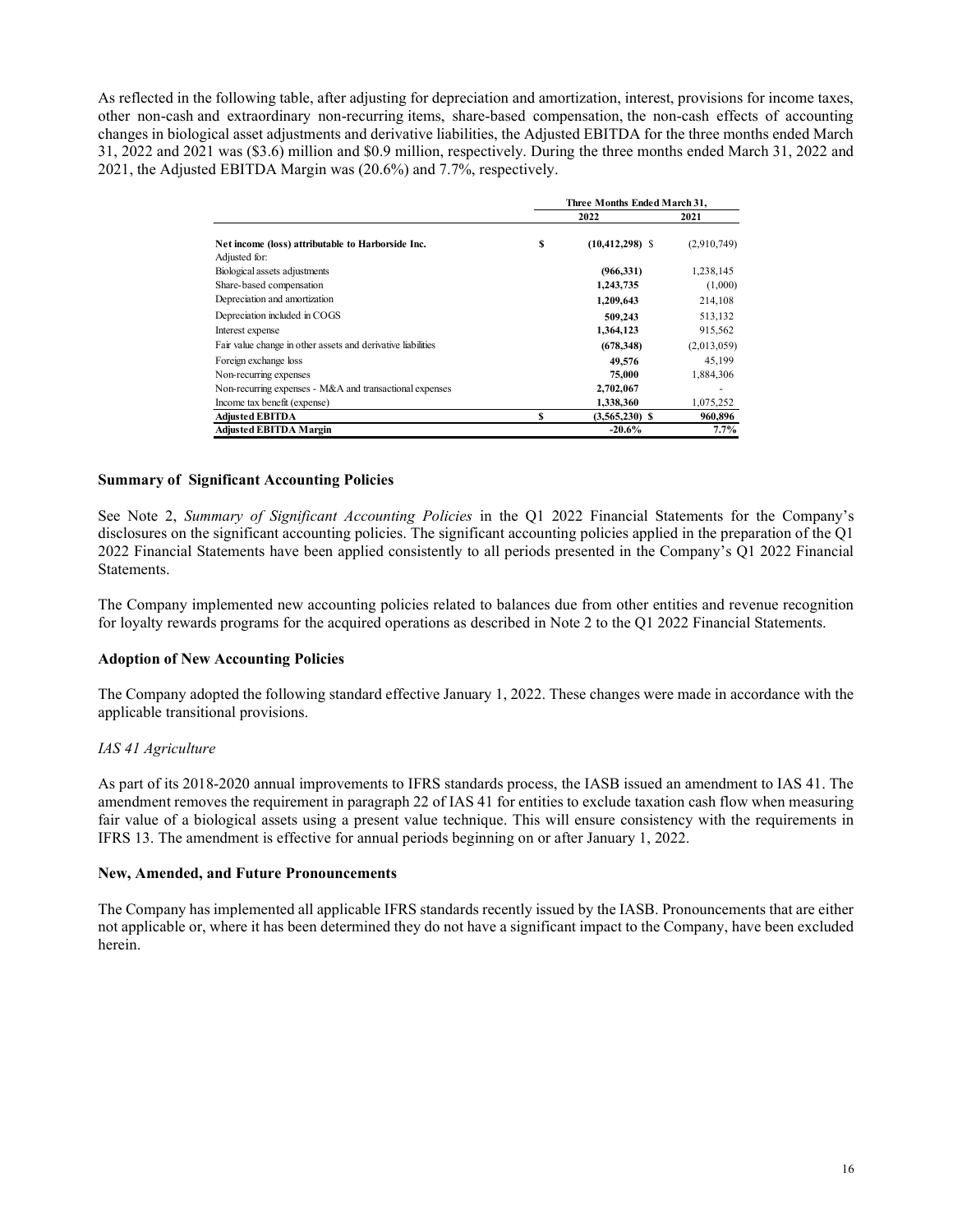The Company is currently assessing the impact that adopting new standards or amendments will have on its consolidated financial statements. No material impact is expected upon the adoption of the following new standards which have been issued but are not yet effective:

## Amendments to IAS 1 - Classification of Liabilities as Current or Non-current

The amendment clarifies the requirements relating to determining if a liability should be presented as current or noncurrent in the statement of financial position. Under the new requirement, the assessment of whether a liability is presented as current or non-current is based on the contractual arrangements in place as at the reporting date and does not impact the amount or timing of recognition. The amendment applies retrospectively for annual reporting periods beginning on or after January 1, 2023 (extended from January 1, 2022), with earlier application permitted.

## IAS 1 Presentation of Financial Statements and IFRS Practice Statement 2 Making Materiality Judgments (Amendments)

In February 2021, the IASB issued amendments to IAS 1 Presentation of Financial Statements and IFRS Practice Statement 2 Making Materiality Judgments. The amendments help entities provide accounting policy disclosures that are more useful to primary users of financial statements by:

- Replacing the requirement to disclose "significant" accounting policies under IAS 1 with a requirement to disclose "material" accounting policies. Under this, an accounting policy would be material if, when considered together with other information included in an entity's financial statements, it can reasonably be expected to influence decisions that primary users of general purpose financial statements make on the basis of those financial statements.
- Providing guidance in IFRS Practice Statement 2 to explain and demonstrate the application of the four-step materiality process to accounting policy disclosures.

The amendments shall be applied prospectively. The amendments to IAS 1 are effective for annual periods beginning on or after January 1, 2023, with earlier application permitted.

## IAS 8 Accounting Policies, Changes in Accounting Estimates and Errors (Amendment)

In February 2021, the IASB issued amendments to IAS 8 Accounting Policies, Changes in Accounting Estimates and Errors. The amendments introduce a new definition of 'accounting estimates' to replace the definition of 'change in accounting estimates' and also include clarifications intended to help entities distinguish changes in accounting policies from changes in accounting estimates. The amendments are effective for annual periods beginning on or after January 1, 2023, with earlier application permitted.

## IAS 12 Income Taxes (Amendment)

In May 2021, the IASB issued amendments to the recognition exemptions under IAS 12 Income Taxes. The amendments narrowed the scope of the recognition exemption to require an entity to recognize deferred tax on initial recognition of particular transactions, to the extent that transaction gives rise to equal amounts of deferred tax assets and liabilities. These amendments apply to transactions for which an entity recognizes both an asset and liability, for example leases and decommissioning liabilities. The amendments are effective for annual periods beginning on or after January 1, 2023 with earlier application permitted.

#### Critical Accounting Estimates and Judgments

The preparation of the Company's unaudited condensed interim consolidated financial statements in conformity with IFRS, requires management to make judgments, estimates and assumptions that affect the application of policies and the reported amounts of assets, liabilities, income and expenses. Actual results may differ from those estimates. Estimates and underlying assumptions are reviewed on an ongoing basis. Revisions to accounting estimates are recognized in the period in which the estimates are revised in any future periods affected. Significant judgments, estimates, and assumptions that have the most significant effect on the amounts recognized in the unaudited condensed interim consolidated financial statements are described below.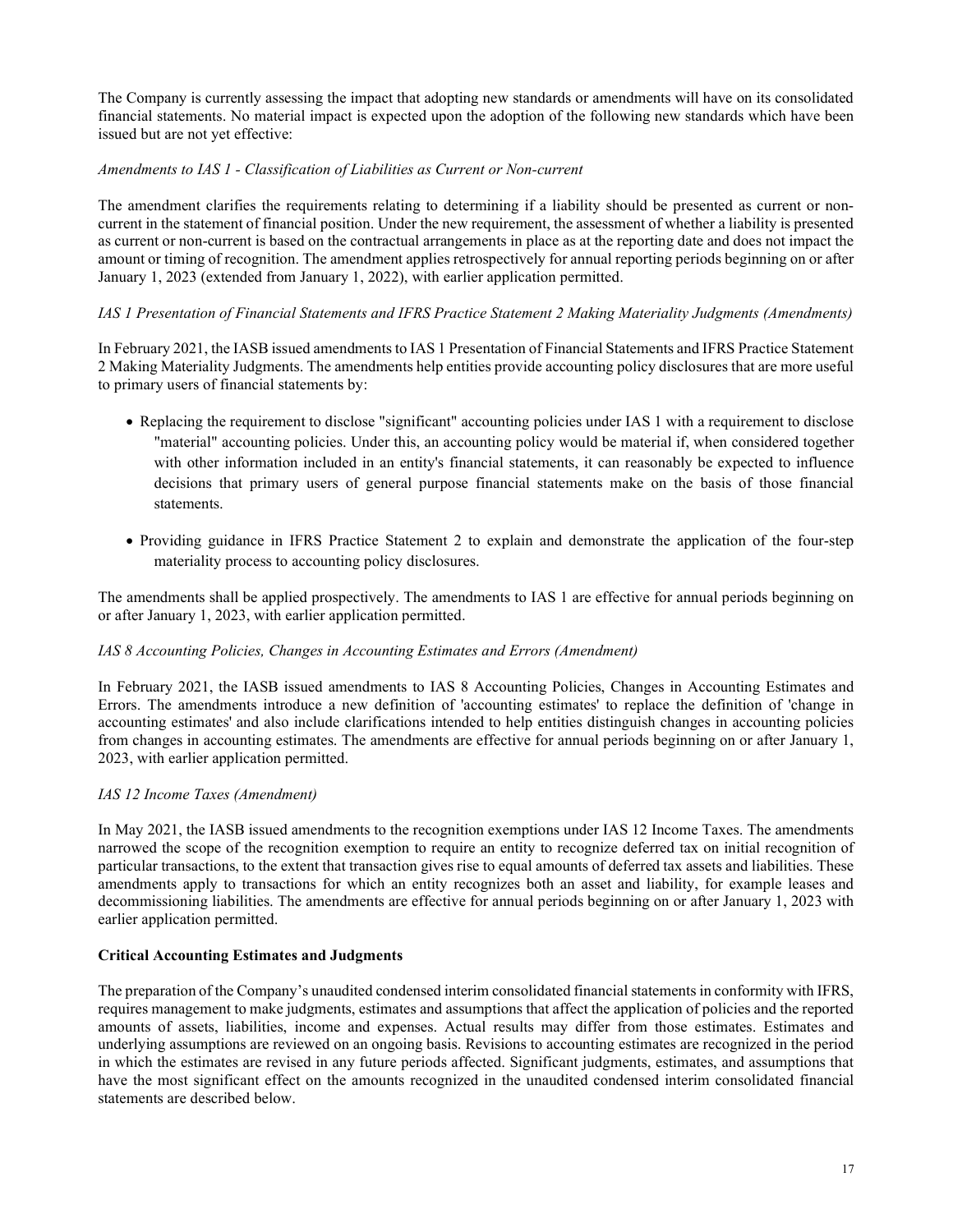#### Business combination

In a business acquisition, substantially all identifiable assets, liabilities and contingent liabilities acquired are recorded at the acquisition date at their respective fair values. The date on which the acquirer obtains control of the acquiree is generally the date on which the acquirer legally transfers the consideration, acquires the assets and assumes the liabilities of the acquiree - the closing date. However, the acquirer might obtain control on a date that is either earlier or later than the closing date. Management exercises judgment in considering all pertinent facts and circumstances in identifying the acquisition date.

The Company examines three elements to determine whether control exists. When all of these three elements of control are present, then an investor is considered to control an investee and consolidation is required. When one or more of the elements is not present, an investor will not consolidate but instead be required to determine the nature of its relationship with the investee. The Company exercises its judgment when determining control over an investee, when it has all of the following attributes: power over the investee, such as the ability to direct relevant activities of the investee; exposure, or rights, to variable returns from its involvement with the investee, such as returns that are not fixed and have the potential to vary with performance of the investee; and the ability to use its power over the investee to affect the amount of the investor's returns, such as identifying the link between power and returns.

Classification of an acquisition as a business combination or an asset acquisition depends on whether the assets acquired constitute a business, which can be a complex judgment. Whether an acquisition is classified as a business combination, or an asset acquisition can have a significant impact on the entries made at and after acquisition. In determining the fair value of all identifiable assets, liabilities and contingent liabilities acquired, the most significant estimates relate to contingent consideration and intangible assets. Contingent consideration is measured at its acquisition-date fair value and included as part of the consideration transferred in a business combination.

Management exercises judgment in estimating the probability and timing of when contingent securities are expected to be issued which is used as the basis for estimating fair value. For any intangible asset identified, depending on the type of intangible asset and the complexity of determining its fair value, an independent valuation expert or management may develop the fair value, using appropriate valuation techniques which are generally based on a forecast of the total expected future net cash flows. The evaluations are linked closely to the assumptions made by management regarding the future performance of these assets and any changes in the discount rate applied. Purchase consideration also includes consideration of any pre-existing relationships that are effectively settled as a result of the acquisition at their fair values.

#### Fair value of biological assets and inventories

Determination of the fair value of biological assets and inventories requires management to make assumptions about how market participants assign fair values to these assets. These assumptions primarily relate to the level of effort required to bring cannabis up to the point of harvest, costs to convert the harvested cannabis to finished goods, sales price, risk of loss, expected future yields from the cannabis plants and estimating values during the growth cycle.

The valuation of biological assets at the point of harvest is the cost basis for all cannabis-based inventories and thus any critical estimates and judgments related to the valuation of biological assets are also applicable for inventories.

Significant assumptions used in determining the fair value of biological assets include:

- estimating the stage of growth of cannabis up to the point of harvest;
- pre-harvest and post-harvest costs;
- expected selling prices;
- expected yields for cannabis plants to be harvested, by strain of plant; and
- wastage of plants at various stages.

The valuation of work in process and finished goods also requires the estimate of conversion costs incurred, which become part of the carrying amount for inventories. The Company must also determine if the cost of any inventories exceeds its net realizable value ("NRV"), such as cases where prices have decreased, or inventories have spoiled or otherwise been damaged. The Company estimates the NRV of inventories, taking into account the most reliable evidence available at each reporting date. The future realization of these inventories may be affected by market-driven changes that may reduce future selling prices. A change to these assumptions could impact the Company's inventory valuation and impact gross profit.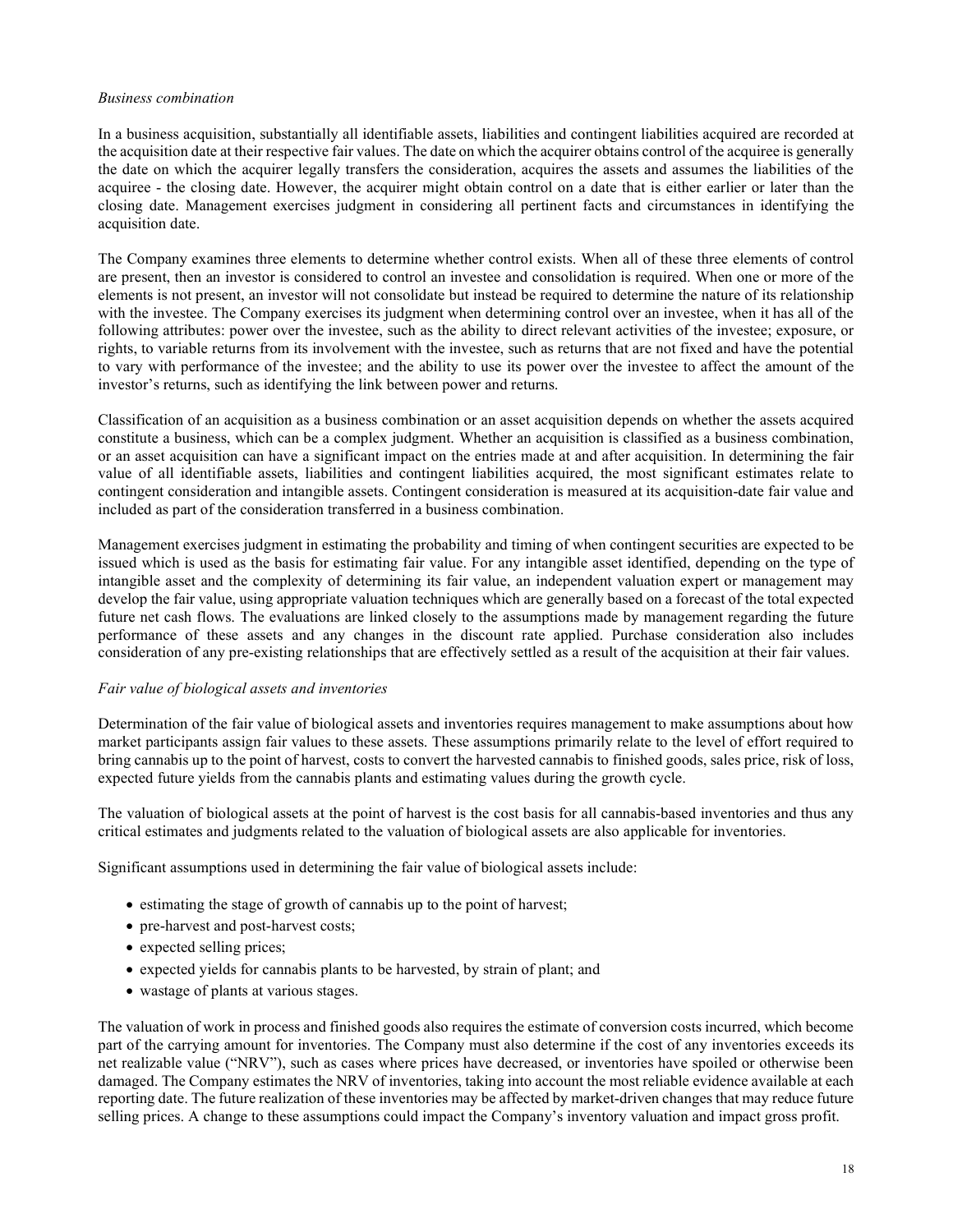## Provision for expected credit losses ("ECL")

Determining a provision for ECLs for accounts receivable held at amortized cost requires management to make assumptions about the historical patterns for the probability of default, timing of collection and the amount of incurred credit losses, which are adjusted based on management's judgment about whether economic conditions and credit terms are such that actual losses may be higher or lower than what the historical patterns suggest.

## Estimated useful lives of depreciation and amortization of property, plant and equipment and intangible assets

Depreciation and amortization of property, plant and equipment is dependent upon estimates of useful lives which are determined through the exercise of judgment. The assessment of any impairment of these assets is dependent upon estimates of recoverable amounts which take into account factors such as economic conditions, market conditions and the useful lives of assets.

Amortization of intangible assets is dependent upon estimates of useful lives and residual values which are determined through the exercise of judgment. Intangible assets that have indefinite useful lives are not subject to amortization and are tested annually for impairment, or more frequently if events or changes in circumstances indicate that they might be impaired. The assessment of any impairment of these assets is dependent upon estimates of recoverable amounts that take into account factors such as general and industry-specific economic and market conditions.

## Impairment of long-lived assets

Long-lived assets, including property, plant and equipment and intangible assets, are reviewed for indicators of impairment at each reporting period or whenever events or changes in circumstances indicate that the carrying amount of an asset exceeds its recoverable amount. The recoverable amount of an asset or a cash generating unit ("CGU") is the higher of its fair value less costs to sell or its value in use. If the carrying amount of an asset or a CGU exceeds its recoverable amount, an impairment charge is recognized immediately in profit or loss for the amount by which the carrying amount of the asset exceeds the recoverable amount.

## Goodwill impairment

When determining the recoverable amount of the CGU or CGUs to which goodwill is allocated, the Company relies on a number of different factors, including historical results, business plans, forecasts and market data. Changes in the condition for these judgments and estimates can significantly affect the recoverable amount.

#### Incremental borrowing rate for leases under IFRS 16

IFRS  $16 -$  Leases requires lessees to discount lease payments using the rate implicit in the lease if that rate is readily available. If that rate cannot be readily determined, the lessee is required to use its incremental borrowing rate. As information from the lessor regarding the fair value of underlying assets and initial direct costs incurred by the lessor related to the leased assets is generally not available, the Company uses its incremental borrowing rate when initially recording real estate leases. The Company determines the incremental borrowing rate as the interest rate the Company would pay to borrow the funds necessary to obtain an asset of a similar value to the right-of-use asset, in a similar economic environment over a similar term.

#### Leases

Each capitalized lease is evaluated to determine if the Company would exercise any of the renewal options offered. Several material factors are considered in determining if the renewal option would be exercised, such as length of the renewal, renewal rate, and ability to transfer locations.

#### Share-based payment arrangements

The Company measures the cost of equity settled transactions with officers and directors by reference to the fair value of the equity instruments at the date at which they are granted. Estimating fair values for share-based payment transactions requires determining the most appropriate valuation model, which is dependent on the terms and conditions of the grant. This estimate also requires determining and making assumptions about the most appropriate inputs to the valuation model including the expected life, volatility, dividend yield and forfeiture rate. Similar calculations are made to value warrants.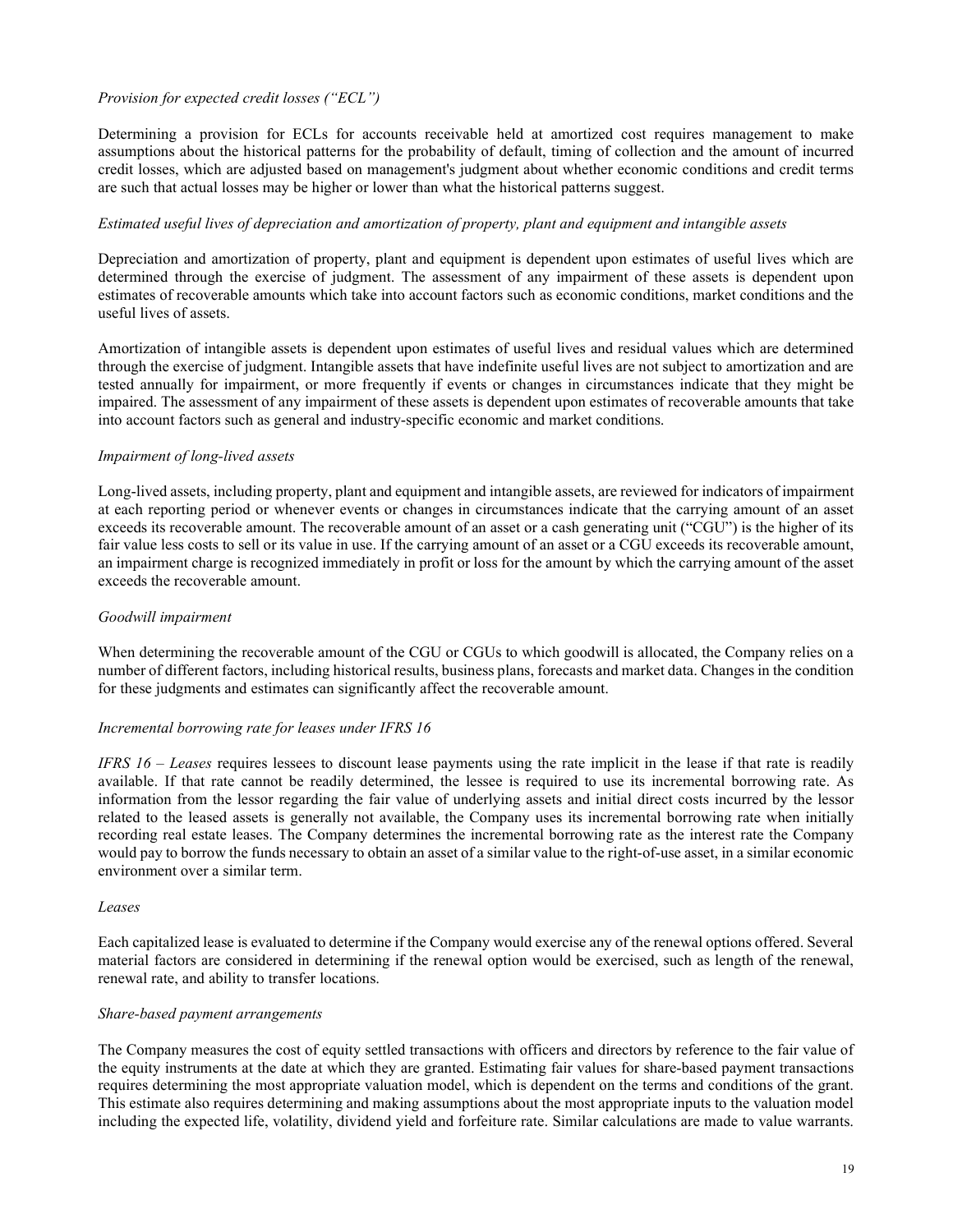Such judgments and assumptions are inherently uncertain and changes in these assumptions will affect the fair value estimates.

## Compound financial instruments

The conversion feature and the warrant component of convertible debentures and convertible notes payable, and warrants denominated and exercisable in a foreign currency, are accounted for as derivative liabilities as their fair value is affected by changes in the fair value of the Company's SVS and in response to the changes in foreign exchange rates. The estimates, assumptions and judgments made in relation to the fair value of derivative liabilities are subject to measurement uncertainty. The conversion feature and warrant component of the convertible debentures and convertible notes payable, and warrants denominated and exercisable in a currency in other than the Company's functional currency, are required to be measured at fair value at each reporting period.

The valuation techniques used to determine fair value require inputs that involve assumptions and judgments such as estimating the future volatility of the stock price, expected dividend yield, and expected life. Such judgments and assumptions are inherently uncertain.

#### Income taxes

Income taxes and tax exposures recognized in the consolidated financial statements reflect management's best estimate of the outcome based on facts known at the reporting date. The Company recognizes a liability when, based on its estimates, it anticipates a future income tax payment. A difference between an expected amount and the final tax outcome has an impact on current and deferred taxes in the period when the Company becomes aware of this difference.

In addition, when the Company incurs losses that cannot be associated with current or past profits, it assesses the probability of taxable profits being available in the future based on its budgeted forecasts. These forecasts are adjusted to take into account certain non-taxable income and expenses and specific rules on the use of unused credits and tax losses. When the forecasts indicate that sufficient future taxable income will be available to deduct the temporary differences, a deferred tax asset is recognized for all deductible temporary differences.

Future changes in tax laws could limit the ability of the Company to obtain tax deductions in future periods. To the extent that future cash flows and taxable income differ significantly from estimates, the ability of the Company to realize the net deferred tax assets recorded at the reporting date could be impacted.

## IRC §280E Provisions

The Company recognizes provisions if there is a present obligation (legal or constructive) that has arisen as the result of a past event, it is probable that the Company will be required to settle the obligation and the obligation can be reliably estimated. The Company's provision as at March 31, 2022 and December 31, 2021 relates to uncertain tax positions under Internal Revenue Code ("IRC") §280E for Patients Mutual Assistance Collective Corporation ("PMACC") and San Jose Wellness Solutions Corp. ("SJW"). Many of the central issues relating to the interpretations of §280E remain unsettled, and there are critical accounting issues regarding the allocation of expenses to the cost of goods sold (thus avoiding disallowances as deductions under §280E). The Company evaluated these uncertain tax treatments, using a probability-weighted approach to assess the range of possible outcomes as required in its adoption of IFRIC 23 and, although the Company strongly disagrees with the positions taken by the Internal Revenue Service and the findings of the U.S. Tax Court, the Company has determined that a reserve for uncertain tax position should be recorded for all years subject to statutory review. The amount recognized as a provision reflects management's best estimate of the consideration required to settle the present obligation at the reporting date, taking into account the risks and uncertainties surrounding the obligation.

#### Going concern

At the end of each reporting period, management exercises judgment in assessing the Company's ability to continue as a going concern by reviewing the Company's performance, resources and future obligations. The conclusion that the Company will be able to continue as a going concern is subject to critical judgments of management with respect to assumptions surrounding the short and long-term operating budgets, expected profitability, investment and financing activities and management's strategic planning. The assumptions used in management's going concern assessment are derived from actual operating results along with industry and market trends and are consistent with those used to evaluate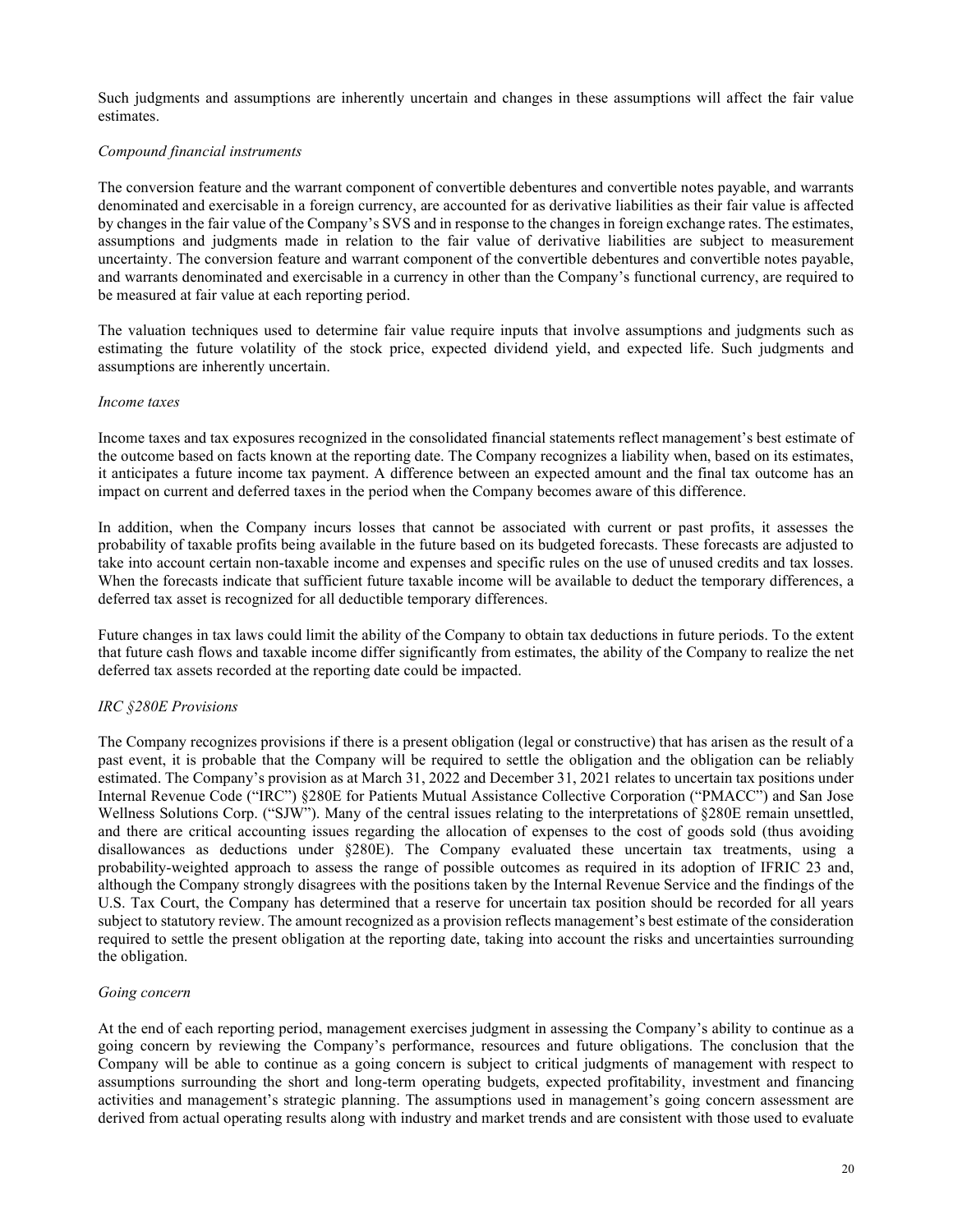impairment of goodwill and intangible assets as at March 31, 2022. Management believes there is sufficient capital to meet the Company's business obligations for at least the next twelve months, after taking into account expected cash flows and the Company's cash position at period-end.

As indicated in Note 19 of the Q1 2022 Financial Statements, the Company has recognized a provision for particular uncertain tax positions which are related to PMACC and SJW. Management has considered, in consultation with outside counsel, that the final amount to be paid is uncertain and the timing of any payments arising from these proceedings, or any future proceedings, exceeds twelve months from the date that these consolidated financial statements were authorized to be issued. No payments related to any of the provision amounts are expected to be paid until 2023 or later. The Company believes it will have funds in the future to satisfy any such required cash outflows from its operating cash flow performance and other sources of financing. However, it is possible that the Company will need to obtain additional capital to meet these uncertain cash flow requirements and there is no assurance that such capital will be available or available on favorable terms.

Management continues to monitor the Company's operational performance, progress of the tax litigation and appeals process, and its ability to raise funds.

## Working Capital and Liquidity Outlook<sup>2</sup>

## **Overview**

The Company's primary need for liquidity is to fund the working capital requirements of its business, capital expenditures, debt service and for general corporate purposes. The Company's primary source of liquidity is funds generated by operating activities. The Company also relies on private and/or public financing as a source of liquidity for working capital needs and general corporate purposes. The Company's ability to fund operations, to make planned capital expenditures, to make scheduled debt payments and to repay or refinance indebtedness depends on its future operating performance and cash flows, which are subject to prevailing economic conditions and financial, business and other factors, some of which are beyond management's control.

As at March 31, 2022, the Company had total current assets of approximately \$33.7 million, including cash and restricted cash of approximately \$13.8 million, to settle current liabilities of approximately \$111.9 million, for a net working capital deficiency of approximately \$78.2 million. As at December 31, 2021, the Company had current assets of approximately \$27.1 million, including cash and restricted cash of approximately \$9.1 million to settle current liabilities of approximately \$70.6 million, for a net working capital deficiency of approximately \$43.5 million.

The amount of current liabilities as at March 31, 2022 and December 31, 2021, of approximately \$111.9 million and \$70.6 million, respectively, includes the provision for an uncertain tax position related to IRC §280E, and the estimated federal income taxes payable as at period-end. Although the provision is shown in current liabilities, the Company does not currently expect any material payments resulting from its IRC §280E provision to be made within 12 months of the issuance date of the Q1 2022 Financial Statements. See "Provisions" for additional information.

Management believes there is sufficient capital available to meet short-term business obligations, after taking into account the cash flow requirements from operations, the expected timing of possible payments associated with its provision related to IRC §280E and the Company's cash position at period-end.

<sup>2</sup> This section contains forward-looking information and is based on a number of risks and assumptions, including those described under "Assumptions and Expectations". See "Cautionary Note Regarding Forward-Looking Statements".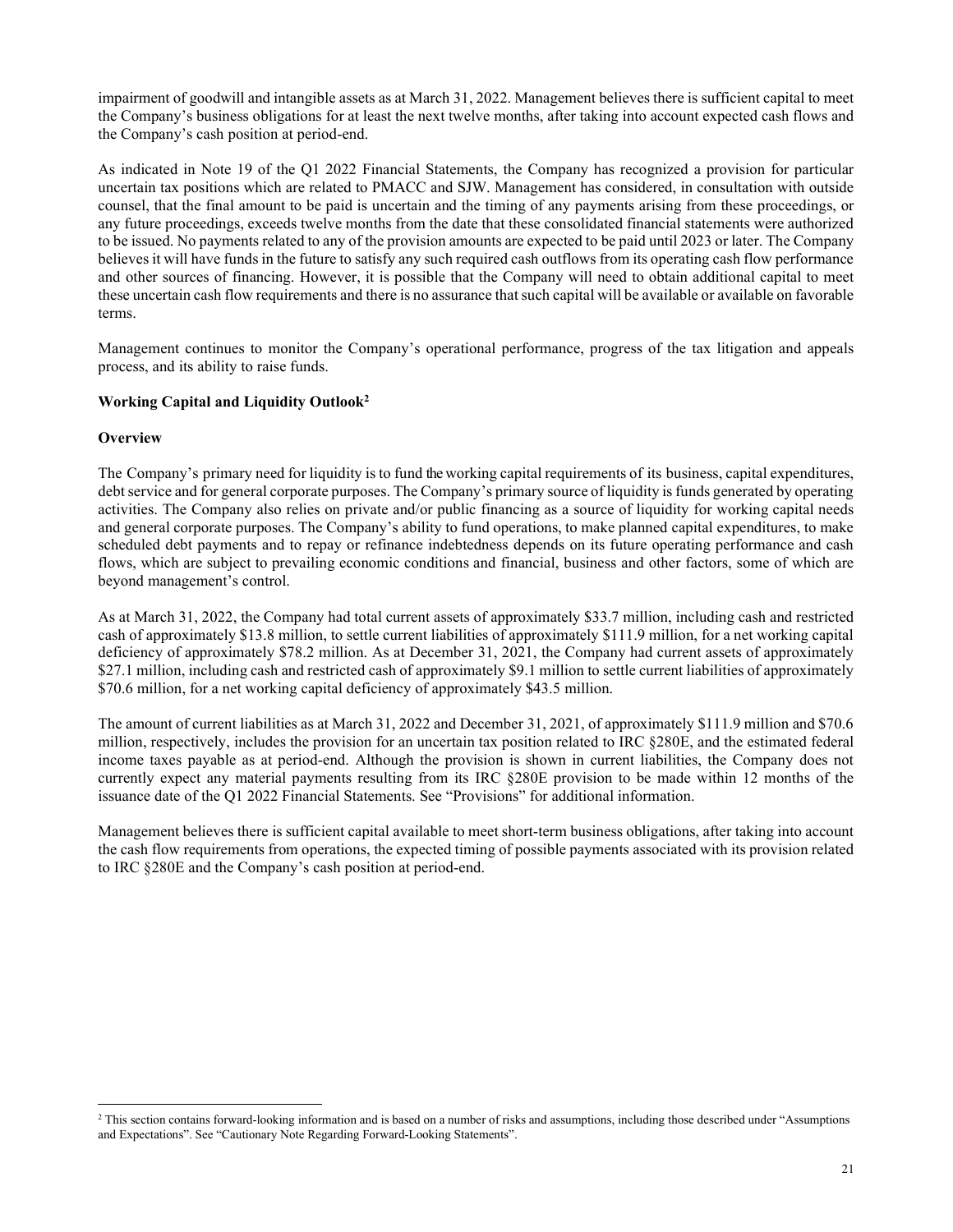## Selected Cash Flow Information for the Three Months Ended March 31, 2022 and 2021

| rmation for the Three Months Ended March 31, 2022 and 2021                               |             |                              |                  |
|------------------------------------------------------------------------------------------|-------------|------------------------------|------------------|
|                                                                                          |             | Three Months Ended March 31, |                  |
| \$ in thousands                                                                          |             | 2022                         | 2021             |
| Net cash (used in) provided by:<br>Net Loss                                              | \$          | $(10,561)$ \$                | (2,911)          |
| Adjustments for items not involving cash                                                 |             | 4,533                        | 307              |
| Changes in non-cash working capital items                                                |             | 5,727                        | 1,752            |
| Operating activities                                                                     |             | (301)                        | (852)            |
| Financing activities                                                                     |             | 1,904                        | 26,966           |
| Investing activities                                                                     |             | 3,193                        | (5,728)          |
| Net increase in cash and restricted cash                                                 |             | 4,796                        | 20,386           |
| Effect of foregin exchange on cash and restricted cash                                   |             | (114)                        | 80               |
| Cash and restricted cash, beginning of period<br>Cash and restricted cash, end of period | $\mathbf S$ | 9,091<br>13,773 \$           | 10,458<br>30,924 |

#### Operating activities

Net cash used in operating activities totaled (\$0.3) million for the three months ended March 31, 2022 compared to net cash used in operating activities of (\$0.9) million for the three months ended March 31, 2021. The decrease in cash used in operating activities was primarily due to adjustments to reconcile net loss to cash and the increase in the Company's operating assets and liabilities of \$4.0 million.

## Financing activities

Net cash provided by financing activities totaled \$1.9 million for the three months ended March 31, 2022 compared to \$27.0 million for the three months ended March 31, 2021. The Company's financing activities during the three months ended March 31, 2022 consisted of net proceeds of approximately \$14.6 million from the Term Loan, offset by a \$12.0 million paydown on the Facility and \$0.7 million of payments of principal on the lease liabilities. Net cash provided by financing activities for the three months ended March 31, 2021 was attributable to gross proceeds of \$27.6 million (approximately C\$35.1 million) from the brokered private placement offering units of the Company closed on February 18, 2021, which was offset by cash issuance costs of \$0.7 million, \$0.3 million from the Facility and \$0.4 million of payments of principal on the lease liabilities.

#### Investing activities

Net cash provided by investing activities totaled \$3.2 million for the three months ended March 31, 2022 compared to net cash used in investing activities of \$5.7 million for the three months ended March 31, 2021. The activity during the three months ended March 31, 2022 was related to cash received in the acquisition of Urbn Leaf of \$3.3 million offset by \$0.1 million in purchases of property and equipment.

#### Contractual Obligations

In addition to the commitments outlined in Note 13, Right-of-use Assets and Lease Liabilities, and Note 28, Commitments and Contingencies, of the Q1 2022 Financial Statements, the Company has the following contractual obligations as at March 31, 2022:

|                                          | Less than 1<br>Year | 1 to 3 Years   | 4 to 5 Years | $> 5$ Years                                                         | Total             |
|------------------------------------------|---------------------|----------------|--------------|---------------------------------------------------------------------|-------------------|
| Accounts payable and accrued liabilities |                     |                | $- S$        | $-$ S                                                               | $-$ \$ 43,873,392 |
| Notes payable                            | 13,530,716          | $\blacksquare$ | ۰.           | -                                                                   | 13,530,716        |
| Term loan                                |                     | 2.167.924      | 2.005.330    | 24.732.401                                                          | 28,905,655        |
|                                          |                     |                |              | $$57,404,108$ $$2,167,924$ $$2,005,330$ $$24,732,401$ $$86,309,763$ |                   |

Management believes there is sufficient capital to meet short-term business obligations, after taking into account cash flow requirements from operations, the expected timing of payments, access to capital and the Company's cash position as at period-end.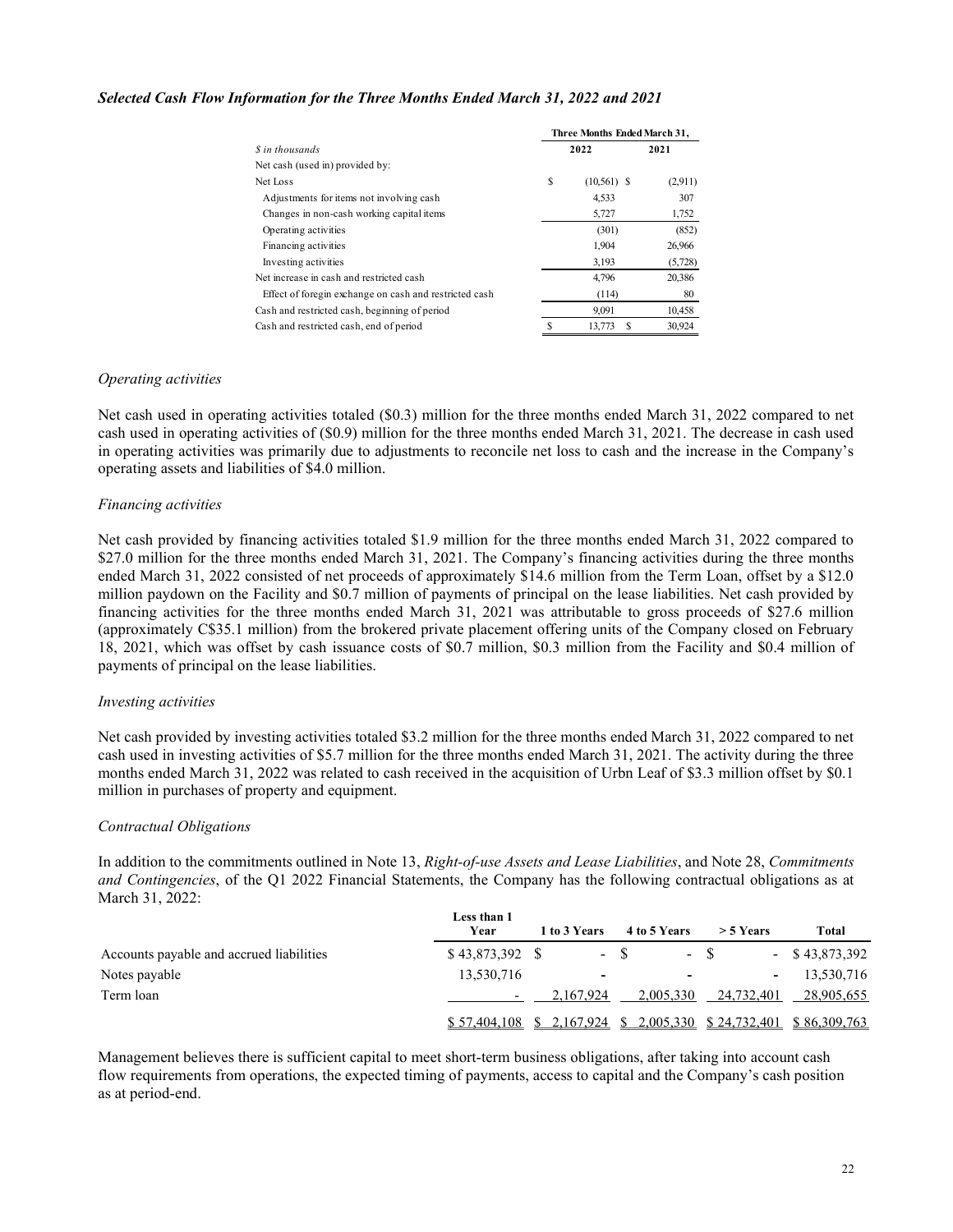On April 29, 2022, the Company announced that a note issued in July 2021 by Urbn Leaf in relation to a bridge financing (the "Bridge Financing"), included within Notes payable above, had been repaid by: (i) a cash payment in the amount of \$358,541; and (ii) the issuance of approximately \$5,870,000 worth of SVS at a price of C\$0.45 per SVS (16,660,993 SVS).

## Commitments and Contingencies

See Note 28, Commitments and Contingencies in the Q1 2022 Financial Statements for the Company's disclosures on commitments and contingencies.

## Off-Balance Sheet Arrangements

As at March 31, 2022 and the date of this MD&A, the Company does not have any off-balance sheet arrangements.

## Related Party Transactions

See Note 27, Related Party Transactions and Key Management and Director Compensation in the Q1 2022 Financial Statements for the Company's disclosures on related party transactions.

## Capital Management

The Company's objectives when managing its capital are to ensure that there are adequate capital resources to safeguard the Company's ability to continue as a going concern, meet capital expenditures required for its continued operations, and to maintain a flexible capital structure which optimizes the cost of capital within a framework of acceptable risk. The Company manages its capital structure and adjusts it as appropriate given changes in economic conditions and the risk characteristics of its underlying assets. To maintain or adjust its capital structure, the Company may issue new shares, issue new debt or acquire or dispose of assets. With the exception of certain restrictive covenants included in various debt instruments, the Company is not subject to externally imposed capital requirements. The Company's Board does not establish quantitative return on capital criteria for management, but rather relies on the management team's expertise to sustain future development of the business.

Management has chosen to mitigate the risk and uncertainty associated with raising additional capital within current economic conditions by:

- (i) minimizing discretionary disbursements;
- (ii) reducing operating expenditures throughout the Company; and
- (iii) exploring alternate sources of liquidity.

Management reviews its capital management approach on an ongoing basis and believes that this approach, given the relative size of the Company, is reasonable. There have been no material changes to the Company's capital management approach during the three months ended March 31, 2022.

#### Financial and Risk Management

The Company is exposed to a variety of financial instrument related risks and is exposed to liquidity risk, credit risk, interest rate risk, foreign exchange risk, equity price risk, asset forfeiture risk and banking risk. Management, in conjunction with the Board, mitigates these risks by assessing, monitoring and approving the Company's risk management processes. See Note 30, Financial Risk Management in the Q1 2022 Financial Statements for the Company's financial instruments, financial risk factors, and other instruments. The Company's financial risk activities are governed by the appropriate policy and procedures and financial risks are identified, measured and managed in accordance with Company policies and risk appetite.

In addition, the Company noted the following risks specific to the cannabis industry that it is exposed to:

# Tax risk

Tax risk is the risk of changes in the tax environment that would have a material adverse effect on the Company's business, results of operations, and financial condition. Currently, state licensed cannabis businesses are assessed a comparatively high effective federal tax rate due to IRC §280E, which bars cannabis businesses from deducting all expenses except their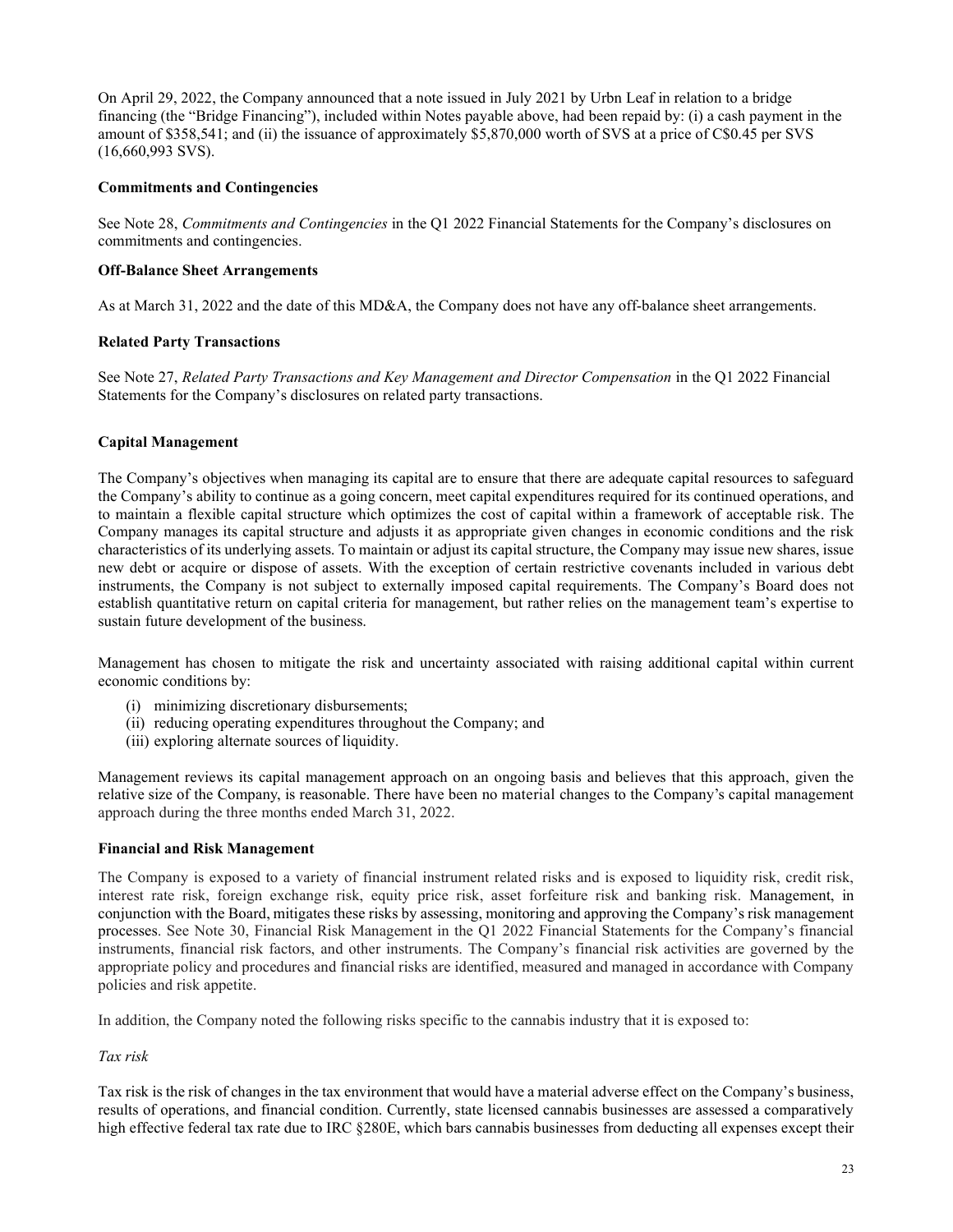cost of goods sold when calculating federal tax liability. Any increase in tax levies resulting from additional tax measures may have a further adverse effect on the operations of the Company, while any decrease in such tax levies will be beneficial to future operations.

## Regulatory risk

Regulatory risk pertains to the risk that the Company's business objectives are contingent, in part, upon the compliance with regulatory requirements. Due to the nature of the industry, regulatory requirements can be more stringent than other industries and may also be punitive in nature. Any delays in obtaining, or failure to obtain regulatory approvals can significantly delay operational and product development and can have a material adverse effect on the Company's business, results of operation, and financial condition.

The Company routinely monitors regulatory changes occurring in the cannabis industry at the city, state, and national levels. Although the general regulatory outlook for the cannabis industry has been moving in a positive direction, unforeseen regulatory changes could have a material adverse effect on the business as a whole.

## Issued and Outstanding Share Capital

As at March 31, 2022, the Company had the following securities issued and outstanding on a fully diluted basis, expressed as the number of SVS issuable upon conversion or exercise, as applicable, of such securities:

| <b>Designation of Securities</b>         | <b>Number of Underlying SVS</b> |
|------------------------------------------|---------------------------------|
| Subordinate Voting Shares                | 143,276,437                     |
| Options                                  | 10,301,119                      |
| <b>Restricted Share Units</b>            | 987,599                         |
| Warrants                                 | 14,175,900                      |
| <b>Total Fully Diluted Share Capital</b> | 168,741,055                     |

As at the date of this MD&A, the Company has the following securities issued and outstanding on a fully diluted basis, expressed as the number of SVS issuable upon conversion or exercise, as applicable, of such securities:

| <b>Designation of Securities</b>         | <b>Number of Underlying SVS</b> |
|------------------------------------------|---------------------------------|
| <b>Subordinate Voting Shares</b>         | 252,395,502                     |
| Options                                  | 22,039,475                      |
| <b>Restricted Share Units</b>            | 3,725,000                       |
| Warrants                                 | 16,175,900                      |
| <b>Total Fully Diluted Share Capital</b> | 294,335,877                     |

## Subsequent Events

## Loudpack Acquisition

On April 4, 2022, pursuant to the terms of the definitive agreement announced on November 29, 2021, the Company completed the acquisition of Loudpack (the "Loudpack Acquisition"). Pursuant to the terms of the Loudpack Acquisition, Harborside acquired 100% of the equity interests of Loudpack through the issuance of 90,752,140 SVS, 2,000,000 warrants, the restructuring and assumption of approximately \$50 million of debt and cash consideration of approximately \$5 million. The warrants issued are exercisable to purchase SVS at a price of \$2.50 per SVS, anytime within five years of the closing date. Harborside has the option to accelerate the expiration date of the warrants in the event that the volume weighted average trading price of the SVS is equal to or greater than \$5.00.

In connection with the Loudpack Acquisition, the Company announced the appointment of Marc Ravner as President of Integration of the Company. Mr. Ravner also joined the Board (see below).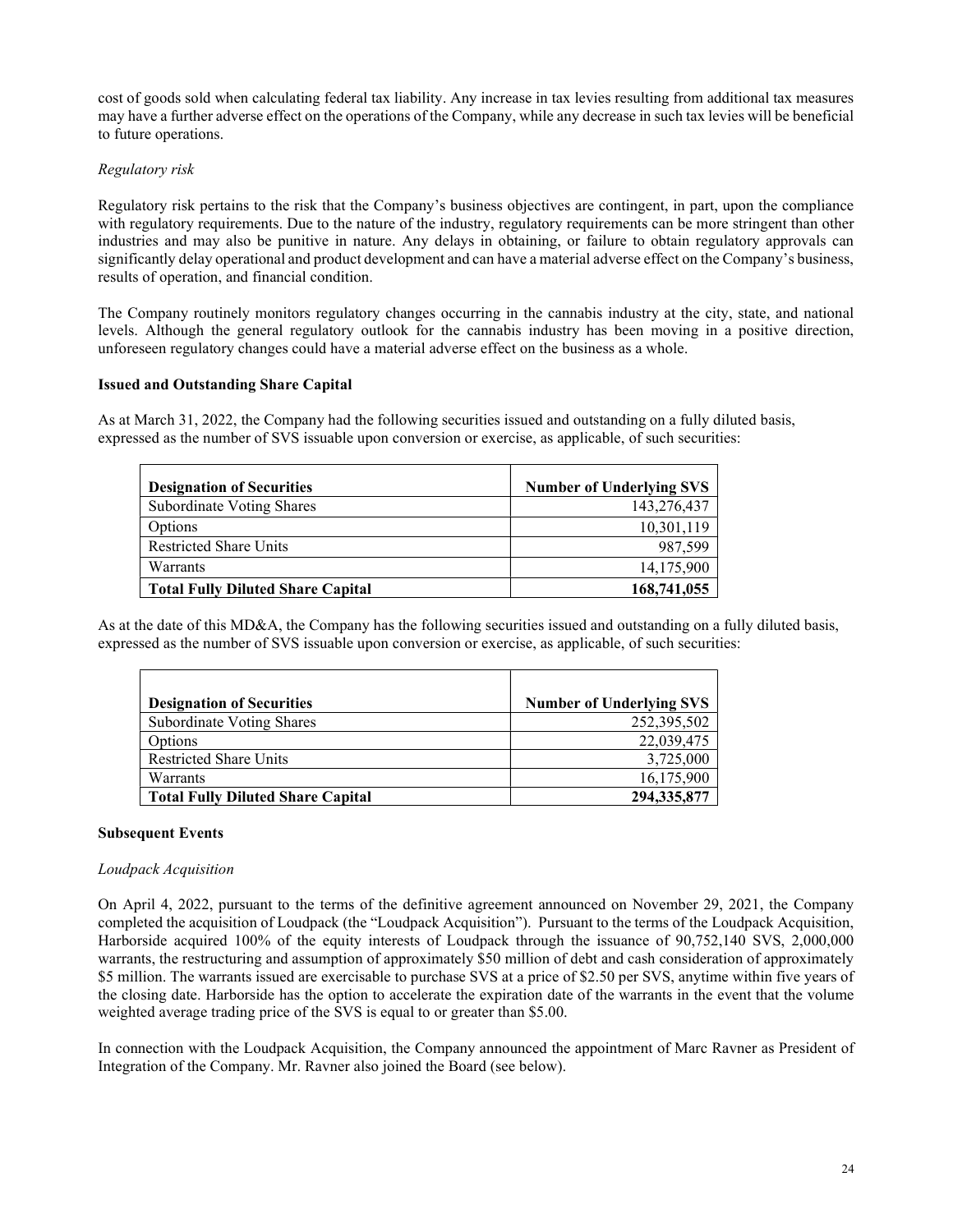## Name Change to StateHouse Holdings Inc. and Share Consolidation

On April 4, 2022, the Company announced that it plans to file articles of amendment to officially be renamed StateHouse Holdings Inc. (the "Name Change") and to effect the consolidation (the "Consolidation") of all of its issued and outstanding SVS. Pursuant to the Consolidation, shareholders are expected to receive one post-Consolidation SVS for every six pre-Consolidation SVS, subject to the Company continuing to meet minimum listing requirements of the CSE. The Company expects the Name Change and Consolidation to be completed on or about June 24, 2022, following which the post-Consolidated SVS will trade on the CSE under the new ticker symbol "STHZ". The Name Change and Consolidation were approved by the shareholders of the Company on February 22, 2022.

## Changes to the Board of Directors and Appointment of New Officers

On April 4, 2022, Kevin Albert, Andrew Sturner and Peter Kampian resigned from the Board to create vacancies for new members (the "Resignations"). On the same day, the Company announced that Marc Ravner, Tiffany Liff and Jonathon Roy Pottle had joined the Board, effective immediately, as approved by the shareholders of the Company on February 22, 2022. Mr. Sturner has transitioned into the role of Board observer, alongside Roger Jenkins and Will Senn, who will retain their existing roles as Board observers.

At the same time, the Company also announced that Robert Bacchi had been appointed Chief Technology Officer of the Company.

## Grant of Incentive Options and RSUs to the Board and Management

On April 4, 2022, following completion of the Loudpack Acquisition, the Company granted, in the aggregate: (i) options to purchase 10,001,203 SVS; and (ii) RSUs representing the right to receive up to 787,401 SVS, subject to the satisfaction of certain vesting conditions, to certain employees of the Company. In addition, the Company granted RSUs to members of its newly reconstituted Board representing the right to receive up to 1,950,000 SVS, subject to the satisfaction of certain vesting conditions.

The Company also granted options to purchase up to 50,000 SVS to each of Mr. Albert, Mr. Sturner and Mr. Kampian, for certain advisory and consulting services to be provided to the Company following the Resignations, and options to purchase up to 50,000 SVS to Mr. James Scott, in connection with his role as Chair of the special committee of the Company.

Each option granted is exercisable into one SVS at an exercise price of C\$0.75 per SVS for a period of five years following the date of grant. All options and RSUs were granted in accordance with the Company's equity incentive plan adopted by the Board on January 17, 2022 and approved by shareholders on February 22, 2022.

## Shares for Debt

On April 4, 2022, the Company agreed to issue an aggregate of 1,443,493 SVS at a deemed issuance price of approximately C\$0.72 per SVS to settle C\$1,034,647 owing to certain advisors of the Company ( the "Indebtedness") for certain advisory services provided to the Company in connection with the Urbn Leaf Acquisition and the Loudpack Acquisition. The Company chose to satisfy the Indebtedness with SVS in order to preserve its cash for development of its business.

## Term Loan

The second tranche of the Term Loan was disbursed to the Company on April 8, 2022, following the close of the acquisitions of Loudpack and Urbn Leaf. The Company received approximately \$31,909,000 in net proceeds.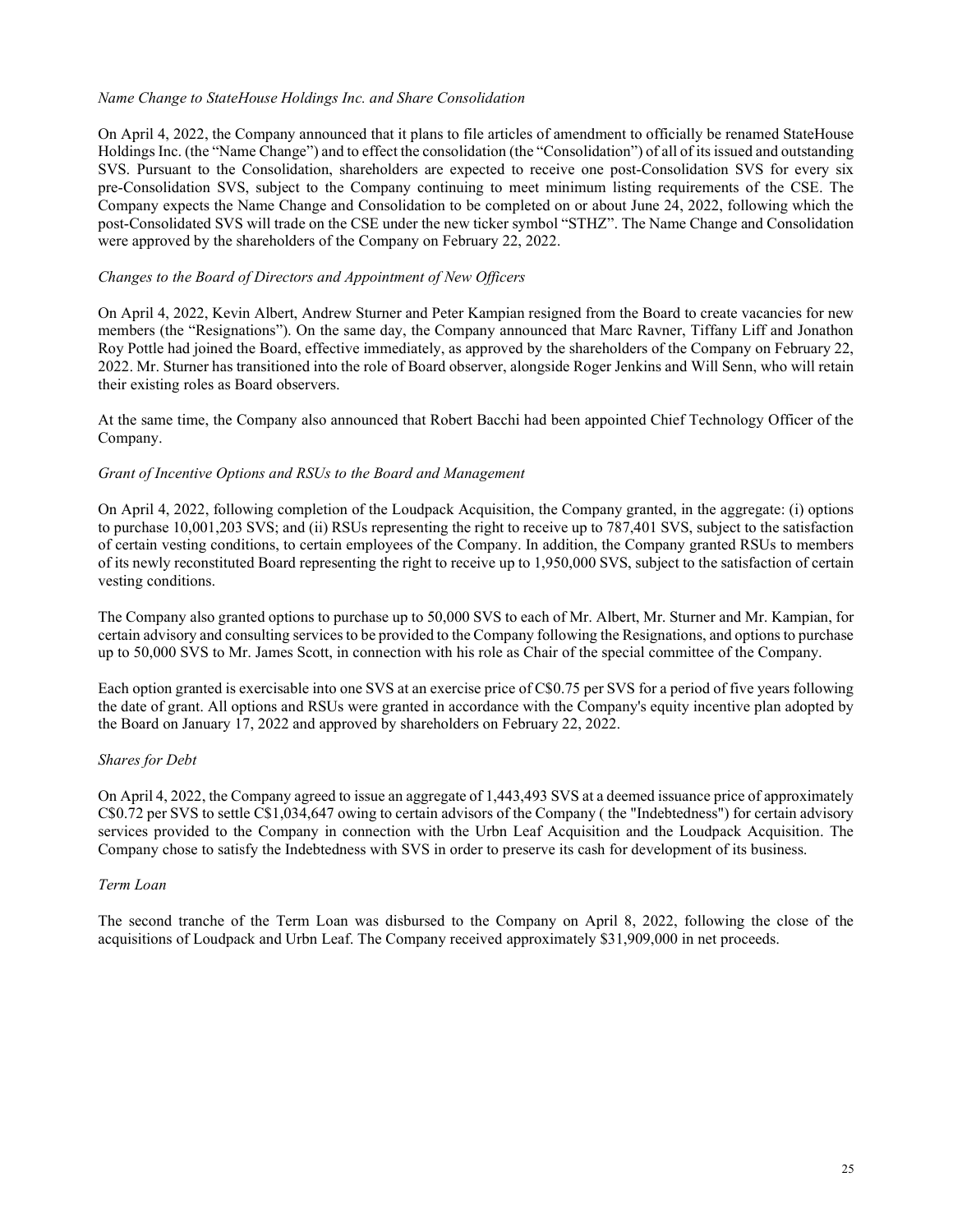## Cachee Gold Mines Corp. ("Cachee")

On April 27, 2022, the Company entered into an amendment to the share purchase agreement with Cachee (refer to Note 9 of the 2021 audited consolidated financial statements). The amendment removed certain obligations of Cachee and replaced them with a cash payment of \$50,000, payable as follows: (i) \$15,000, not later than April 29, 2022, (ii) \$15,000, not later than July 29, 2022; and (iii) \$20,000, not later than October 31, 2022. The Company received the first installment payment on April 29, 2022.

## Repayment of Bridge Financing

On April 29, 2022, the Company announced that the Bridge Financing assumed as part of the Urbn Leaf Acquisition had been repaid by: (i) a cash payment in the amount of \$358,541; and (ii) the issuance of approximately \$5,870,000 worth of SVS at a price of C\$0.45 per SVS (16,660,993 SVS).

#### LUX Settlement

On March 24, 2022, the Company entered into a \$1,250,000 settlement agreement with Altai Partnership, LLC ("Altai") in relation to the acquisition by the Company of Lucrum Enterprises Inc. (the "LUX Acquisition") d/b/a LUX Cannabis Dispensary ("LUX") (refer to Note 9 of the audited consolidated financial statements for the year ended December 31, 2021). Management has determined there is uncertainty related to the collectability of the settlement payments and therefore will recognize any gains as the installment payments are received. In April 2022, the Company received the first installment payment of \$500,000.

#### New retail store openings

On April 2, 2022, the Urbn Leaf branded dispensary located in Grossmont, California, commenced operations and on April 28, 2022, the Haight Ashbury San Francisco retail dispensary operating under the Harborside brand commenced operation. As at March 31, 2022, the Company owns a 21% interest in the San Francisco retail dispensary.

#### SBC Private Loans

On May 11, 2022, the Company repaid the principal and accrued interest of \$250,665 in relation to its December 2016 SBC loan.

On May 18, 2022, the Company repaid the principal and accrued interest of \$77,010 in relation to its April 2018 SBC loan.

On May 19, 2022, the Company entered into the third amendments to the promissory notes in relation to its May 2017 and August 2017 SBC loans extending the maturity dates to May 9, 2023.

#### Sale of certain assets of Sublime Machining, Inc. ("Sublime Machining")

As part of the integration with Loudpack, in May, 2022, the Company moved the manufacturing operations to the Greenfield Campus. Accordingly, on May 13, 2022, the Company entered into a letter of intent to sell certain assets of Sublime Machining for a total cash consideration of \$200,000, including its California State Manufacturing License, all necessary permits from the City of Oakland and Alameda County to conduct a cannabis business and all "as is" equipment and furnishings located in the Oakland facility needed to produce pre-rolls, vape cartridges and gummies.

#### Seaside Acquisition

On May 18, 2022, the Company entered into an agreement to acquire a further 50% ownership interest in its Seaside, California retail dispensary (the "Seaside Acquisition"). The Seaside Acquisition will result in the Company owning all of its issued and outstanding securities of 680 Broadway Master, LLC, which owns the Seaside retail store, bringing the Company's interest in the Seaside store to 100%. The Seaside Acquisition was the result of a legal settlement with the Company's former partner in the Seaside retail store. The total cost of the Seaside Acquisition was \$444,000, with \$100,000 to be paid within 45 days of signing the agreement (the "First Installment") and the balance payable over seven years, with \$50,000 being paid on the first to sixth anniversaries of the First Installment, and \$44,000 being paid on the seventh anniversary of the First Installment.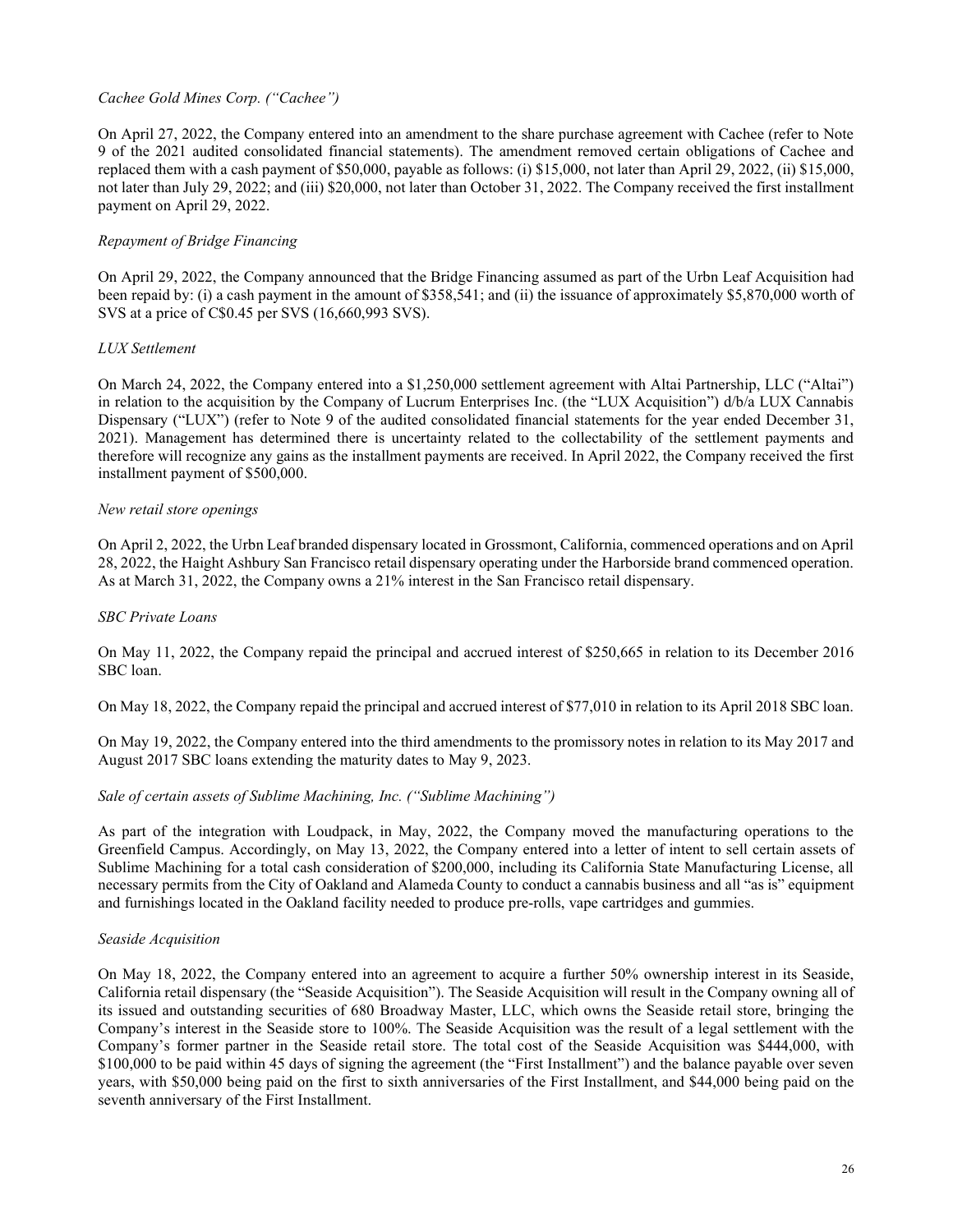## Disclosure of Internal Controls over Financial Reporting

Management has established processes to provide them sufficient knowledge to support representations that they have exercised reasonable diligence that (i) the unaudited condensed interim consolidated financial statements do not contain any untrue statement of material fact, or omit to state a material fact required to be stated, or that is necessary to make a statement not misleading in light of the circumstances under which it is made, as of the date of and for the periods presented by the unaudited condensed interim consolidated financial statements; and (ii) the Company's unaudited condensed interim consolidated financial statements fairly present in all material respects the financial condition, results of operations and cash flows of the Company, as of the date of and for the periods presented. In contrast to non-venture issuers, this MD&A does not include representations relating to the establishment and maintenance of disclosure controls and procedures ("DC&P") and internal control over financial reporting ("ICFR"). In particular, management is not making any representations relating to the establishment and maintenance of: controls and procedures designed to provide reasonable assurance that information required to be disclosed by the Company in its filings or other reports or submitted under securities legislation is recorded, processed, summarized and reported within the time periods specified in securities legislation; and a process to provide reasonable assurance regarding the reliability of financial reporting and the preparation of financial statements for external purposes in accordance with IFRS. Investors should be aware that inherent limitations on the ability of management of the Company to design and implement on a cost-effective basis DC&P and ICFR may result in additional risks to the quality, reliability, transparency and timeliness of filings and other reports provided under securities legislation.

## COVID-19 Strategy<sup>3</sup>

During the pandemic, the Company has been able to maintain operations and expand delivery services to customers located in Oakland, San Jose and the Greater East Bay and Peninsula areas and increase curbside pick-up and/or drive-thru options at its retail locations to provide additional fulfilment models that are safe and efficient for employees and customers. Management has not observed any material indicators of impairment to assets or a significant change in the fair value of assets due to the COVID-19 pandemic. While the Company has not experienced any failure to secure critical supplies or services, future disruptions in its supply chain are possible and may significantly increase cost. The Company implemented new in-store safety and sanitation protocols in accordance with the guidance of the Centers for Disease Control and Prevention ("CDC") at all locations to better protect the health and safety of both employees and customers. The Company also emphasized its continued efforts to align labor costs with customer demand, cut all non-essential operational expenses, hold off on any non-accretive operational and capital projects and suspend all non-essential supplier contracts. Ensuring that customers continue to have safe and uninterrupted access to its products, as well as maintaining high quality grow, cultivation, production, and manufacturing capabilities, will be critical to the Company's success. The Company is reassessing its response to the COVID-19 pandemic on an ongoing basis. Due to the rapid developments and uncertainty surrounding COVID-19, it is not possible to predict the impact of these developments on all aspects of the business.

#### Risk Factors

The Company's results of operations, business prospects, financial position and achievement of strategic plans are subject to a number of risks and uncertainties and are affected by a number of factors which could have a material adverse effect on the Company's business, financial condition, or future prospects. These risks should be considered when evaluating an investment in the Company and may, among other things, cause a decline in the price of the shares. Refer to the Company's most recent Annual Information Form, filed on SEDAR at www.sedar.com, for information on risk factors to which the Company is subject. In addition, see "Cautionary Note Regarding Forward-Looking Information" above.

#### Mandated Disclosure for Canadian Companies with U.S. Marijuana-Related Assets

On February 8, 2018, the Canadian Securities Administrators ("CSA") published the Staff Notice, which provides specific disclosure expectations for issuers that currently have, or are in the process of developing, cannabis-related activities in the U.S. as permitted within a particular state's regulatory framework. All issuers with U.S. cannabis-related activities are expected to clearly and prominently disclose certain prescribed information in required disclosure documents. Additional disclosures are required to the extent a reporting issuer is deemed to be directly or indirectly engaged in the U.S. cannabis industry, or deemed to have "ancillary industry involvement", all as further described in the Staff Notice.

<sup>&</sup>lt;sup>3</sup> This section contains forward-looking information and is based on a number of risks and assumptions, including those described under "Assumptions and Expectations". See "Cautionary Note Regarding Forward Looking Statements".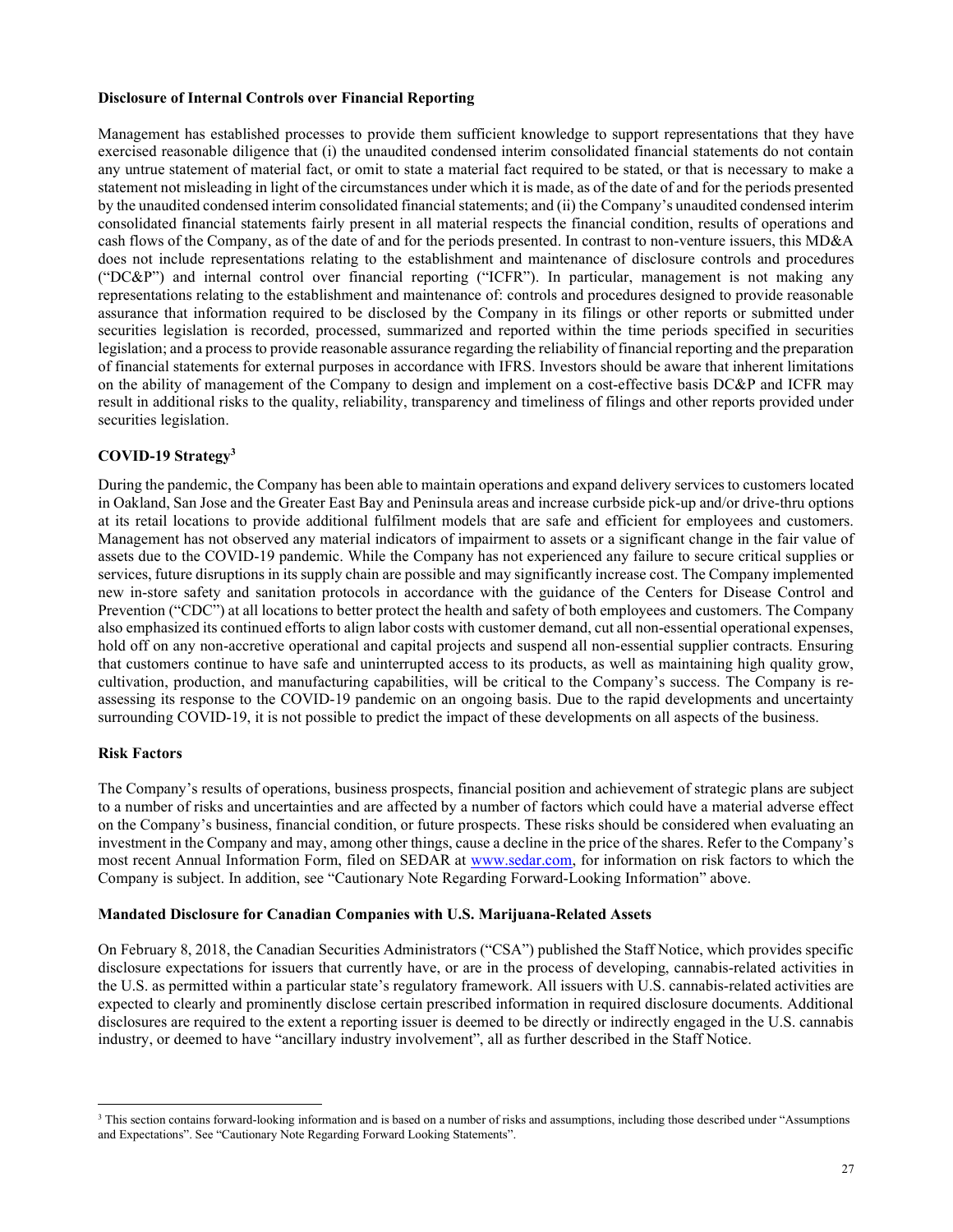Currently, the Company's involvement in the U.S. cannabis industry is "direct" through its operations from the Harborside dispensaries in Oakland, San Jose, San Leandro and Desert Hot Springs, California, the Terpene Station Dispensary in Oregon, the Salinas Production Campus, the Greenfield Campus, the Urbn Leaf dispensaries in San Diego, San Ysidro, La Mesa, Grossmont, Vista, Grover Beach, Seaside and San Jose, and the distribution centers in San Jose and Los Angeles. Disclosures for issuers with "direct" involvement include, but are not limited to: (i) a description of the nature of a reporting issuer's involvement in the U.S. cannabis industry; (ii) an explanation that marijuana is illegal under U.S. federal law and that the U.S. enforcement approach is subject to change; (iii) a discussion of available guidance from federal authorities or prosecutors regarding the risk of enforcement action in any jurisdiction where the issuer conducts U.S. marijuana-related activities; (iv) a discussion of related risks, such as the risk that third-party service providers could suspend or withdraw services and the risk that regulatory bodies could impose certain restrictions on the issuer's ability to operate in the U.S.; (v) a discussion of the reporting issuer's ability to access public and private capital, including which financing options are and are not available to support continuing operations; (vi) statement about whether and how the reporting issuer's U.S. marijuana-related activities are conducted in a manner consistent with U.S. federal enforcement priorities, including whether legal advice has been obtained regarding (A) compliance with applicable state regulatory frameworks and (B) potential exposure and implications arising from U.S. federal law; (vii) a quantification of the issuer's balance sheet and operating statement exposure to U.S. marijuana related activities; (viii) a summary of the regulations for the U.S. states in which the issuer operates; (ix) an explanation of how the issuer complies with applicable licensing requirements and regulations in those states; (x) a discussion of the issuer's program for monitoring ongoing compliance with cannabis laws in those states and the issuer's internal compliance procedures; (xi) a positive statement indicating that the issuer is in compliance with applicable licensing requirements and regulations in those states; and (xii) a discussion of any noncompliance, citations or notices of violation which may have an impact on the issuer's license, business activities or operations.

As a result of the Company's operations, the Company is therefore subject to the requirements of the Staff Notice and accordingly provides the following disclosures:

## (i) Nature of Harborside's direct involvement in the U.S. cannabis industry

The Company operates in and/or has ownership interests in California and Oregon, pursuant to state and local law and regulations. Harborside's retail dispensaries serve both adult-use and medical cannabis customers. Harborside-branded retail dispensaries in California are located in Oakland, San Jose, San Leandro and Desert Hot Springs. Harborside also owns a dispensary located in Eugene, Oregon which operates under the Terpene Station brand. The Company also holds a 21% ownership interest in FGW, a company that operates a retail cannabis dispensary in the Haight Ashbury area of San Francisco. FGW received the necessary approvals and opened the Haight Ashbury San Francisco retail dispensary under the Harborside brand in April 2022. Under the terms of the Subsequent FGW Agreement, Harborside's ownership interest in FGW is expected to increase to 80%. Following the Urbn Leaf Acquisition, the Company holds a 100% ownership interest in Urbn Leaf, a company that operates retail dispensaries in San Diego, San Ysidro, La Mesa, Grossmont, Vista, Grover Beach, Seaside and San Jose and is expected to begin operations on a strategic delivery hub in Redwood City in the 2022 calendar year. The Company's retail dispensaries have over 15 continuous years of operating history.

Harborside owns and operates the Salinas Production Campus in Salinas, California, which enables the Company to produce a wide array of cannabis products that can be offered at varying price points, meeting the ever diverse and changing habits of customers and other dispensaries, manufacturers, and distributors. Following the Loudpack Acquisition, the Company also owns the Greenfield Campus, one of the largest cannabis manufacturing facilities in the state of California, which focuses primarily on the creation, production and distribution of brands that are sold and shipped to other retailers throughout the state of California including the Company's own stores.

The Company also owns or controls a number of different cannabis brands that it uses to sell products at wholesale and retail, including "Sublime", "Fuzzies", "Urbn Leaf", "Loudpack", "King Pen", "King Roll", "Dimebag", "Harborside", "Harborside Farms", "KEY" and "Terpene Station". In addition, the Company exclusively licenses the "Smokiez" brand in California. California is the largest adult-use cannabis market in the U.S.

#### (ii) Cannabis is still illegal under U.S. federal law

While cannabis containing greater than 0.3% THC by volume ("marijuana") and cannabis-infused products are legal under the laws of several U.S. states (with vastly differing restrictions), presently the concept of "medical", "retail" or "adultuse" cannabis does not exist under U.S. federal law, which deems all cannabis (other than industrial hemp) federally unlawful. The FCSA classifies marijuana as a Schedule I drug, making enforcement of federal marijuana prohibition a significant risk. Under U.S. federal law, a Schedule I drug or substance has a high potential for abuse, no accepted medical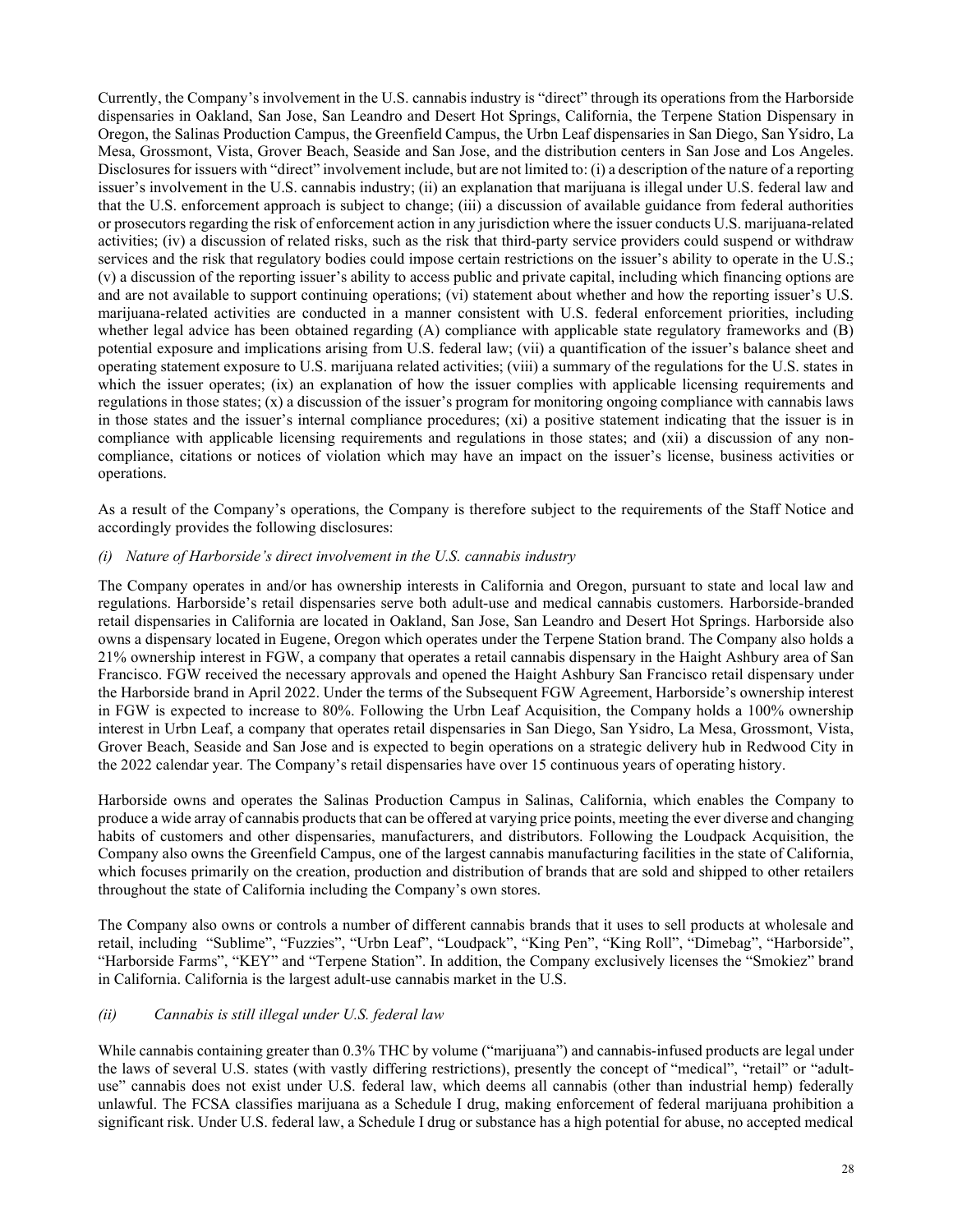use and a lack of safety for the use of the drug under medical supervision. As such, cannabis-related practices, or activities, including without limitation, the manufacture, importation, possession, use or distribution of cannabis are illegal under U.S. federal law.

The U.S. Supreme Court has ruled in a number of cases that the federal government does not violate the federal constitution by regulating and criminalizing cannabis, even for medical purposes. Therefore, federal laws criminalizing the commercialization and use of cannabis preempt state laws that legalize its use for medicinal purposes by patients and discretionary purposes by adults, and regulate the commercial production, distribution and sale of cannabis. Notwithstanding such federal preemption, 36 states, the District of Columbia, Puerto Rico, U.S. Virgin Islands, and Guam allow their residents to use medical marijuana as of the date of this MD&A. Additionally, 16 states – Alaska, Arizona, California, Colorado, Illinois, Maine, Massachusetts, Michigan, Montana, Nevada, New Jersey, New York, Oregon, South Dakota, Vermont and Washington – and the territories of Guam, Northern Mariana Islands, and the District of Columbia have approved and have implemented or are implementing regulations to legalize cannabis for adult use. The constitutional validity of South Dakota's voter initiative is currently being challenged in state courts and is pending appeal. Additionally, as of the time of this writing both Virginia and New Mexico legislatures have enacted adult-use legalization legislation, which in each case is awaiting their respective governor's signature.

## (iii) Available guidance made by federal authorities or prosecutors regarding the risk of enforcement action in the jurisdictions where Harborside operates

The U.S. Department of Justice (the "DOJ") has issued official guidance regarding cannabis enforcement in 2009, 2011, 2013, 2014 and 2018 in response to state laws that legalize medical and adult-use cannabis. In each instance, the DOJ has stated that it is committed to the enforcement of federal laws and regulations related to cannabis. However, the DOJ has also recognized that its investigative and prosecutorial resources are limited. As of January 4, 2018, the DOJ has rescinded all federal enforcement guidance specific to cannabis (including the Cole Memo, discussed below) and has instead directed that federal prosecutors should follow the "Principles of Federal Prosecution" originally set forth in 1980 and subsequently refined over time in chapter 9-27.000 of the U.S. Attorney's Manual. This direction has created broader discretion for federal prosecutors to potentially prosecute state-legal medical and adult-use cannabis businesses, even if they are not engaged in cannabis-related conduct enumerated by the Cole Memo.

Prior to 2018 and per the Cole Memo issued on August 29, 2013, the DOJ acknowledged that certain U.S. states had enacted laws relating to the use of cannabis and outlined the U.S. federal government's enforcement priorities with respect to cannabis notwithstanding the fact that certain states have legalized or decriminalized the use, sale, and manufacture of cannabis. The Cole Memo was addressed to "All United States Attorneys" from James M. Cole, former Deputy Attorney General of the U.S., indicating that federal enforcement of the applicable federal laws against cannabis-related conduct should be focused on eight priorities, which are to prevent:

- 1. Distribution of cannabis to minors;
- 2. Criminal enterprises, gangs, and cartels from receiving revenue from the sale of cannabis;
- 3. Transfer of cannabis from states where it is legal to states where it is illegal;
- 4. Cannabis activity from being a pretext for trafficking of other illegal drugs or illegal activity;
- 5. Violence or use of firearms in cannabis cultivation and distribution;
- 6. Drugged driving and adverse public health consequences from cannabis use;
- 7. Growth of cannabis on federal lands; and
- 8. Cannabis possession or use on federal property.

In particular, the Cole Memo noted that in jurisdictions that have enacted laws legalizing cannabis in some form and that have also implemented strong and effective regulatory and enforcement systems to control the cultivation, distribution, sale and possession of cannabis, conduct in compliance with those laws and regulations is less likely to be a priority at the federal level. Notably, however, the DOJ did not provide specific guidelines for what regulatory and enforcement systems it deemed sufficient under the Cole Memo standard.

On November 14, 2017, Jeff Sessions, then the U.S. Attorney General, made a comment before the House Judiciary Committee about prosecutorial forbearance regarding state-licensed cannabis businesses. In his statement, Mr. Sessions stated that in accordance to the U.S. federal government's current policy, while states may legalize cannabis for its law enforcement purposes, it remains illegal with regard to federal purposes.

On January 4, 2018, the Cole Memo was rescinded by a one-page memo signed by Mr. Sessions (the "Sessions Memo"). It is the Company's opinion that the Sessions Memo did not represent a significant policy shift as it does not alter the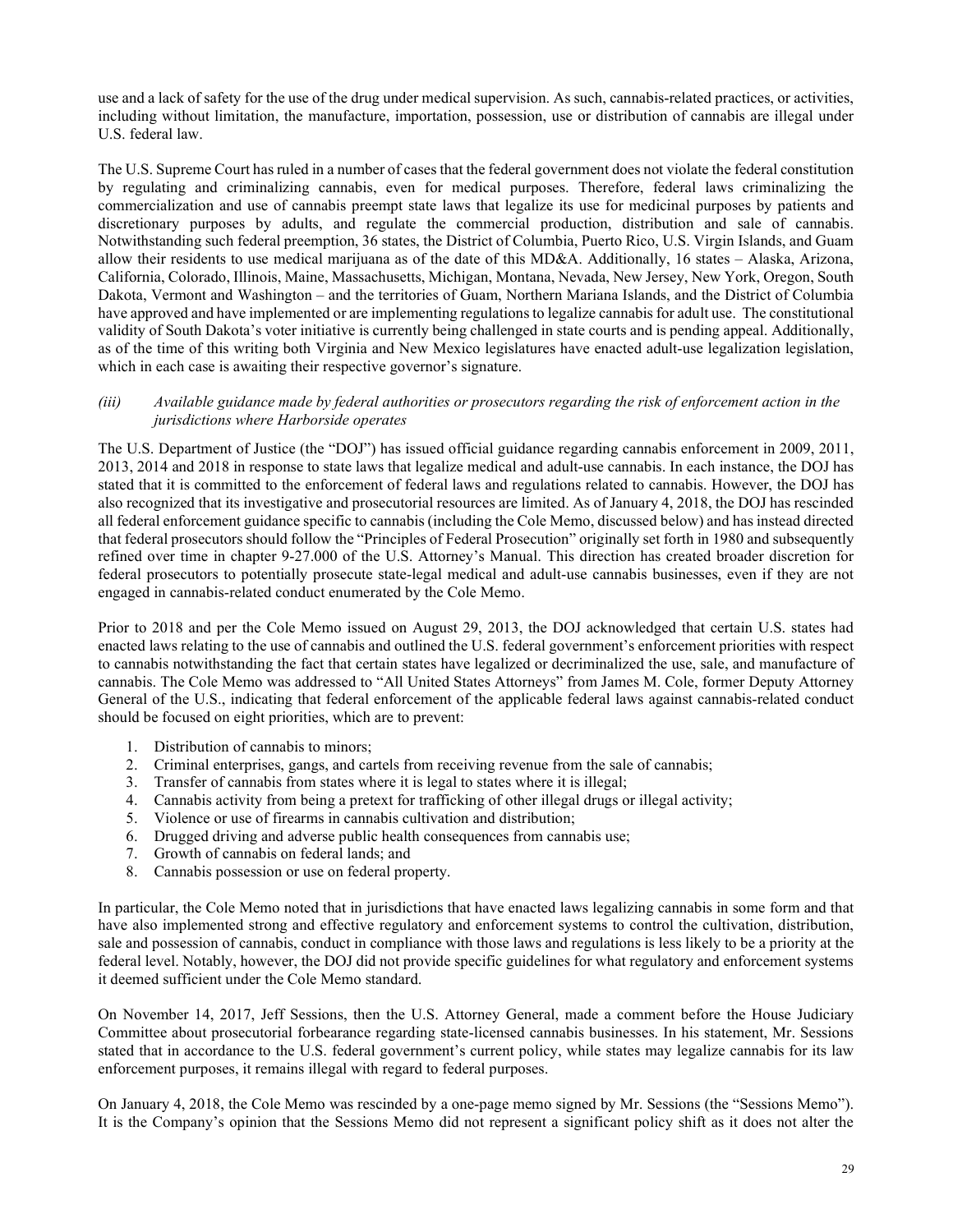DOJ's discretion or ability to enforce federal cannabis laws, but rather provides additional latitude to the DOJ to potentially prosecute state-legal cannabis businesses even if they are not engaged in cannabis-related conduct enumerated by the Cole Memo as being an enforcement priority. The result of the rescission of the Cole Memo is that federal prosecutors are now free to utilize their prosecutorial discretion to decide whether to prosecute cannabis activities despite the existence of statelevel laws that may be inconsistent with federal prohibitions; however, discretion is still given to the federal prosecutor to weigh all relevant considerations of the crime, including the deterrent effect of criminal prosecution, and the cumulative impact of particular crimes on the community. No direction was given to federal prosecutors as to the priority they should ascribe to such activities, and resultantly it is uncertain how active federal prosecutors will be in relation to such activities.

Furthermore, the Sessions Memo did not discuss the treatment of medical cannabis by federal prosecutors. Medical cannabis was protected against enforcement by enacted legislation from U.S. Congress in the form of the Rohrabacher-Blumenauer Amendment (as defined herein) which similarly prevents federal prosecutors from using federal funds to impede the implementation of medical cannabis laws enacted at the state level, subject to Congress restoring such funding (see "U.S. Federal Budget Rider Protections," below). Due to the ambiguity of the Sessions Memo in relation to medical cannabis, there can be no assurance that the federal government will not seek to prosecute cases involving cannabis businesses that are otherwise compliant with state law (see "Risk Factors").

As a result of the Sessions Memo, federal prosecutors may use their prosecutorial discretion to decide whether to prosecute cannabis activities despite the existence of state-level laws permitting such activity. No direction was given to federal prosecutors in the Sessions Memo as to the priority they should ascribe to such cannabis activities, and resultantly it is uncertain how active federal prosecutors will be in relation to such activities. Furthermore, the Sessions Memo did not discuss the treatment of medical cannabis by federal prosecutors. Under the Rohrabacher-Farr Amendment, federal prosecutors are prohibited from expending federal funds against medical cannabis activities that are in compliance with state law. Dozens of U.S. Attorneys across the country have affirmed that their view of federal enforcement priorities has not changed. In Washington, Annette Hayes, U.S. Attorney for the Western District of Washington, released a statement affirming that her office will continue to investigate and prosecute "cases involving organized crime, violent and gun threats, and financial crimes related to marijuana" and that "enforcement efforts with our federal, state, local and tribal partners focus on those who pose the greatest safety risk to the people and communities we serve." However, in California, at least one U.S. Attorney has made comments indicating a desire to enforce the FCSA: Adam Braverman, Interim U.S. Attorney for the Southern District of California, has been viewed as a potential "enforcement hawk" after stating that the rescission of the 2013 Cole Memo "returns trust and local control to federal prosecutors" to enforce the FCSA. Additionally, Greg Scott, the Interim U.S. Attorney for the Eastern District of California, has a history of prosecuting medical cannabis activity: his office published a statement that cannabis remains illegal under federal law, and that his office would "evaluate violations of those laws in accordance with our district's federal law enforcement priorities and resources". U.S. Attorney General Jeff Sessions resigned on November 7, 2018.

Even though the Cole Memo has been rescinded, the Company will continue to abide by its principles and prescriptions, as well as strictly following the regulations set forth by the current U.S. federal enforcement guidelines and the U.S. states in which the retail cannabis dispensaries operate.

The Strengthening the Tenth Amendment Through Entrusting States (STATES) Act, S. 3032 (2018), which would have protected individuals working in cannabis sectors from federal prosecution, was introduced in June 2018 through bipartisan efforts initiated by then Senator Cory Gardner together with Massachusetts U.S. Senator Elizabeth Warren. Senator Warren won re-election during the 2018 mid-term elections, which suggests she will support the change to federal law regarding cannabis. In addition, constituents of the State of Michigan voted to legalize recreational cannabis, making Michigan the first state in the Midwest U.S. to do so and the  $10<sup>th</sup>$  in the U.S. overall, demonstrating growing sentiment among Americans towards legalization. Voters in the states of Missouri and Utah also approved ballot measures legalizing cannabis for medical use, making their states the 31<sup>st</sup> and 32<sup>nd</sup> to do so.

On December 20, 2018, the 2018 Farm Bill was signed by President Trump, and it permanently removed hemp and hemp derivatives (including CBD and other cannabinoids) from the purview of the FCSA.

William Barr was appointed as the U.S. Attorney General on February 14, 2019. In an April 10, 2019 Senate Appropriations Subcommittee meeting to discuss the Justice Department's 2020 budget, in response to a question about his position on the proposed STATES Act, Attorney General Barr stated: "Personally, I would still favor one uniform federal rule against marijuana," "But if there is not sufficient consensus to obtain that then I think the way to go is to permit a more federal approach so states can, you know, make their own decisions within the framework of the federal law. So we're not just ignoring the enforcement of federal law." The STATES Act, if it were to pass, would allow states to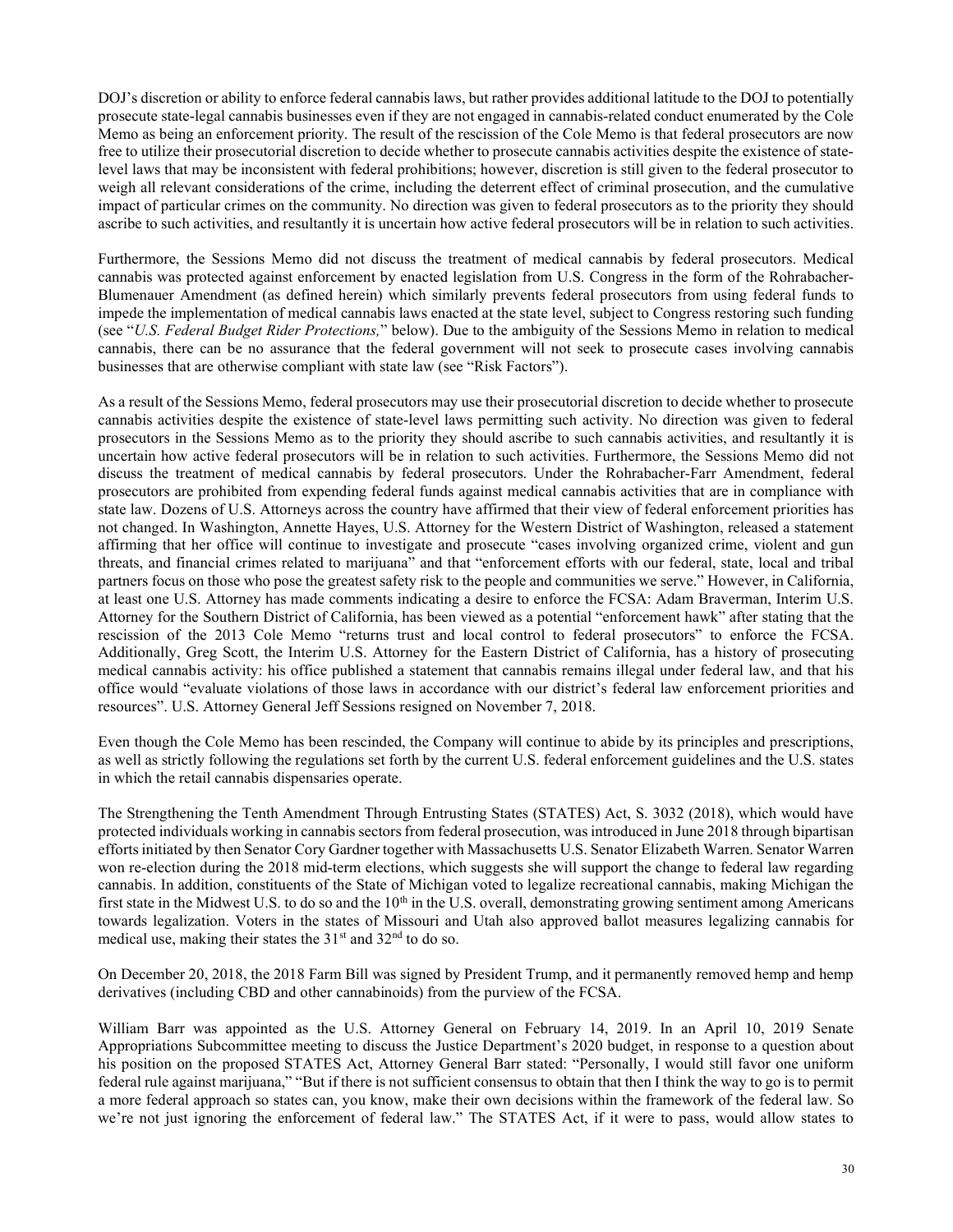determine their own approaches to marijuana. Attorney General Barr said the legislation is still being reviewed by his office but that he would "much rather... the approach taken by the STATES Act than where we currently are." It is unclear what impact this development will have on U.S. federal government enforcement policy. The inconsistency between federal and state laws and regulations is a major risk factor. The newly nominated Attorney General, Merrick Garland, has views that are unclear on this topic. Refer to the discussion under the heading "Mandated Disclosure for Canadian Companies with U.S. Marijuana-Related Assets".

On September 23, 2019, Attorneys General of 21 states sent another letter to congressional leaders, voicing support for a bipartisan bill that would shield state-legal cannabis programs from federal interference. The letter emphasized that the STATES Act would enable cannabis businesses to access financial services, increasing transparency and mitigating risks associated with operating on a largely cash-only basis. This new letter, led by Attorney General Karl Racine of the District of Columbia, was joined by Attorneys General from Alaska, California, Colorado, Connecticut, Illinois, Iowa, Kentucky, Maine, Maryland, Massachusetts, Michigan, Minnesota, New Mexico, New York, Nevada, Oregon, Pennsylvania, Rhode Island, Vermont, and Washington State.

On November 21, 2019, the House Judiciary Committee voted 24 to 10 in favor of passing the Marijuana Opportunity Reinvestment and Expungement (MORE) Act of 2019. The bill would effectively put an end to cannabis prohibition in the U.S. on the federal level by removing it from Schedule 1 of the FCSA, and past federal cannabis convictions would be expunged. Additionally, if fully passed, the law would allow the Small Business Administration to issue loans and grants to cannabis-related businesses and provide a green light for physicians in the Veterans Affairs system to prescribe medical cannabis to patients, as long as they abide by state-specific laws.

On November 3, 2020, the U.S. held its 2020 presidential election, and adult-use cannabis legalization was approved via ballot measures in four additional states: Arizona, Montana, South Dakota and New Jersey. Additionally, medical cannabis was legalized via ballot measures in Mississippi and South Dakota, which became the first state to legalize medical and recreational cannabis simultaneously. In total, 15 states and Washington, DC have legalized cannabis for adult-use over the age of 21, while 36 states have legalized cannabis for medical use.

On November 4, 2020, the House passed the MORE Act, the first time that either Congressional house voted to de-schedule cannabis from the FCSA and thus decriminalize manufacturing, distribution, and possession. However, the Senate did not act before the end of the 2020 session.

On January 20, 2021, Joseph R. Biden was sworn in as the  $46<sup>th</sup>$  President of the U.S, having announced a goal during his campaign to decriminalize cannabis possession federally; Democrats maintained their House majority and achieved control of the Senate. On March 10, 2021, House Democrats voted 220 to 211 in favor of passing the American Rescue Plan (ARP) Act, a \$1.9 trillion coronavirus relief package, which is among the largest economic stimulus packages in U.S. history. The ARP Act was signed by President Biden on March 11, 2021. While cannabis companies will likely see increased sales resulting from this third round of federal stimulus payments in the U.S., some industry experts have claimed that cannabis companies may be ineligible for certain small business credit initiatives outlined in the relief package.

In March 2021, New York became the 16<sup>th</sup> state to legalize adult-use cannabis, both doing so through legislative action. In the same month, Senate Majority Leader Chuck Schumer of New York, and Senators Ron Wyden (OR) and Cory Booker (NJ) met with cannabis industry advocates including the National Cannabis Industry Association and the Minority Cannabis Business Association to announce their intention to introduce legislation in the U.S. Senate that would legalize, tax and regulate commercial cannabis activity at the federal level. While President Biden has supported decriminalization of possession and has not expressed support for de-scheduling cannabis, Vice President Harris was one of the original sponsors of the MORE Act while she was still serving in the U.S. Senate, and has publicly stated her support for cannabis de-scheduling. Senate Majority Leader Schumer has indicated the Senate leadership's willingness to champion full cannabis legalization even without the support of President Biden. However, the legislation has not yet been introduced, and its passage is not assured, notwithstanding Democratic control of the federal executive and legislature. As such, such statements of support for de-scheduling do not materially affect the likelihood of federal enforcement of current cannabis laws against the Company or any other state-licensed cannabis enterprise.

While newly appointed U.S. Attorney General Merrick Garland had previously commented that he would deprioritize enforcement of low-level cannabis crimes such as possession, and that federal reforms are closely tied to the larger issue of social justice for minorities, Attorney General Garland has yet to offer further clarity on how he will enforce federal law or how to deal with states that have legalized medical or recreational cannabis. While bipartisan support is gaining traction on decriminalization and reform, there is no imminent timeline on any potential legislation. There is no guarantee that the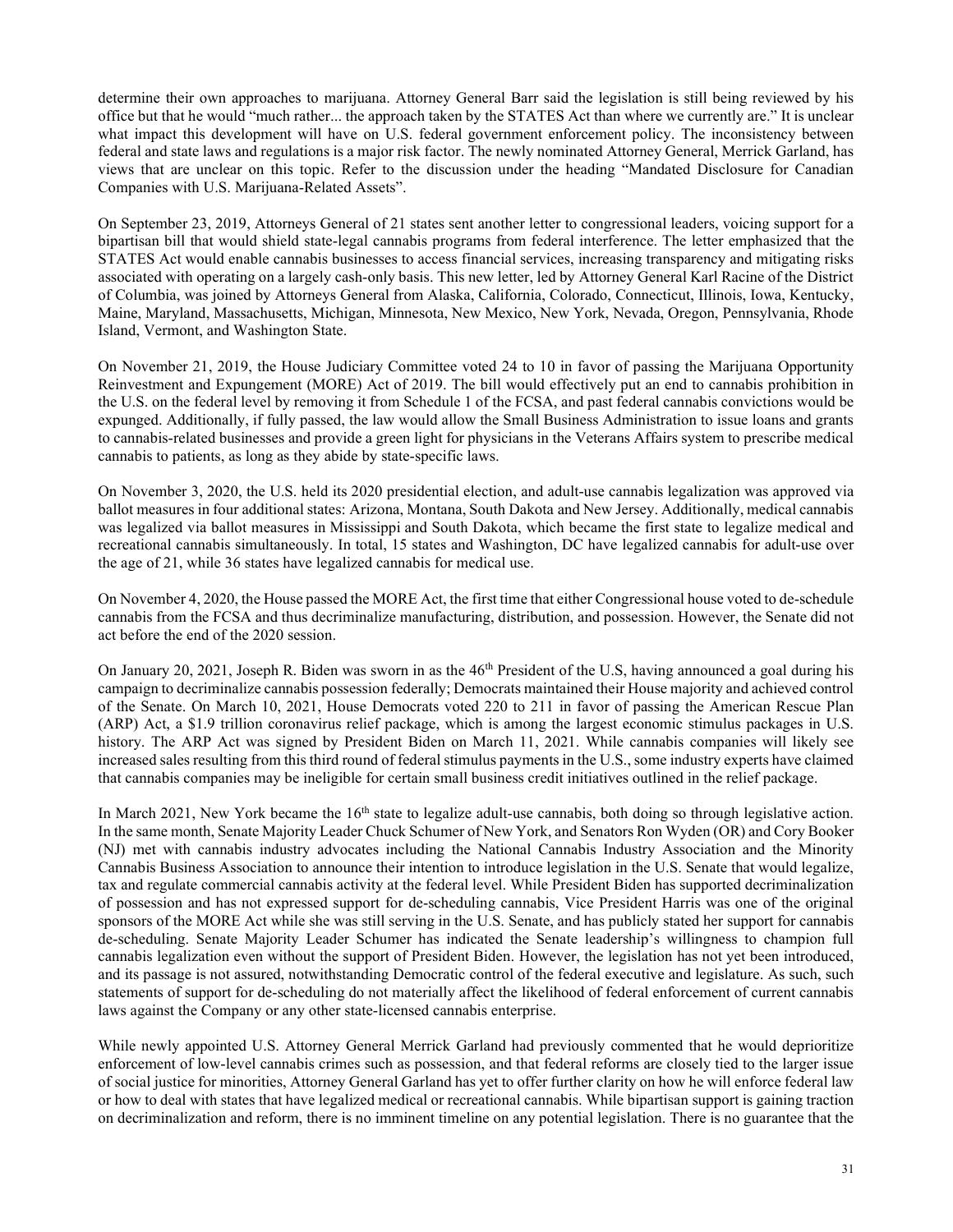Biden Presidential administration will not change its stated policy regarding the low-priority enforcement of U.S. federal laws that conflict with state laws.

On April 1, 2021, the House passed the latest iteration of the MORE Act.

Any increase in the U.S. federal government's enforcement of current U.S. federal law could cause adverse financial impact and remain a significant risk to the Company's business, which could in turn have an impact on the Company's operations or financial results. A change in its enforcement policies could impact the ability of the Company to continue as a going concern (see "Risk Factors").

## U.S. Federal Budget Rider Protection

The U.S. Congress has passed appropriations bills (at various times, the "Rohrabacher-Farr Amendment," the "Leahy Amendment" and the "Joyce Amendment," hereinafter the "Budget Rider Protections") each of the last several years to prevent the federal executive branch (and specifically the DOJ) from using congressionally appropriated funds to enforce the FCSA against regulated medical cannabis businesses operating in compliance with state and local laws, which effectively allows states to implement their own laws that authorize the use, distribution, possession, or cultivation of medical cannabis. The Budget Rider Protections were first introduced in 2014 and has been reaffirmed annually since then as an amendment to omnibus appropriations bills, which by their nature expire at the end of a fiscal year or other defined term. On September 30, 2021, the amendment was renewed through the signing of a stopgap spending bill, effective through December 3, 2021. It should be noted that this amendment does not apply to adult-use cannabis.

U.S. courts have construed these appropriations bills to prevent the federal government from prosecuting individuals when those individuals comply with applicable state law. However, because this conduct continues to violate U.S. federal law, U.S. courts have observed that should Congress at any time choose to appropriate funds to fully prosecute the FCSA, any individual or business – even those that have fully complied with applicable state law – could be prosecuted for violations of U.S. federal law. Therefore, until Congress amends the FCSA regarding cannabis, enforcement of U.S. federal law remains a significant risk. Any increase in the U.S. federal government's enforcement of current U.S. federal law could cause adverse financial impact and remain a significant risk to the Company's business, which could in turn have an impact on the Company's operations or financial results. A change in its enforcement policies could impact the ability of the Company to continue as a going concern (see "Risk Factors" in the Company's MD&A for the year ended December 31, 2020).

### Other statements made by U.S. federal authorities or prosecutors

In February 2018, former U.S. Attorney Billy Williams told a gathering that included Oregon Governor Kate Brown, law enforcement officials and representatives of the cannabis industry that Oregon has an "identifiable and formidable overproduction and diversion problem." In May 2018, Attorney Williams issued a memorandum spelling out five U.S. federal enforcement priorities for illegal cannabis operations that violate U.S. federal laws, with the first priority to crack down on the leakage of surplus cannabis into bordering states where cannabis is still illegal. The memo also stated that U.S. federal prosecutors will also target keeping cannabis out of the hands of minors, any crimes that involve violence or firearm violations or organized crime, and cultivation that threatens to damage U.S. federal lands through improper pesticide and water usage.

To the knowledge of the Company's management, there have not been any additional statements or guidance made by U.S. federal authorities or prosecutors regarding the risk of enforcement action in California or Oregon, the state jurisdictions within which Harborside operates.

(iv) Related risks, including disruption of third-party provided services and the imposition of certain restrictions by regulatory bodies on Harborside's ability to operate in the U.S.

#### Asset forfeiture risk

As the cannabis industry remains illegal under U.S. federal law, any property owned by participants in the cannabis industry which is used in the course of conducting such business, or the proceeds of such business could be subject to seizure by law enforcement and subsequent civil asset forfeiture. Even if the owner of the property were never charged with a crime, the property in question could still be seized and subject to an administrative proceeding by which, with minimal due process, it could be subject to forfeiture.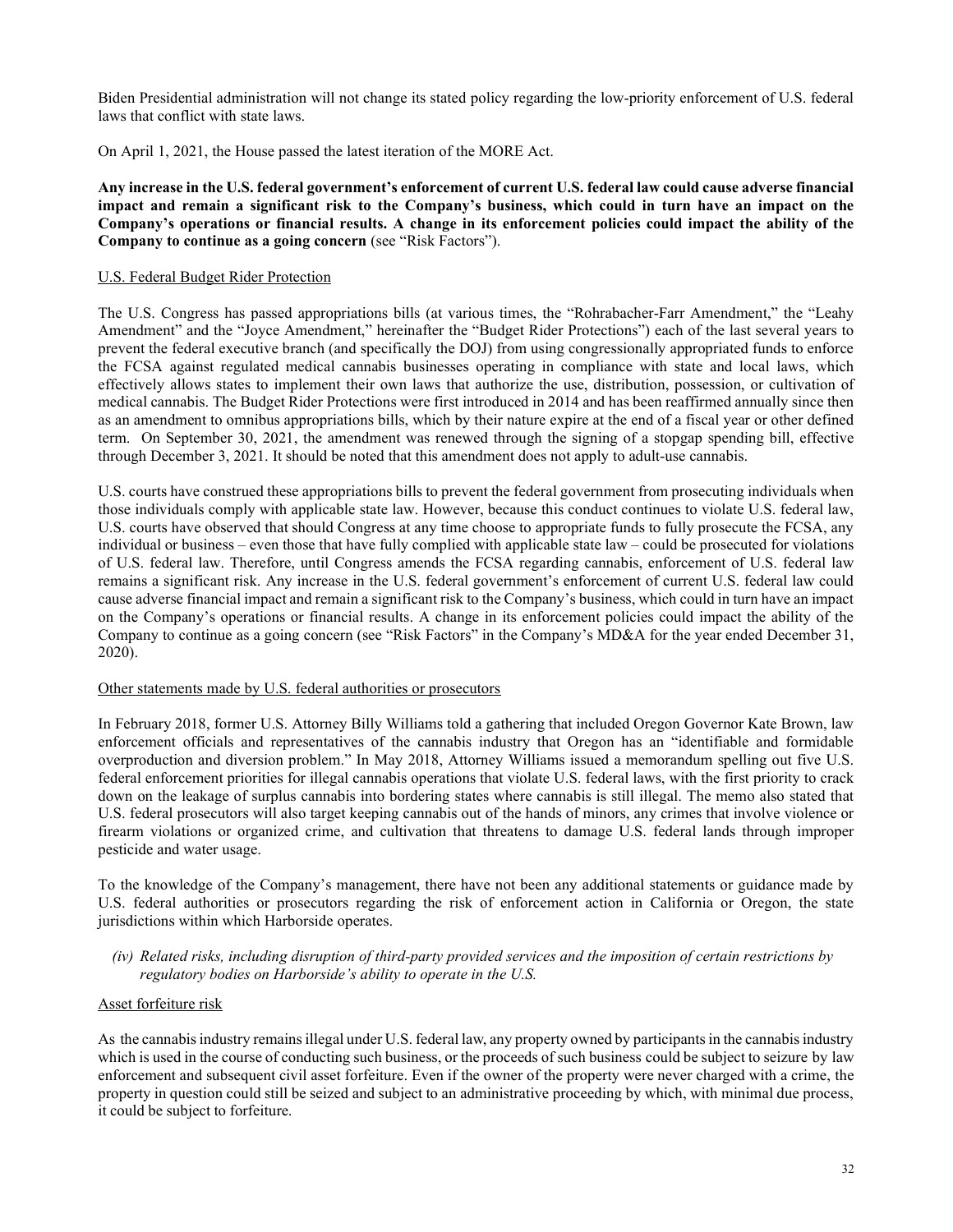## Unfavorable tax treatment of cannabis businesses

Under IRC §280E of the U.S. Tax Code, no deduction or credit shall be allowed for any amount paid or incurred during the taxable year in carrying on any trade or business if such trade or business (or the activities which comprise such trade or business) consists of trafficking in controlled substances (within the meaning of Schedule I and II of the FCSA) which are prohibited by federal law or the law of any state in which such trade or business is conducted. This provision has been applied by the IRS to cannabis operations, prohibiting them from deducting expenses directly associated with the sale of cannabis. IRC §280E therefore has a significant impact on the Company's retail sale of cannabis. A result of IRC §280E is that an otherwise profitable business may, in fact, operate at a loss, after taking into account its U.S. income tax expenses.

## Limited trademark protections

Due to the current illegality of cannabis sale or distribution under U.S. federal law, the Company is not able to register any U.S. federal trademarks for its cannabis products. Because producing, manufacturing, processing, possessing, distributing, selling, and using cannabis is a crime under the FCSA, the U.S. Patent and Trademark Office will not permit the registration of any trademark that identifies cannabis products. As a result, the Company likely will be unable to protect its cannabis product trademarks beyond the U.S. states in which it conducts business. The use of its trademarks outside the states in which it operates by one or more other persons could have a material adverse effect on the value of such trademarks, and growth of the Company's business into other states may be adversely impacted by the Company's inability to pursue U.S. federal trademark registration.

## Reliance on third-party service providers

Third-party service providers to the Company may withdraw or suspend their service to the Company under threat of criminal prosecution. Since under U.S. federal law the possession, cultivation, and transfer of cannabis and any related drug paraphernalia is illegal, companies that provide goods and/or services to companies engaged in cannabis-related activities may, under threat of federal civil and/or criminal prosecution, suspend or withdraw their services.

## Customs and Border Protection

Foreign investors in the Company and the Company's non-U.S. citizen directors, officers and employees may be subject to travel and entry bans into the U.S by CBP. Media articles in 2018 reported that certain Canadian citizens had been rejected for entry into the U.S. due to their involvement in the cannabis sector.

The majority of persons traveling across the Canadian and U.S. border do so without incident, whereas some persons are simply barred entry one time. The U.S. Department of State and the Department of Homeland Security have indicated that the U.S. has not changed its admission requirements in response to the legalization in Canada of recreational cannabis, but anecdotal evidence indicates that the U.S. may be increasing its scrutiny of travelers and their cannabis related involvement.

Admissibility to the U.S. may be denied to any person working or "having involvement in" the cannabis industry, according to CBP. Inadmissibility in the U.S. implies a lifetime ban for entry as such designation is not lifted unless an individual applies for and obtains a waiver. Note that while the CBP previously publicized the foregoing policy on its website during the Trump Administration, the agency appears to have archived the webpage.

## (v) Ability to access public and private capital, and available financing options to support continuing operations

U.S. federal anti-money laundering laws prohibit the deposit of returns from "specified unlawful activities" (including cannabis sales) into federally and state-chartered banks. The Company is subject to a variety of laws and regulations domestically and in the U.S. that involve money laundering, financial recordkeeping and proceeds of crime, including the Bank Secrecy Act, as amended by Title III of the Uniting and Strengthening America by Providing Appropriate Tools Required to Intercept and Obstruct Terrorism Act of 2001 (USA PATRIOT Act), Sections 1956 and 1957 of U.S.C. Title 18 (the Money Laundering Control Act), the Proceeds of Crime (Money Laundering) and Terrorist Financing Act (Canada), as amended and the rules and regulations thereunder, the Criminal Code (Canada) and any related or similar rules, regulations or guidelines, issued, administered or enforced by governmental authorities in the U.S. and Canada.

The SAFE Banking Act was passed by the U.S. House of Representatives on September 25, 2019 and reintroduced in the House and Senate in March 2021. This bill generally prohibits a federal banking regulator from penalizing a depository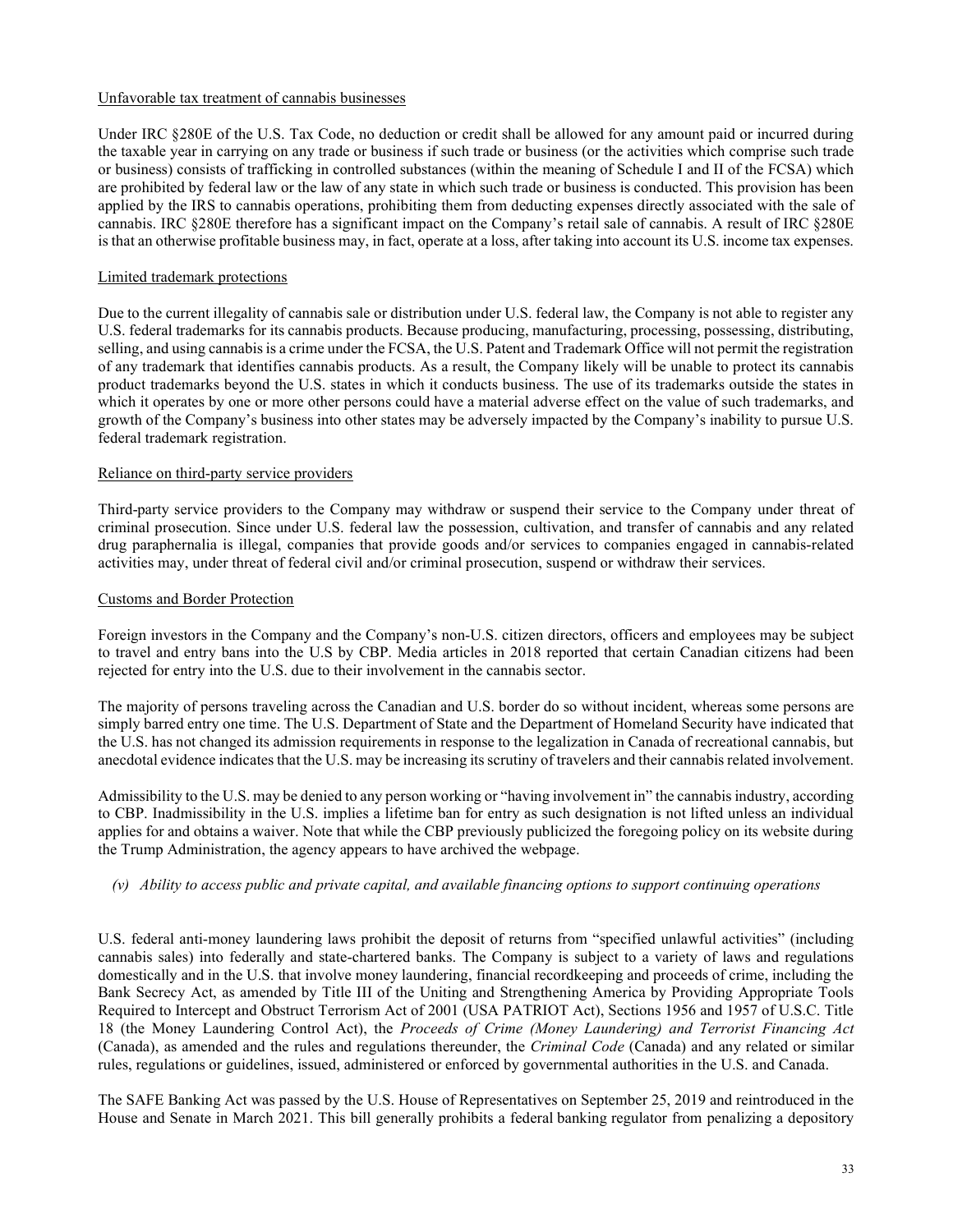institution under federal money-laundering laws for providing banking services to a legitimate cannabis-related business. Specifically, the bill prohibits a federal banking regulator from (i) terminating or limiting the deposit insurance or share insurance of a depository institution solely because the institution provides financial services to a legitimate cannabisrelated business; (ii) prohibiting or otherwise discouraging a depository institution from offering financial services to such a business; (iii) recommending, incentivizing, or encouraging a depository institution not to offer financial services to an account holder solely because the account holder is affiliated with such a business; (iv) taking any adverse or corrective supervisory action on a loan made to a person solely because the person either owns such a business or owns real estate or equipment leased or sold to such a business; or (v) penalizing a depository institution for engaging in a financial service for such a business.

As specified by the bill, a depository institution or a Federal Reserve bank shall not, under federal law, be liable or subject to forfeiture for providing a loan or other financial services to a legitimate cannabis-related business.

Notwithstanding that a majority of states have legalized medical cannabis, and the U.S. House's passage of the SAFE Banking Act, the SAFE Banking Act has not been enacted into law, and there has been no change in U.S. federal banking laws related to the deposit and holding of funds derived from activities related to the cannabis industry. Given that the U.S. federal government maintains sole jurisdiction over federally-chartered banks and financial institutions, and that federal law provides that the production and possession of cannabis is illegal under the FCSA, federally-chartered banks cannot accept funds for deposit from businesses involved with the cannabis industry. To date, fewer than 800 banks and credit unions in the U.S. offer financial services to the cannabis industry.

## (vi) Harborside's U.S. marijuana-related activities are conducted in a manner consistent with U.S. federal enforcement priorities, with legal advice regarding (a) compliance with applicable state regulatory frameworks and (b) potential exposure and implications arising from U.S. federal law

As discussed above, and notwithstanding the rescission of the Cole Memo, Harborside continues to conduct its operations in compliance with the DOJ's most recent expression of U.S. federal enforcement priorities as set forth in the Cole Memo, which in turn presumes compliance with applicable state cannabis laws and regulations as an underlying premise for nonenforcement. In addition to employing in-house legal counsel, Harborside utilizes outside legal counsel to advise the Company on compliance with applicable state regulatory frameworks in the states where its retail dispensaries and production facilities conduct operations, as well as potential exposure and implications arising from developments in U.S. federal law. See the discussion further below for additional detail on how Harborside conducts its operations in full compliance with applicable local and state cannabis laws and regulations in Oregon and California.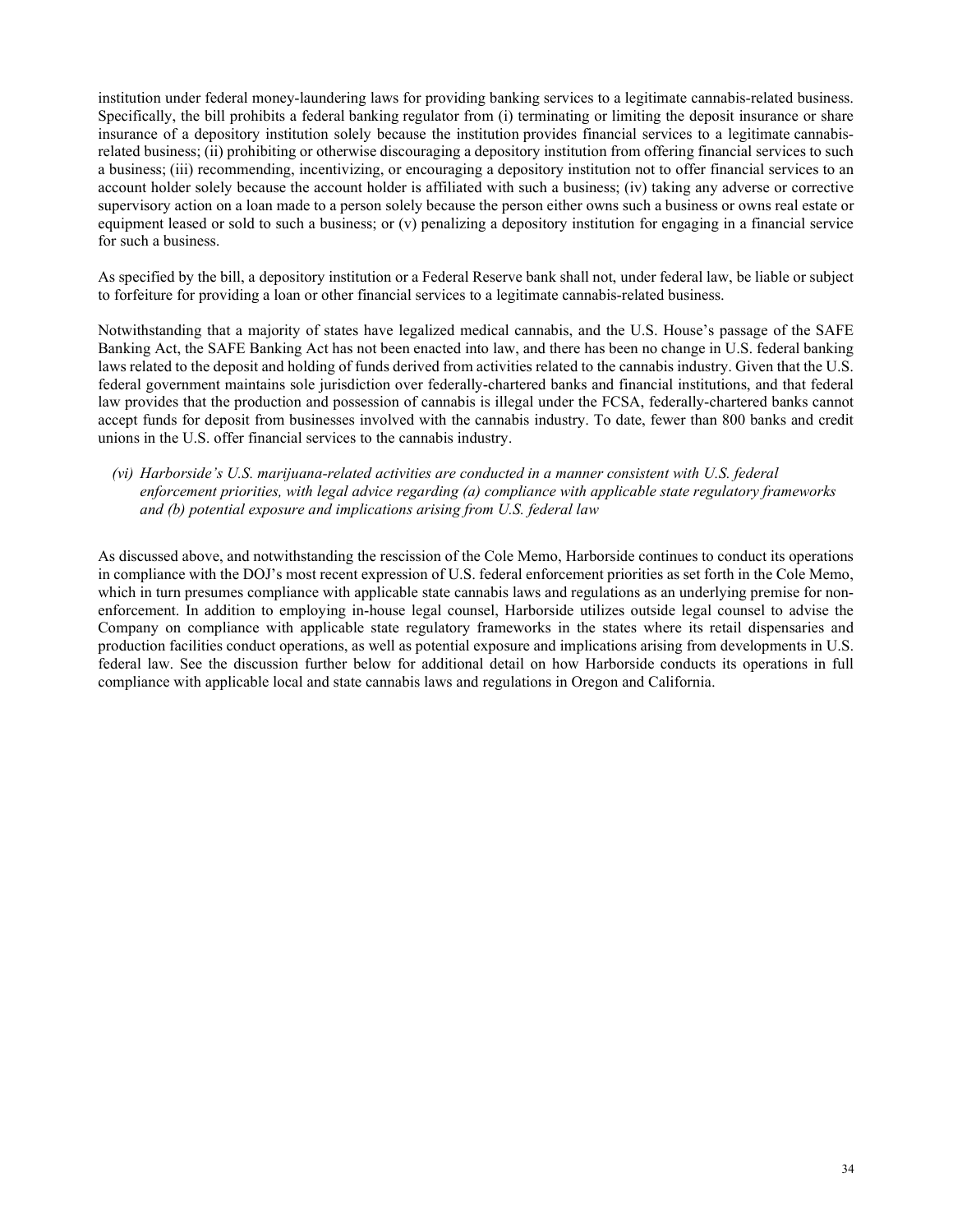## Harborside's balance sheet and operating statement exposure to U.S. marijuana related activities

The following represents the approximate portion of certain assets on Harborside's consolidated statements of financial position that pertain to U.S. cannabis activities as at March 31, 2022:

|                                                   | Percentage (%) which          |
|---------------------------------------------------|-------------------------------|
|                                                   | related to holdings with U.S. |
| <b>Statement of Financial Position Line Items</b> | cannabis-related activities   |
| Cash                                              | 97%                           |
| Restricted cash                                   | 100%                          |
| Accounts receivable, net                          | 99%                           |
| Inventories                                       | 100%                          |
| Biological assets                                 | $100\%$                       |
| Prepaid expenses                                  | $100\%$                       |
| Note receivable                                   | 100%                          |
| Other current assets                              | $100\%$                       |
| Investments and advances                          | $100\%$                       |
| Property, plant and equipment, net                | $100\%$                       |
| Right-of-use assets                               | 100%                          |
| Deposits and other assets                         | $100\%$                       |
| Due from other entities                           | 100%                          |
| Intangible assets                                 | 100%                          |
| Goodwill                                          | 100%                          |

The following represents the approximate operating exposure on Harborside's consolidated statements of income (loss) and comprehensive income (loss) that pertain to U.S. cannabis activities for the three months ended March 31, 2022:

| <b>Statement of Income (Loss) and Comprehensive Income (Loss) Line Items</b> | Percentage (%) which<br>related to holdings with<br><b>U.S. cannabis-related</b><br>activities |
|------------------------------------------------------------------------------|------------------------------------------------------------------------------------------------|
| Net revenue                                                                  | 100%                                                                                           |
| Cost of goods sold                                                           | 100%                                                                                           |
| Changes in fair value less costs to sell of biological assets transformation | 100%                                                                                           |
| Realized fair value amounts included in inventory sold                       | 100%                                                                                           |
| General and administrative expenses                                          | 93%                                                                                            |
| Professional fees                                                            | 95%                                                                                            |
| M&A and transactional expenses                                               | 28%                                                                                            |
| Share-based compensation                                                     | 100%                                                                                           |
| Allowance for expected credit losses                                         | 100%                                                                                           |
| Depreciation and amortization                                                | 100%                                                                                           |
| Interest income (expense), net                                               | 100%                                                                                           |
| Other income (expense), net                                                  | 100%                                                                                           |
| Fair value gain in other current assets and derivative liabilities           | 51%                                                                                            |
| Foreign exchange loss                                                        |                                                                                                |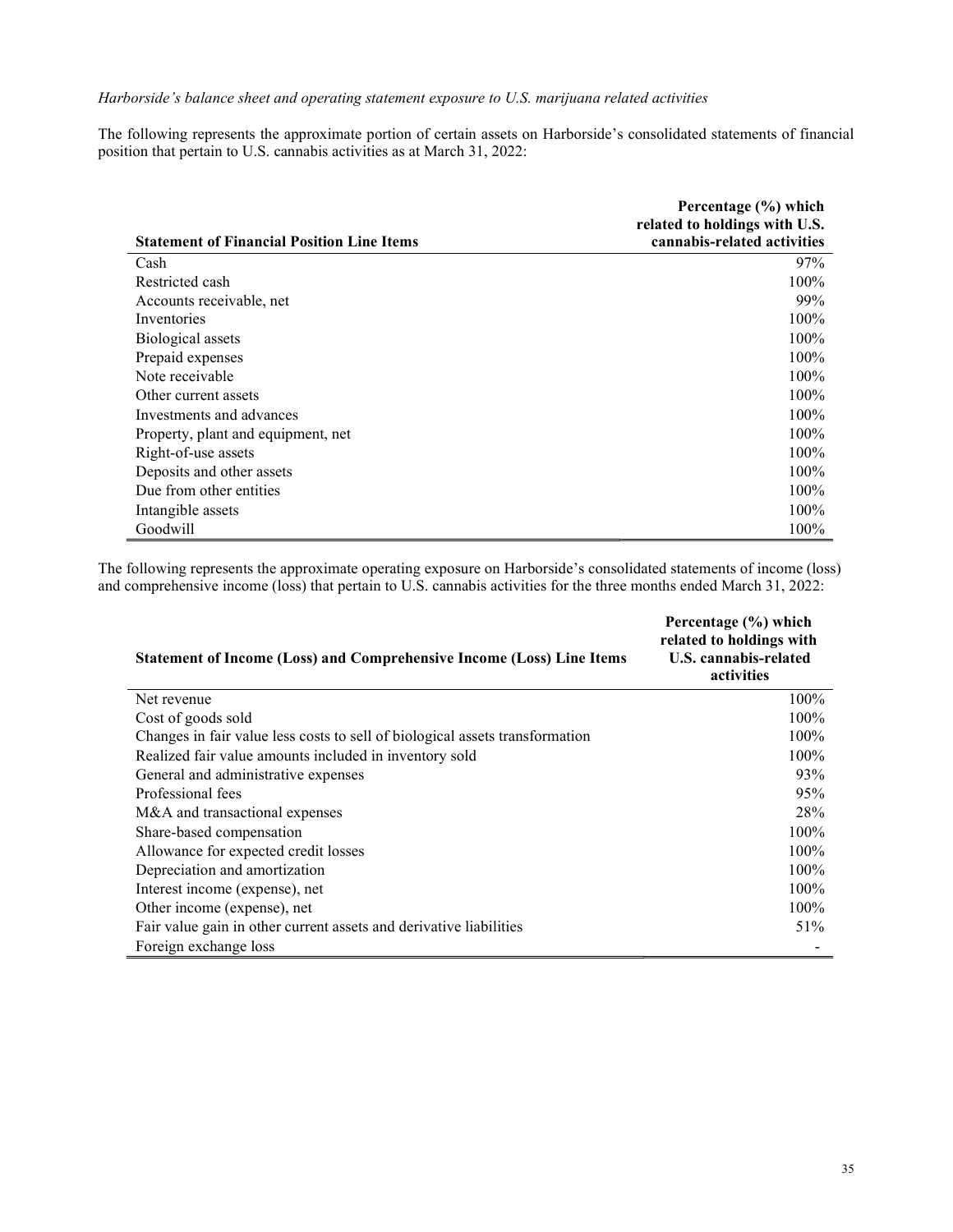## Summary of applicable state regulations in California and Oregon

Regulations differ significantly amongst the U.S. states. Some states only permit the cultivation, processing and distribution of medical cannabis and cannabis-infused products. Some others also permit the cultivation, processing, and distribution of cannabis and cannabis-infused products for adult use purposes. The following sections present an overview of state-level regulatory conditions for the cannabis industry in which the Company's retail dispensaries have an operating presence:

## California

California passed the first medical cannabis law in U.S., the California Compassionate Use Act ("CUA"), through Proposition 215 in 1996. The CUA created a legal defense to criminal prosecution for the use, possession, and cultivation of cannabis by patients with a valid physician's recommendation.

California then adopted Medical Marijuana Program Act (aka Senate Bill 420) in 2003, establishing not-for-profit medical cannabis patient collectives and retail dispensaries, a limited immunity from arrest for medical cannabis patients and collectives, and a voluntary patient ID card system.

In September of 2015, the California state legislature (the "Legislature") passed three bills collectively known as the "Medical Cannabis Regulation and Safety Act" ("MCRSA"). MCRSA established a licensing and regulatory framework for medical cannabis businesses in California (which is still reflected in the successor laws discussed below) and permitted the formation and operation of for-profit cannabis businesses for the first time. The licensing system features multiple license types for storefront and delivery retailers, extraction facilities, infused products manufacturers, cultivation facilities, testing laboratories, transportation companies, and distributors. Extraction facilities require either a volatile solvent or nonvolatile solvent manufacturing license, depending on their specific extraction methodology. Multiple agencies oversee different aspects of the program and businesses require both a state license and local approval to operate.

On November 8, 2016, California residents voted to approve the "Control, Regulate and Tax Adult Use of Marijuana Act" ("AUMA") to tax and regulate cannabis for all adults 21 years of age and older.

On June 27, 2017, the Legislature passed state Senate Bill No. 94, also known as the "Medicinal and Adult-Use Cannabis Regulation and Safety Act" ("MAUCRSA"), which amalgamated the MCRSA and AUMA frameworks to provide a single uniform statute governing both medical and adult-use cannabis businesses, and authorizing the adoption of regulations, a licensing regime, and state taxes for cannabis businesses in the state. On November 16, 2017, the state introduced initial "emergency" regulations proposed by the BCC (within the California Department of Consumer Affairs), the Manufactured Cannabis Safety Branch (within the California Department of Public Health ("MCSB")) and CalCannabis (within the California Department of Food and Agriculture ("CalCannabis,") and together with the BCC and MCSB, the "Licensing Agencies"), which were ultimately adopted. The regulations built on MCRSA and AUMA and reinforced compliance with local laws as a prerequisite to compliance with the state regulations. On January 1, 2018, the new state regulations took effect, and the first legal adult-use cannabis businesses opened in California.

In 2020, Governor Newsom proposed to simplify the regulatory structure by merging the Licensing Agencies into a single, new state department, the Department of Cannabis Control ("DCC"). Effective July 12, 2021, all licensed cannabis businesses in California are regulated by the DCC.

MAUCRSA requires anyone engaged in "commercial cannabis activity", which includes the cultivation, possession, manufacture, distribution, processing, storing, laboratory testing, packaging, labeling, transportation, delivery, or sale of cannabis and cannabis products, to be licensed (on an annual basis) to perform such activity. To legally operate a medical or adult-use cannabis business in California, cannabis operators must obtain both a state license and local approval. Local authorization is a prerequisite to obtaining the state license, and local governments are permitted to prohibit or otherwise regulate the types and number of cannabis businesses allowed in their locality. The state license approval process is not competitive and there is no limit on the number of state licenses an entity may hold. Vertical integration across multiple license types is allowed under MAUCRSA, although testing laboratory licensees may not hold any licenses other than a laboratory license.

In response to the spread of COVID-19, on March 19, 2020, Governor Newsom issued Executive Order N-33-20 directing all residents immediately to stay home and remain sheltered, except as needed to maintain continuity of operations of essential critical infrastructure sectors and additional sectors as the State Public Health Officer (the "SPHO") may designate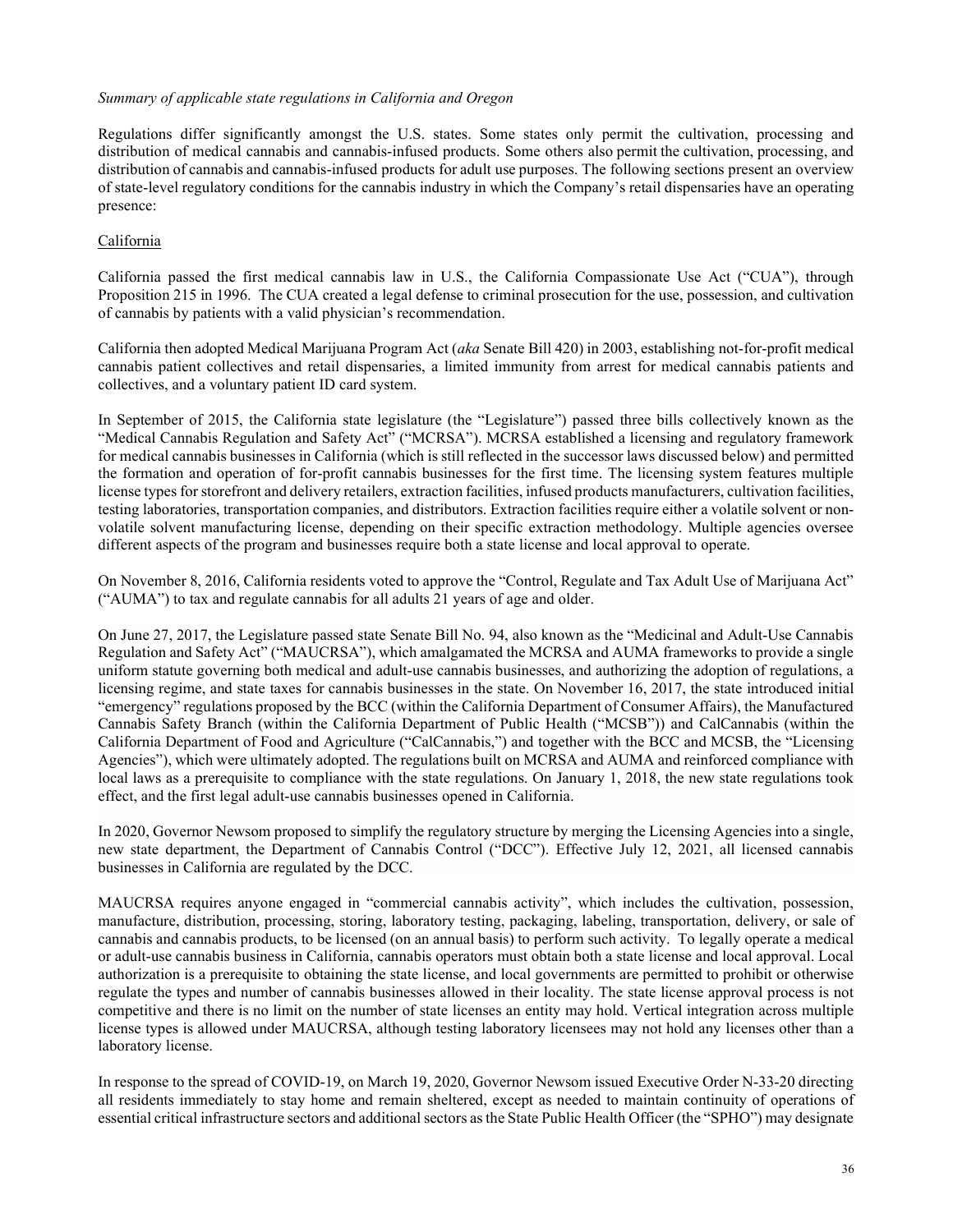as critical to protect the health and well-being of all Californians. In accordance with this order, the SPHO designated a list of Essential Critical Infrastructure Workers, which included cannabis workers. In addition, cannabis operations were also deemed essential and encouraged to remain open under the various shelter-in-place orders issued by the applicable local county health officers.

## **Oregon**

In 1998, Oregon voters passed a limited non-commercial patient/caregiver medical cannabis law with an inclusive set of qualifying conditions. In 2013, Oregon enacted House Bill 3460 to create a regulatory structure for existing unlicensed medical cannabis storefront dispensaries. On June 30, 2015, Oregon enacted House Bill 3400, which improved on the existing regulatory structure for medical cannabis businesses and created a licensing process for cultivators and processors. The Oregon Health Authority ("OHA") is the state agency that licenses and regulates medical cannabis businesses. The medical cannabis regulatory framework is referred to as the Oregon Medical Marijuana Program.

In November of 2014, Oregon voters passed Measure 91, the "Control, Regulation, and Taxation of Marijuana and Industrial Hemp Act," creating a regulatory and licensing system for adult-use retail cannabis stores and permitting home cultivation of cannabis. The Oregon Liquor and Cannabis Commission (the "OLCC") licenses and regulates adult-use cannabis businesses. On October 15, 2015, the OLCC published draft recreational cannabis rules, which were adopted on June 29, 2016, as OLCC Division 25 of the Oregon Administrative Rules ("OAR Division 25"). These rules have been updated on a regular basis, due to administrative prerogative and legislative changes. Currently licensed cannabis companies in Oregon are not subject to residency requirements. OAR Division 25 will continue to evolve, subject to OLCC's review and approval. Local governments may restrict – through reasonable time, place, and manner restrictions – or, under certain conditions, wholly prohibit the establishment of medical dispensaries or processing sites or any adultuse marijuana business within their jurisdiction.

In Oregon, there are six types of commercial cannabis licenses: producer (cultivation), processor (manufacture), wholesaler, retailer (dispensary), laboratory (testing), and research. Extracted oils, edibles, and flower products are permitted. Wholesaling and delivery are also permitted.

Until recently, Oregon law did not limit the number of adult-use cannabis business licenses. The passage of SB 218 in 2019 immediately prohibited the issuance of producer licenses for new applications that were submitted after June 15, 2018. SB 218 will be repealed on January 2, 2022. Also, in late May 2018, OLCC announced a "moratorium" on the processing of new applications of all license types submitted after June 15, 2018 – purportedly until it fully processes the backlog of applications submitted up to and on June 15, 2018 – although, with the exception of producer applications pursuant to SB 218, it continues to accept new applications. License renewals, changes of ownership of licenses, changes of location, and changes in financial interests in licenses remain unaffected by SB 218 or the moratorium.

Like California licensees, holders of cannabis licenses in Oregon are subject to a detailed regulatory scheme encompassing security, staffing, sales, manufacturing standards, testing, inspections, storage, inventory, advertising and marketing, product packaging and labeling, records and reporting, transportation and delivery, tracking of commercial cannabis activity and movement of cannabis and cannabis products across the supply chain, maintaining adequate controls against the diversion, theft, and loss of cannabis or cannabis products, and more. As with all jurisdictions, the full regulations, as promulgated by each applicable licensing agency, should be consulted for further information about any particular operational area.

Similar to California, Governor Brown also deemed cannabis an essential business in Oregon and has allowed cannabis operators to remain open during the COVID-19 pandemic.

#### (vii) How Harborside complies with applicable licensing requirements and regulations in California and Oregon

The Company is duly licensed and permitted to cultivate, manufacture, distribute, sell and deliver wholesale and retail cannabis and cannabis products pursuant to state and local laws and regulations. Harborside files all ownership disclosures, reports, notices and other submissions to the applicable licensing agencies required to maintain its current licenses and permits in good standing, and pays any licensing and permitting fees due in connection therewith.

The Company's cannabis goods are all produced in full compliance with all applicable state laws and regulations. The goods are tested for potency and safety by independent laboratories licensed by the DCC, and all other consumer protection and youth access-prevention laws are adhered to, including but not limited to state packaging, labeling, marketing and advertising laws. All applicable local and state cannabis taxes are paid and remitted to the applicable taxing authorities.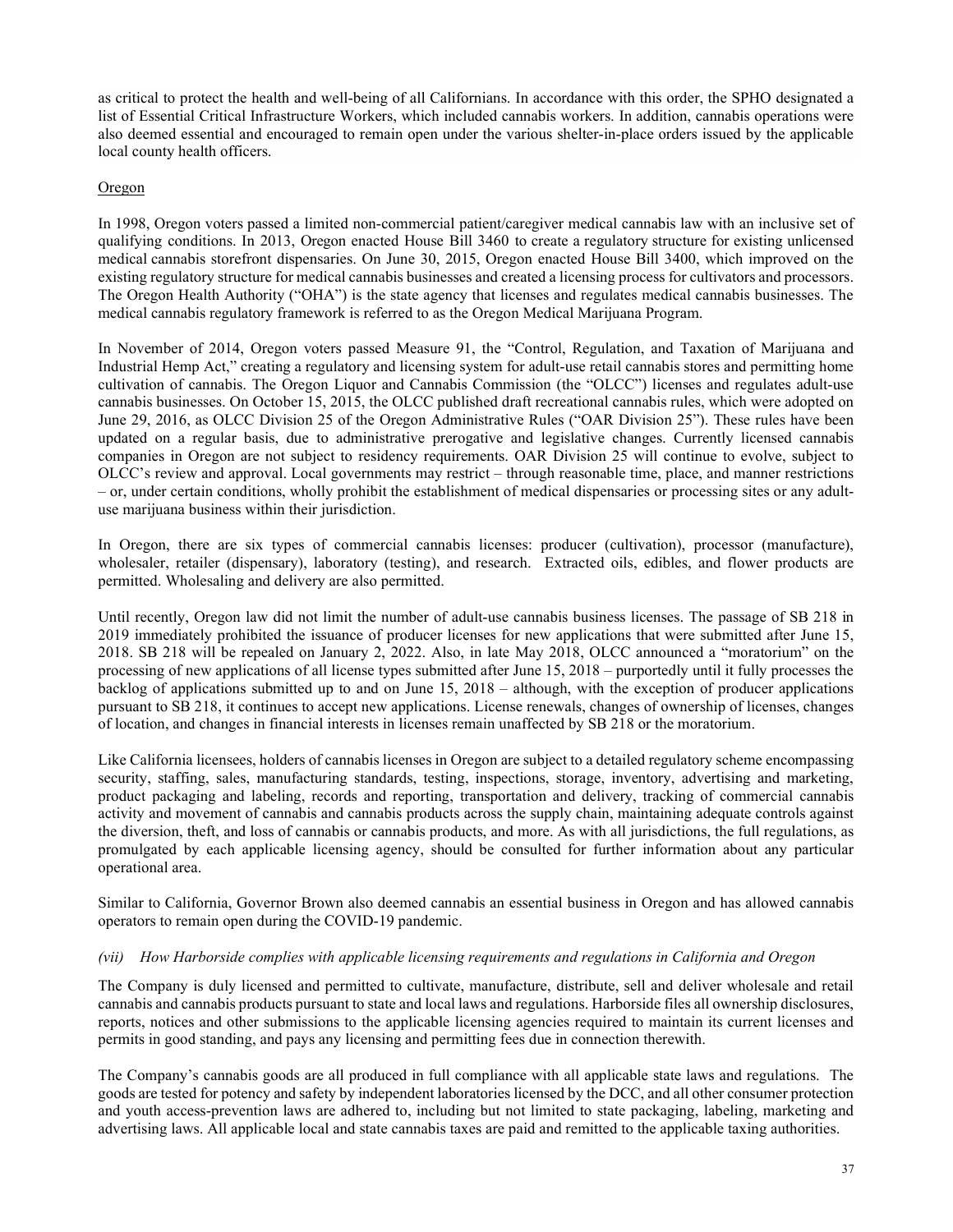In order to satisfy regulations intended to prevent diversion to the illicit market, the Company employs inventory control and reporting systems that document the present location, amount, and a description of all cannabis goods at all Harborside entities. All cannabis goods are tracked from seed to shelf using METRC, and other integrated systems adopted by the Company. Cannabis inventory is regularly manually reconciled against METRC according to the regulations. The Company performs regular monthly manual inventory reconciliations.

Additionally, the Company has undertaken extensive measures to ensure the security of the Company, its facilities, its inventory, its staff and its customers, and its community. Every licensed facility has strict access control, thorough camera coverage, and burglar alarms. These controls are supported by on-site security in certain instances.

Finally, the Company employs an in-house Quality and Compliance ("QC") team to ensure compliance with all other applicable state and local regulations by individual employees and Harborside entities, and the Company as a whole. The QC team's compliance work is discussed in further detail below.

## Harborside's program for monitoring ongoing compliance with California and Oregon cannabis laws and Harborside's internal compliance procedures

The Company's compliance program includes an in-house QC team dedicated to ensuring compliance with applicable local, U.S. state and federal laws on an ongoing basis. The Company presently employs two individuals on its QC team, and several additional employees whose job function includes some aspect of compliance. The QC team is tasked with carrying out various compliance-related tasks, including:

- ongoing review of Company's policies, procedures, and controls to ensure alignment with local and state rules and regulations;
- ongoing training on the Company's policies, procedures and controls, local and state rules and regulations, and the basic elements of the QC program for all staff (with supplemental trainings tailored for staff with specialized job functions, on an as needed basis);
- monthly internal audits of Company processes and procedures; and
- facility inspections to ensure compliance with the Company's policies, procedures and controls, and applicable local and state rules and regulations.

The QC team monitors state and federal law through routine review of regulatory websites, communication with regulatory authorities, and subscription to numerous industry resources that are focused on legal and compliance related issues. As rules or regulations are adopted, the QC team updates policies and procedures as appropriate and disseminates written guidance to all Harborside entities.

The Company also employs government relations professionals to help monitor the changing landscape of state and local law, while employing external legal counsel that assist in the monitoring, notification, and interpretation of any changes in the jurisdictions in which it operates. Such counsel regularly provides legal advice to the Company on maintaining compliance with state and local laws and regulation and the Company's legal and compliance exposures under U.S. federal law.

(viii) Confirmation that Harborside is in compliance with applicable licensing requirements and regulations in California and Oregon

As of the date of this MD&A, Harborside is in compliance with applicable licensing requirements and regulations in both California and Oregon.

(ix) Non-compliance, citations, or notices of violation which may have an impact on Harborside's license, business activities or operations.

As of the date of this MD&A, the Company has not received any notices of violation, denial or non-compliance from any U.S. state authorities imposing any material restriction and/or fines on Harborside's operations.

## Management's Responsibility for Financial Information

Management is responsible for all information contained in this MD&A. The Company's unaudited condensed interim consolidated financial statements have been prepared in accordance with IFRS and include amounts based on management's informed judgments and estimates. The financial and operating information included in this MD&A is consistent with that contained in the Q1 2022 Financial Statements in all material aspects.